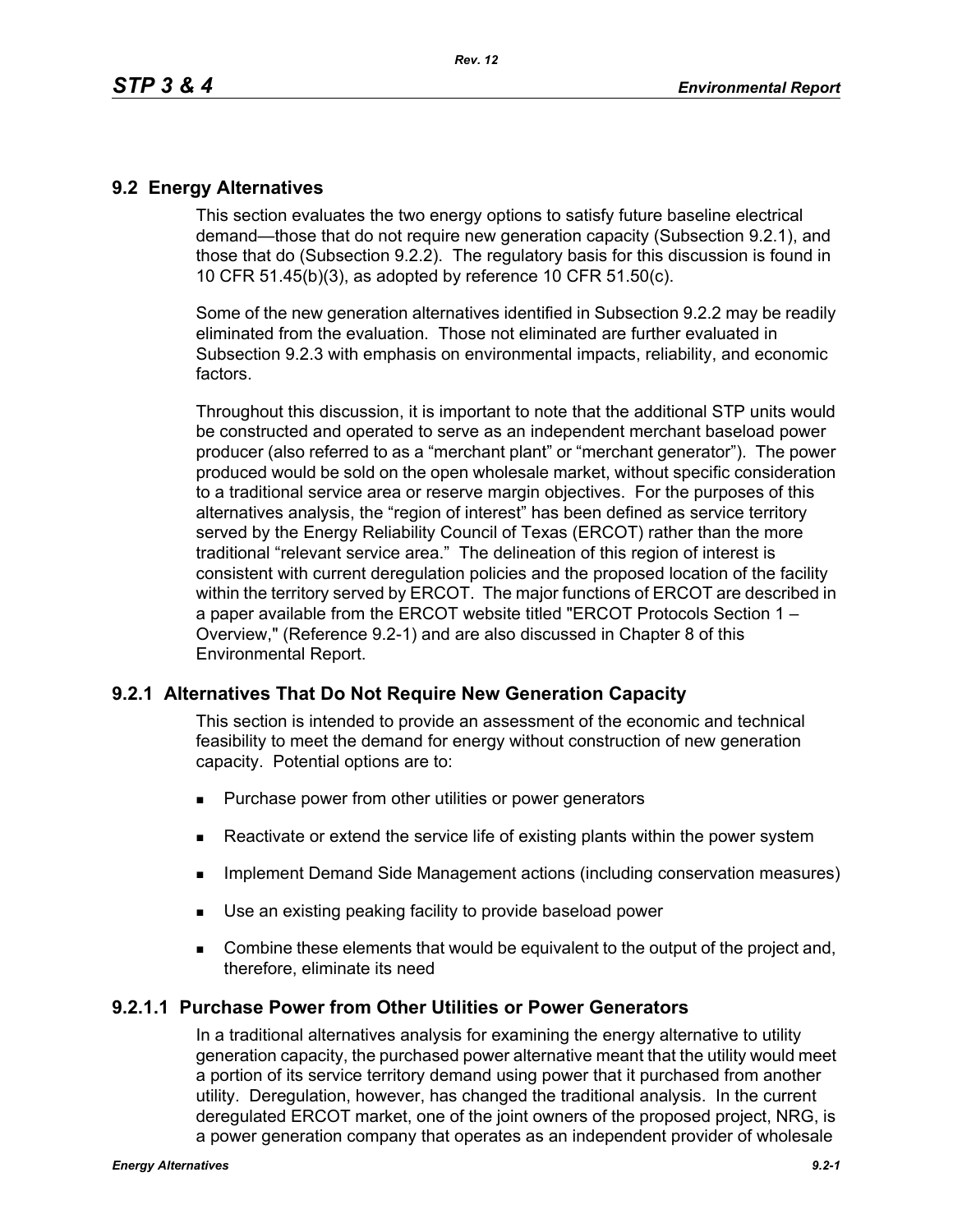electricity. As a power generation company, NRG would not be able to offer competitively priced power if it had to purchase electricity for resale in the wholesale market.

The other joint owner of the proposed project, CPS Energy, continues to operate as a traditional utility. As a traditional utility, one of CPS Energy's goals is to provide the lowest cost-reliable power supply to its customers. In some instances, when the price is right, CPS Energy makes short-term purchases of power on the wholesale market for the benefit of customers. However, to maintain an adequate reserve of generating capacity for reliability and wholesale market risk reduction, CPS Energy has determined that the proposed nuclear project is the lowest cost option. CPS Energy has and continues to evaluate power markets for opportunities to supplement its generation portfolio. However, power supply agreements are too costly to be a viable alternative to the proposed nuclear project.

Finally, as discussed in Chapter 8, the region of interest for the need for power analysis is ERCOT. Chapter 8 demonstrates that within ERCOT there is a need for power from STP 3 & 4 plus other new generating facilities. Chapter 8 also demonstrates that there are very limited interconnections between ERCOT and outside areas. Given the limited interconnections, it would not be possible to supply the need for power within ERCOT with power purchased from outside of ERCOT.

### **9.2.1.2 Reactivate or Extend Service Life of Existing Plants**

Reactivating or extending the service life of existing plants could reduce the need for a new nuclear power station. STPNOC has no plans to retire either of the existing STP units. Fossil plants that have been retired or that are slated for retirement tend to be ones that are old enough to have difficulty in meeting current restrictions on air contaminant emissions. In the face of increasingly stringent restrictions, delaying retirement, or reactivating plants to avoid development of large baseloaded plant would be unreasonable. To meet regulatory requirements, major construction to retrofit emission control devices, upgrade, or replace plant components would likely be required. STPNOC concluded that the environmental impacts of such a scenario are bounded by the coal- and gas-fired alternatives. Consequently, reactivation or extended service life for existing plants are not considered reasonable or environmentally preferable alternative energy sources for the owners of the proposed project.

### **9.2.1.3 Demand Side Management**

Historically, state regulatory bodies have required regulated utilities to institute programs designed to reduce demand for electricity; however, the capacity of the proposed baseload unit could not reasonably be replaced with conservation. Demand Side Management programs included energy conservation and load modification measures. In the current deregulated ERCOT market, NRG anticipates it would not be able to offer competitively priced power if it had to retain an extensive conservation and load modification incentive program.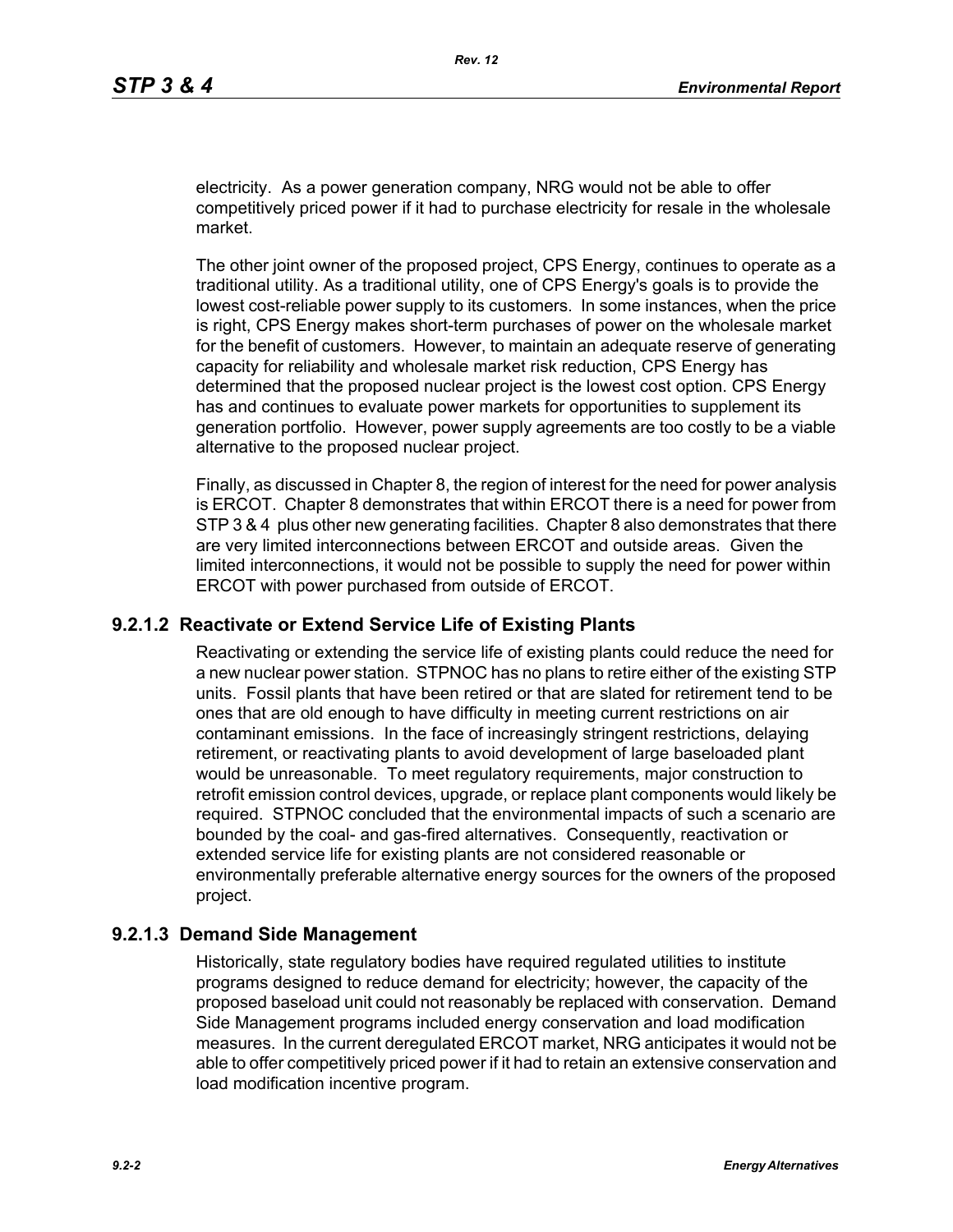*Rev. 12*

As discussed in Subsection 8.4.1, ERCOT does have a Demand Side Working Group to promote demand side management. ERCOT's determination of the need for power accounts for efforts to reduce demand. Therefore, even factoring in demand side management, there will be a need for power in ERCOT at the time STP 3 & 4 is scheduled to begin operation, and demand side management is not a reasonable alternative to new generating facilities.

[Finally, the purpose of STP 3 & 4 is to generate baseload power, and NRG's purpose](http://www.eere.energy.gov/windandhydro/windpoweringamerica/pdfs/power_supply_guidebook.pdf)  for the project is to sell baseload power on the wholesale market. Demand side management does not generate baseload power, and therefore does not serve the purpose of the project. Therefore, demand side management is not a reasonable alternative.

## **9.2.1.4 Use an Existing Peaking Facility to Provide Baseload Power**

Baseload facilities are normally used to satisfy all or part of the minimum or baseload of the system and, as a consequence, operate at full power continuously throughout the year. Peaking facilities usually run for short periods when demand on the grid exceeds baseload generation capacity in the region. Continuously running a peaking facility to provide baseload power could reduce the need for a new nuclear power station. Peaking facilities are small facilities, generally fueled by oil or natural gas, that quickly can be turned on and off according to swings in demand. Because they have a relatively low installed capital cost, simple cycle combustion turbines and diesel generators are the most prevalent peaking technologies. Peaking technologies are generally less fuel-efficient than baseload technologies using similar fuels. Consequently, peaking technologies are more expensive to operate and their impact on the environment per unit of generation is greater than the impact from baseload technologies using similar fuels. Therefore, using existing peaking facilities to provide baseload power is not considered a reasonable and/or environmentally preferable alternative energy source for the owners of the proposed project.

## **9.2.2 Alternatives That Require New Generation Capacity**

### **9.2.2.1 Introduction**

This section discusses potential alternatives that require new generation capacity and could reasonably be expected to meet the additional generation capacity expected from the proposed project at the STP site. The STPNOC COL application is premised on the construction and operation of a facility that would serve as a large baseload generator. Any feasible alternative would also need to be able to provide baseload power. For this evaluation, STPNOC determined that NUREG-1437, "Generic Environmental Impact Statement for License Renewal of Nuclear Plants" (Reference 9.2-2), identifies a useful set of alternative technologies. To generate the reasonable set of alternatives in NUREG-1437, NRC included commonly known generation technologies and consulted various state energy plans to identify alternative generation sources that are typically considered by state authorities across the country. From this review, NRC established a reasonable set of alternative technologies for power generation. This section considers those same alternatives.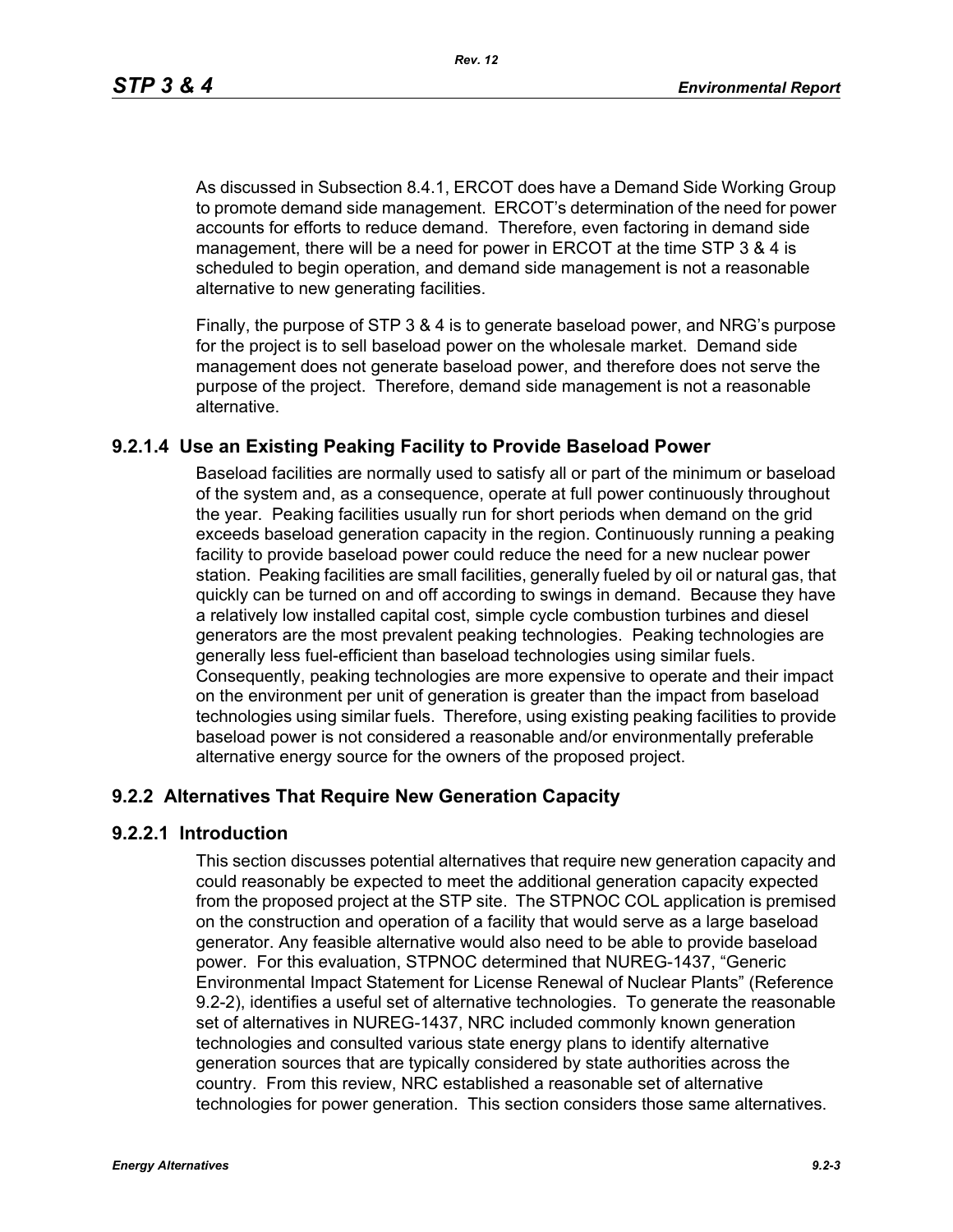Over the lifetime of the proposed project, technology is expected to continue to improve operational and environmental performances. Thus, any analyses of future relative competitiveness or impacts are subject to these uncertainties. However, in the case of alternatives evaluated in Subsection 9.2.2, STPNOC believes that sufficient knowledge is available to make a reasonable assessment.

Energy alternatives identified for consideration in NUREG-1437 include coal, natural gas, petroleum fuels, wind, geothermal, hydroelectric, wood waste, and municipal solid waste, energy crops, and solar. Although NUREG-1437 is specific to license renewal, the alternatives analysis therein is generic and independent of license renewal and can be compared to the proposed action to determine if the alternative technology represents a reasonable alternative and satisfies the intent and requirements of the proposed action.

The alternative technologies considered in this analysis are consistent with national policy goals for energy use and are not prohibited by federal, state, or local regulations. Each of the alternatives are assessed and discussed in the subsequent sections relative to the following criteria:

- **The alternative energy conversion technology is developed, proven, and available** in the region of interest at the start of commercial operation of the proposed project.
- The alternative energy source provides baseload generation capacity equivalent to the level in the proposed action (i.e., STP 3 & 4).
- The alternative energy source does not result in environmental impacts in excess of a nuclear plant.
- The costs of an alternative energy source do not exceed the costs that make it economically impractical.

Several of the alternative energy sources were considered technically or economically infeasible after a preliminary review and were not considered further. Alternatives that were considered to be technically and economically feasible are assessed in further detail in Subsection 9.2.3.

STPNOC proposed a two-unit plant for the STP site based on General Electric's Advanced Boiling Water Reactor (ABWR) configuration. For the purpose of analysis, STPNOC assumed a target value of 2700 MWe for the net electrical output from the proposed STP units. This is considered a reasonable value and is the basis for the alternatives analysis in the following subsections.

### **9.2.2.2 Wind**

As of December 2006, 2508 MWe of wind generation has been in service in the ERCOT region (Reference 9.2-3). Wind power systems produce power intermittently because they are only operational when the wind blows at sufficient velocity and duration. Although recent advances in technology have improved wind turbine reliability, the capacity factors for wind power systems generally range from 25% to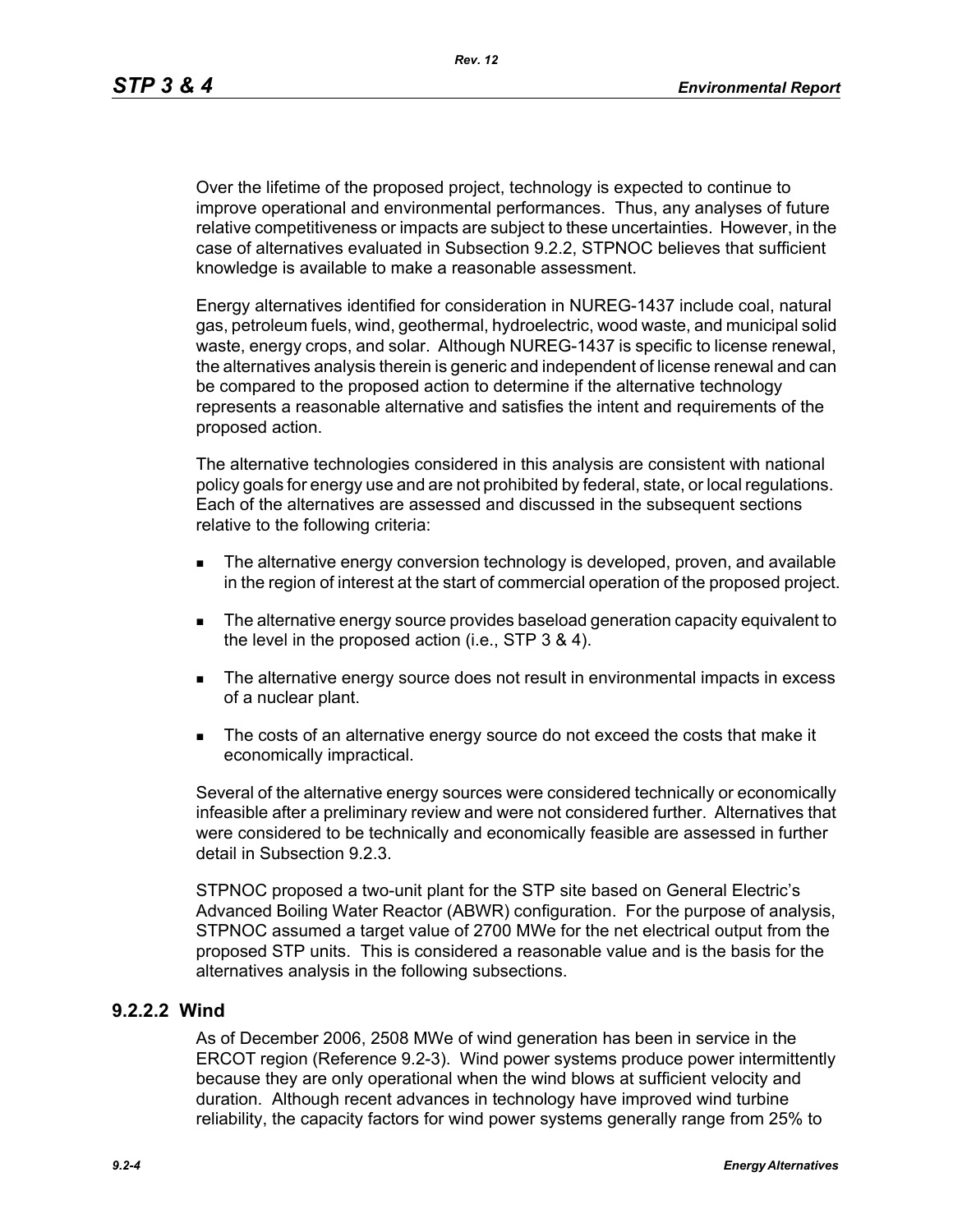40% (Reference 9.2-4) and the National Regulatory Research Institute reports an average capacity factor of around 30% (Reference 9.2-5).

The energy potential in the wind is expressed by wind generation classes that range from 1 (least energetic) to 7 (most energetic). In a Class 1 region, for a wind measurement height of 164 feet, the average wind speed is less than 12.5 mph and offers a wind power of less than 200 watts per square meter. A Class 7 region has an average of more than 19.7 mph and offers a wind power of more than 800 watts per square meter. These speed ranges are based on wind speeds measured at 164 feet above ground surface (Reference 9.2-6). Wind regimes of Class 4 or higher are potentially economical for the advanced utility-scale wind turbine technology currently under development. Class 3 wind regimes may be potentially economical for future utility-scale technology (Reference 9.2-7).

Within the ERCOT region, mountainous parts of west Texas, and perhaps even the lower Gulf Coast, contain areas with winds presently suitable for electric power generation from wind energy (Reference 9.2-8). Wind resource studies indicate that within the United States, the potential wind resources in Texas are second only to those in North Dakota (Reference 9.2-9). AWS Truewind submitted a Wind Generation Assessment to ERCOT in January 2007 that identifies 25 viable Competitive Renewable Energy Zones distributed across the state with an estimated 1200 potential wind project sites. The estimated wind energy potential exceeds 130,000 MWe in a typical historic year. Most of these are located in the north, west, and central areas of the ERCOT region, although viable areas are also present near the coast southwest of Galveston (Reference 9.2-10). However, STPNOC would have to acquire land rights to build wind generation facilities in the more favorable regions within ERCOT.

In open, flat terrain, a utility-scale wind plant requires about 60 acres per megawatt of installed capacity. However, 5% (3 acres) or less of this area is actually occupied by turbines, access roads, and other equipment. The other 95% can be used for compatible activities such as farming or ranching (Reference 9.2-11). Based on this data, to generate a net output of 2700 MWe, a wind farm that operates with 30% capacity factor (an average value) would require as much as 540,000 acres (844 square miles), with about 27,000 acres (42 square miles) occupied by turbines and support facilities (Reference 9.2-11). Based on the amount of land needed, the wind alternative would require a large greenfield site, which would result in a large environmental impact.

Wind resources off the coast of Texas also offer potential for wind-based energy production (Reference 9.2-12). Offshore wind turbines have several advantages over onshore turbines. At a sufficient distance from the coast, visual intrusion is minimized and wind turbines can be larger, which increases the overall installed capacity per unit area. In addition, studies have shown that very high tip-speed designs and reduced blade chord can reduce loads throughout a wind turbine structure and reduce costs; however, these designs have been restricted on land because of increased aeroacoustics noise emissions, but offshore installations would not be subject to the same limitations. These improvements can reduce the cost of energy by as much as 15%. Design modifications such as downwind operation and the use of high-tip speed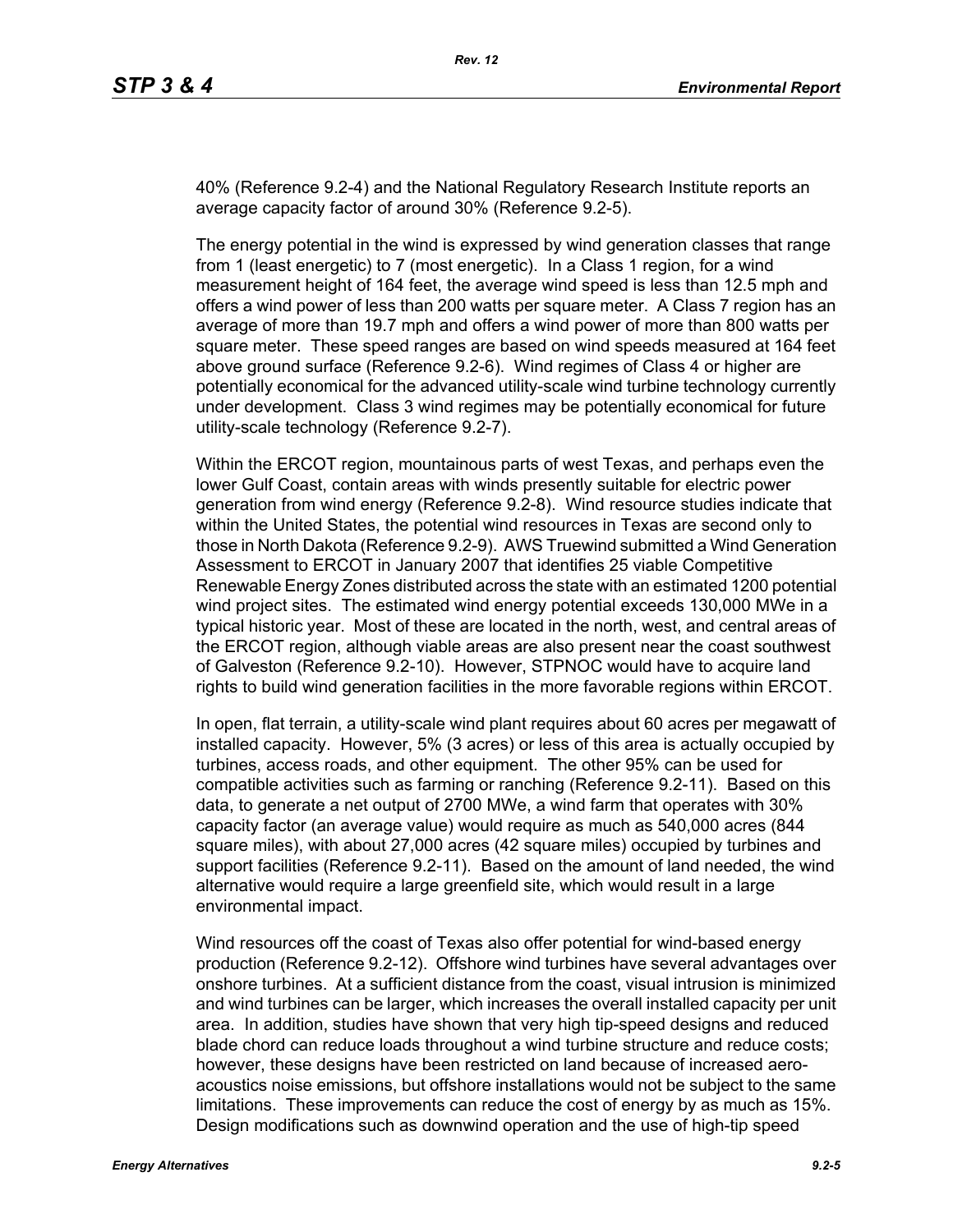flexible designs could further reduce capital cost. In addition, offshore winds tend to be faster and more uniform than onshore winds. A higher, steadier wind means less wear on the turbine components and more electricity generated per square meter of swept rotor area. Onshore turbines are often located in remote areas, where the electricity must be transmitted by relatively long power lines to densely populated regions, but offshore turbines can be located relatively close to urban load centers which can simplify transmission issues (Reference 9.2-13).

[Despite these advantages, however, significant challenges associated with offshore](http://www.nrri.ohio-state.edu/)  [wind power development exist. Environmental conditions at sea are more severe than](http://www.nrri.ohio-state.edu/)  on land, and the sea poses saltwater corrosion concerns and additional loads from waves. To date, turbine manufacturers have taken conventional land-based turbine designs, upgraded their electrical and corrosion-control systems to facilitate a marine service environment, and placed them on concrete bases or steel monopiles to anchor them to the seabed. Experience with offshore wind power development in Europe [indicates that the use of conventional land-based turbine designs in a marine](http://www.nrri.ohio-state.edu/)  [environment leads to reliability issues and increased maintenance costs. New turbine](http://www.nrri.ohio-state.edu/)  designs would be needed to withstand harsh offshore conditions. In addition, investment costs are higher and accessibility is more difficult, and these factors pose increased capital and maintenance costs (Reference 9.2-13).

Installation of wind power equipment can pose aesthetic concerns, particularly on mountaintops. Scenic vistas are important and considerable public resistance to the use of mountain ridges for the location of wind farms is likely. Public resistance to the use of coastal areas for wind farms is also likely for similar reasons (Reference 9.2-5).

The National Regulatory Research Institute estimates that the current overnight construction cost (in 2006 dollars) for an onshore 50 MW wind facility would range from \$1150 to \$1200 per kilowatt. A large wind facility could generate power at a cost of between \$0.04 and \$0.06 per kilowatt-hour (Reference 9.2-5).

Based on this analysis, STPNOC has determined that wind energy is developed, proven, and available in the ERCOT region at the start of commercial operation of the [proposed project; however, the capacity factor for wind energy is inadequate to provide](http://www.infinitepower.org/resgeothermal.htm)  baseload power. In addition, wind energy has large land use requirements and the associated construction and ecological impacts. For these reasons, wind power alone is not a feasible alternative for baseload power in the ERCOT region. However, wind power could be included in a combination of alternatives to the proposed project. Combinations of alternatives are discussed in Subsection 9.2.2.12.

## **9.2.2.3 Solar Technologies**

There are two basic types of solar technologies that produce electrical power—photovoltaic cells (PVs), and concentrated solar power (CSP). For concentrated solar technologies to be effective, the average ground-level insolation rate must be a minimum of 6.0 kWh/m2/day (Reference 9.2-14). The ERCOT region receives 3.5 to 7.0 kWh/m2/day. The western portions of the ERCOT region receive considerably more direct solar radiation than the eastern ERCOT regions. Based on solar radiation maps, numerous areas in the western portion of the ERCOT region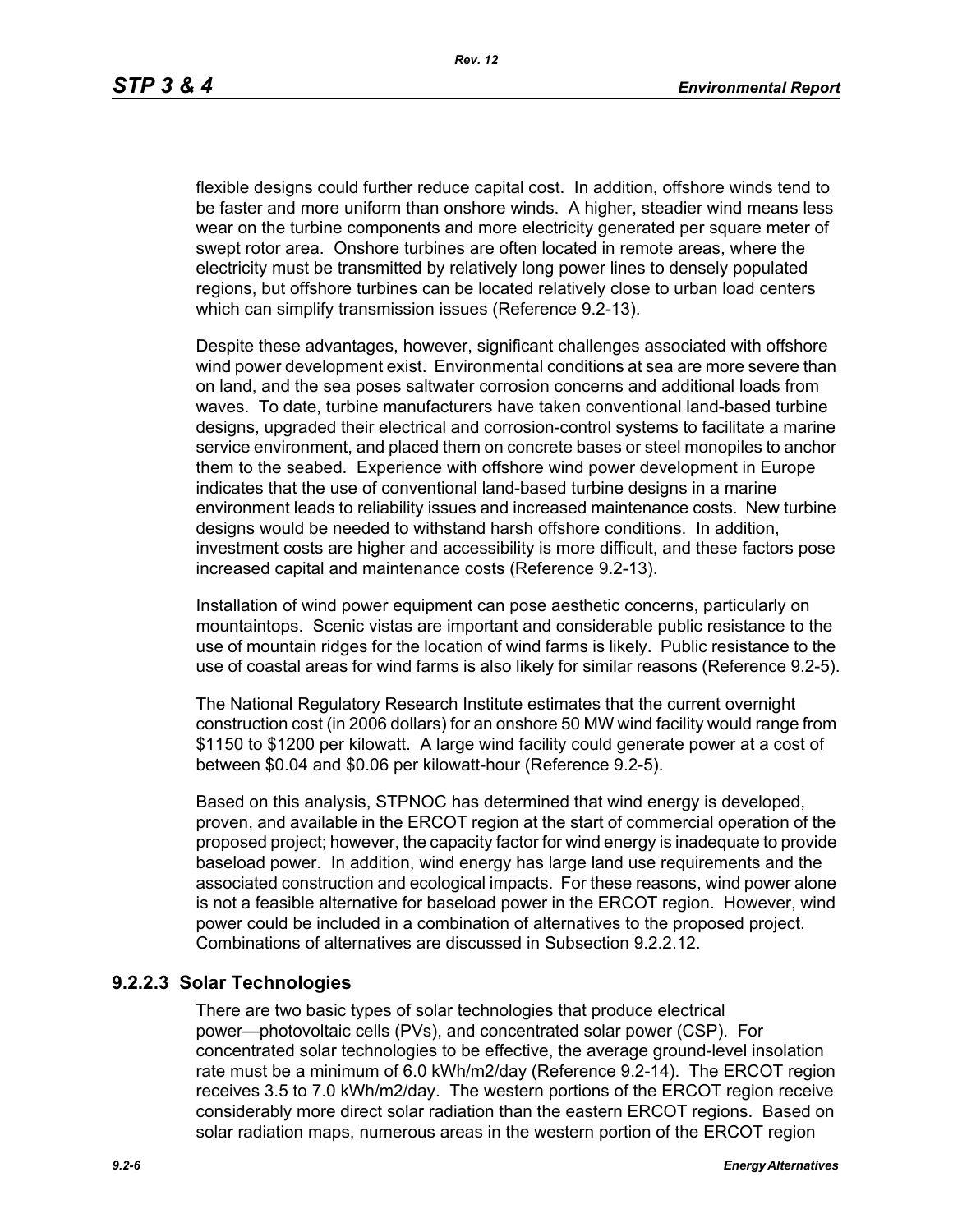would meet or exceed the 6.0 kWh/m2/day minimum insolation standard, especially in the far western portion of the ERCOT region (Reference 9.2-15). Environmental advantages shared by both solar technologies are near-zero emissions and an unlimited supply of fuel (sunlight). Environmental disadvantages shared by both solar technologies are sizeable land use requirements, aesthetic intrusion, and potential use of hazardous materials (lead) to store energy. Additional discussion of CSP and PV technologies is provided below.

## **9.2.2.3.1 Photovoltaic Cells**

In PVs, light particles called photons penetrate the solar cell and knock electrons free from a semiconductor material to create an electric current. As long as an adequate amount of light flows into the cell, electrons flow out of the cell. The cell does not consume its electrons and lose power like a battery. Instead, it operates as a converter that turns one kind of energy (sunlight) into another (electrical current). Individual photovoltaic cells are typically combined into modules that hold about 40 cells, and modules are then mounted into photovoltaic arrays. A large number of arrays can be combined to create a power generation plant (Reference 9.2-16).

Land use requirements (and associated construction and ecological impacts) are larger for a PV plant than for a nuclear plant. The land area required depends on the available solar insolation and type of plant, but based on the data from a 2002 report from the National Renewable Energy Laboratory (NREL), the minimum land area required is 3.8 acres per megawatt (Reference 9.2-14). Because of the land area requirements, a large PV facility could pose aesthetic concerns.

The capacity factor for PV technology ranges from 16% to 30% (Reference 9.2-17). For a solar voltaic system with a midrange capacity factor (24%), the estimated land required to provide 2700 MW of net power to the ERCOT grid is nearly 42,750 acres.

The current estimated overnight capital cost for a PV system (in 2006 dollars) is about \$4222 per kilowatt (Reference 9.2-5), and current levelized cost is between \$0.20 and \$0.25 per kilowatt-hour (Reference 9.2-16). In addition, retired PV system components (e.g., batteries) would likely require disposal as hazardous waste.

Based on this analysis, STPNOC has determined that PV technology is developed and proven, and that viable sites with adequate insolation levels are available in the ERCOT region at the start of commercial operation of the proposed project; however, the capacity factor for PV technology is inadequate to provide baseload power. In addition, PV systems have large land use requirements along with the associated environmental impacts. Furthermore, the cost to generate electrical power from PV systems is several times greater than the cost to generate nuclear power. For these reasons, PV systems are not a feasible or reasonable alternative for baseload power in the ERCOT region.

### **9.2.2.3.2 Concentrated Solar Power**

CSP systems include mirrors that concentrate the sunlight on a fluid system to induce motion. The fluid is then routed through a turbine to generate electricity. This is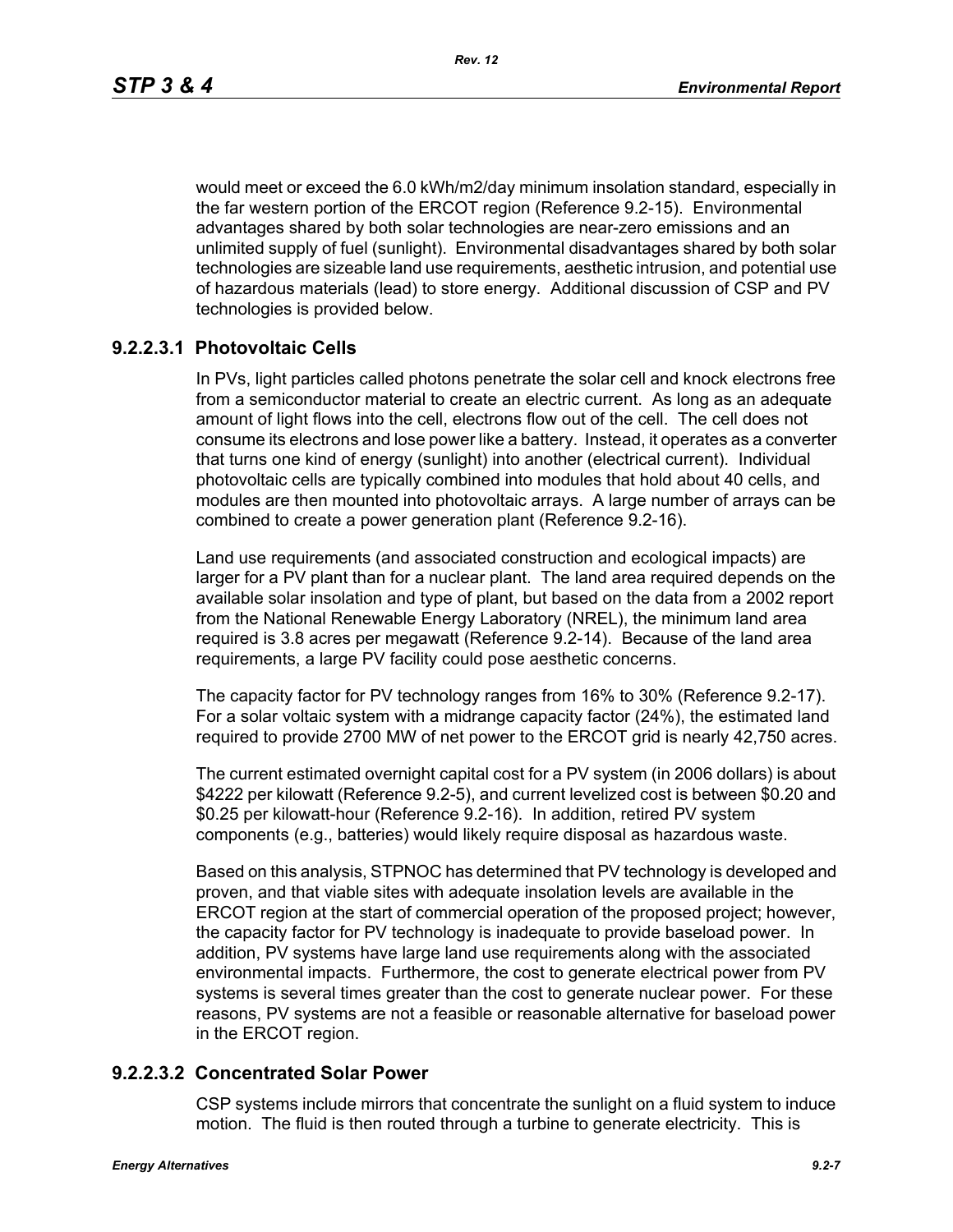basically the same type of system that is used to generate electricity from combustion of coal, except the thermal energy comes from the sun instead of from coal combustion. For this reason, CSP systems provide easy integration into the transmission grid. Solar thermal systems can also be equipped with a thermal storage tank to store the energy in the heat transfer fluid. This allows a solar thermal plant to provide dispatchable electric power (Reference 9.2-18). Current CSP systems are as large as 200 MW, with capacity factors that range from 30% to 50% (Reference 9.2-5).

The land area required depends on the available solar insolation and type of plant; however, based on a report from the Western Governors Association, the nominal land area required for a CSP system in a favorable solar region is around 5.0 acres per megawatt (Reference 9.2-18). Because of the land area requirements, a large CSP facility could pose aesthetic concerns.

To provide 2700 MWe of net power to the ERCOT grid, a CSP system that operates at a nominal 40% capacity factor (Reference 9.2-5) would require a land area of 33,750 acres.

The overnight capital cost for a CSP system (based on 2006 dollars) ranges from \$2745 to \$3410 per kilowatt (Reference 9.2-5). In areas with good solar insolation (at least 6.0 kWh/m2/day), the levelized cost of solar power in 2003 was between \$0.108 and \$0.187 per kilowatt-hour (Reference 9.2-19). Solar energy costs would likely be on the lower end of this range in the western portions of the ERCOT region that receive stronger ground-level radiation levels.

Based on this analysis, STPNOC has determined that CSP technology is developed and proven, and that viable sites with adequate insolation levels are available in the ERCOT region at the start of commercial operation of the proposed project; however, the capacity factor for CSP technology is inadequate to provide baseload power. In addition, CSP systems have large land use requirements along with the associated environmental impacts. Furthermore, the cost to generate electrical power from CSP systems is several times greater than the cost to generate nuclear power. For these reasons, CSP systems are not a feasible alternative for baseload power in the ERCOT region.

### **9.2.2.3.3 Hydroelectric Power**

Hydroelectric power is a fully commercialized technology. The summer capacity for hydropower in Texas in 2005 was about 673 MW, which represented approximately 0.7% of the electric generation capacity in Texas (Reference 9.2-20). About 532 MW of hydropower was generated in the ERCOT region (Reference 9.2-21). A recent DOE study indicates another 328 MW of hydropower is feasible (Reference 9.2-22); however, the available hydropower in the entire state of Texas is well below the 2700 MW capacity of the proposed project.

Land use for a large-scale hydropower facility is estimated to be quite large. NUREG-1437 estimates land use of 1600 square miles per 1000 MWe generated by hydropower (Reference 9.2-2). Based on this estimate, a 2700 MWe hydroplant that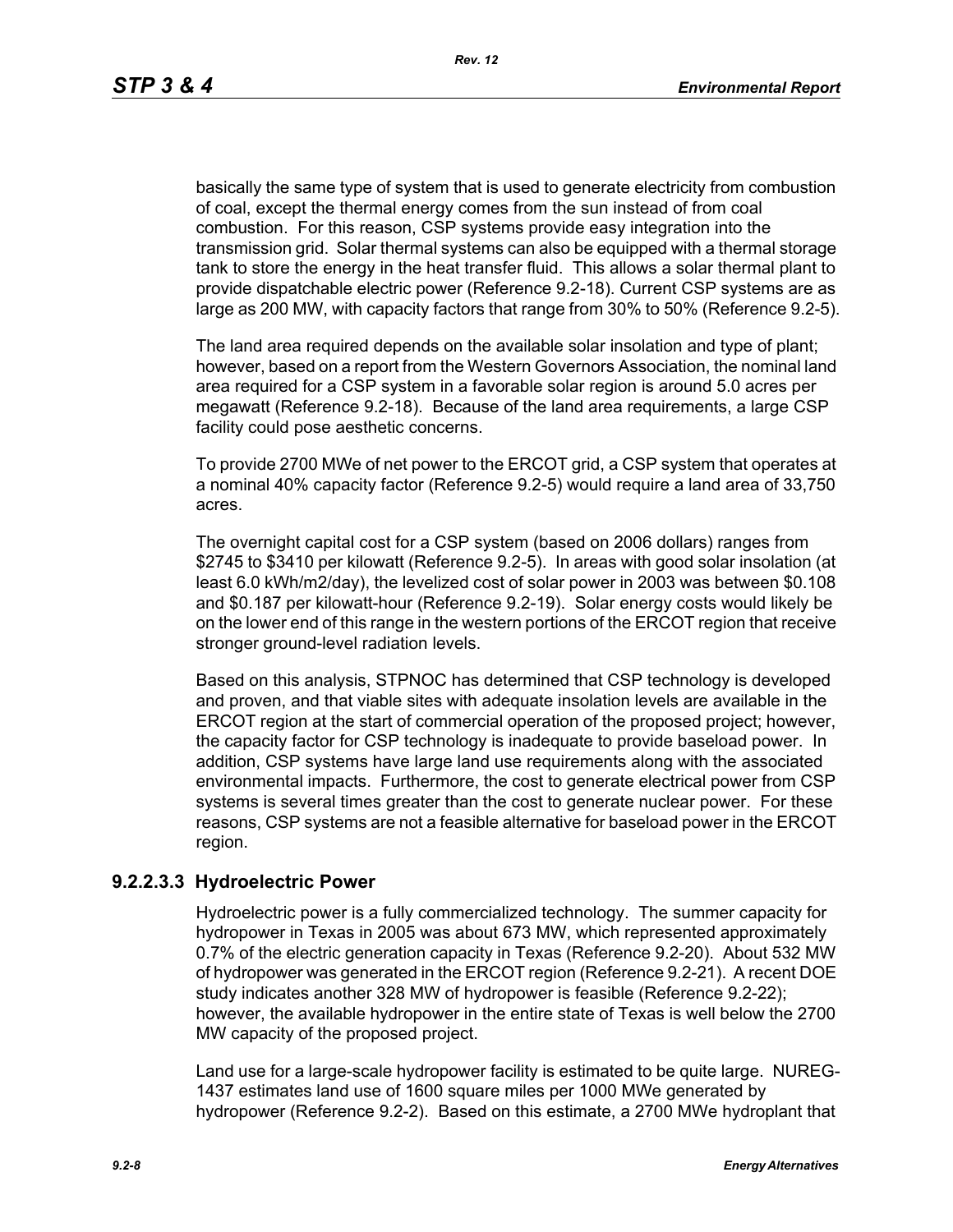operates at a 40% capacity factor (Reference 9.2-23) would require that about 10,800 square miles be flooded. This would pose a large impact on land use.

If a new hydropower were constructed, wildlife habitat would be lost for terrestrial and free-flowing aquatic biota, and additional habitat would be created for some aquatic species. Associated with the loss of land would be some erosion, sedimentation, dust, equipment exhaust, potential loss of cultural artifacts, and aesthetic impacts from land clearing and excavation. Land that once was lived on, farmed, ranched, forested, hunted, or mined would be submerged under water indefinitely. The original land uses would be replaced by electricity generation and recreation, and perhaps, residential and business developments that take advantage of the lake environment. Changes in water temperature, currents, and amount of sedimentation would produce a different aquatic environment above and below the dam. Alterations to terrestrial and aquatic habitats could change the risks to threatened and endangered species (Reference 9.2- 2).

In 2005, the overnight capital cost for a new large-scale hydropower facility was estimated between \$1700 and \$2300 per kilowatt (Reference 9.2-23), and the levelized cost of electricity produced from new hydropower facilities was estimated at around \$0.05 per kilowatt-hour (Reference 9.2-24).

Based on this analysis, STPNOC has determined that although hydropower is developed and proven, the potential for future hydropower development in the ERCOT region is inadequate to supply the power of STP 3 & 4. In addition, hydropower has large land use requirements along with the associated environmental impacts. For these reasons, hydropower is not a feasible alternative for baseload power in the ERCOT region.

### **9.2.2.3.4 Geothermal**

Geothermal energy is a proven resource for power generation. Geothermal power plants use naturally heated fluids in underground reservoirs as an energy source for electricity production. There are three types of geothermal energy plants in use today, dry steam, flash steam, and binary-cycle. Dry steam plants use the earth's thermal energy to spin turbines directly. Flash steam plants pump hot high pressure water into low pressure tanks instantly creating steam which is then used to spin turbine blades to generate electricity. In binary-cycle plants, geothermal steam is used to heat a secondary fluid—one that has a much lower boiling point than water—causing it to vaporize. The vapor is then used to drive turbines (Reference 9.2-5).

Geothermal energy systems can be used for baseload power where this type of energy source is available. Flash steam and binary-cycle geothermal energy systems can operate with a 93% capacity factor (Reference 9.2-5). According to the Energy Information Administration (EIA), as of January 2006, there were no geothermal power plants connected to the ERCOT grid (Reference 9.2-25).

Shallow, high-temperature convective geothermal reservoirs have not been discovered in the ERCOT region or the state. However, recent research indicates that it may be feasible to extract geothermal electric power from geopressured reservoirs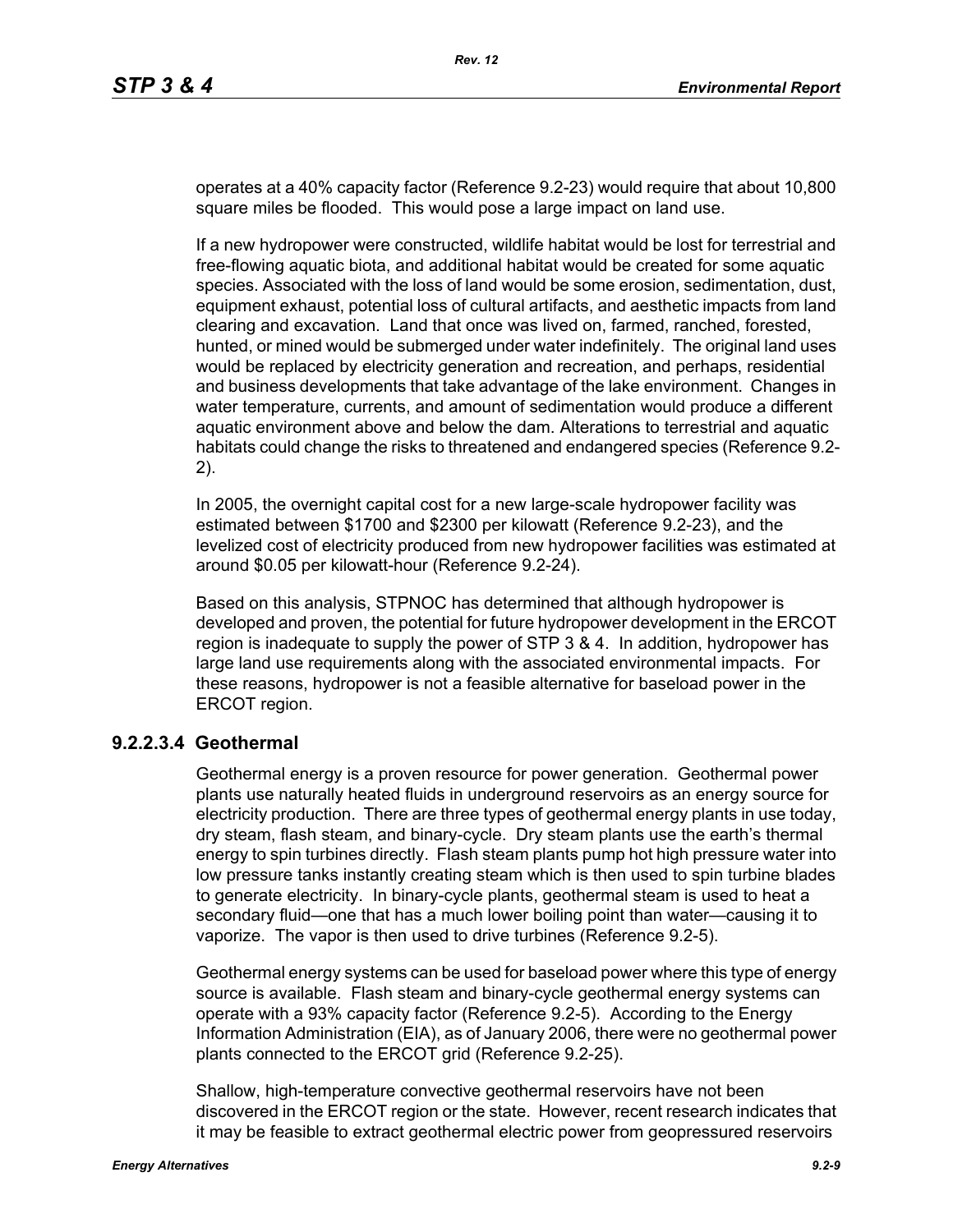*Rev. 12*

of hot water and natural gas or hot wastewater from deep oil and gas wells, using a binary system. Over 600,000 oil and gas wells have been drilled in Texas, most of which are located in the ERCOT region. High-temperature fluid (250°F or greater) has been encountered in many of the wells that are 16,000 feet or deeper, with the highest temperatures above 400°F. Texas also has significant geopressured geothermal resources (Reference 9.2-26).

Researchers have estimated that electric power production potential from Texas oil and gas wells range from 400 MW in the near-term to over 2,000 MW once the technology is demonstrated (Reference 9.2-26).

Geothermal power generation facilities require between 1 and 8 acres per MWe (Reference 9.2-27). Based on a 93% capacity factor, a geothermal power plant with a net output of 2700 MWe would require between 2900 acres (4.5 square miles) and 23,200 acres.

The primary impacts of geothermal plant construction and energy production are gaseous emissions, land use, noise, and potential ground subsidence. Subsidence and reservoir depletion may be a concern if withdrawal of geothermal fluids exceeds natural recharge or injection (Reference 9.2-27).

Overnight construction costs for geothermal power plant (in 2006 dollars) ranges from \$2200 to \$2300 per kilowatt (Reference 9.2-5). The levelized cost of electricity produced from geothermal power plants located in favorable areas is estimated between \$0.045 and \$0.073 per kilowatt-hour (Reference 9.2-28).

Based on this analysis, STPNOC has determined that geothermal power is developed and proven; however, because there are no known shallow high-temperature geothermal sources in the ERCOT region, the potential for future geothermal power generation utilizing currently available technology is inadequate to supply the power of STP 3 & 4. The generation of electricity from geopressured reservoirs or hot wastewater from deep oil and gas wells is in the early stages of development, and STPNOC believes that this technology has not matured sufficiently to support production for a baseload facility. For these reasons, geothermal power is not a feasible alternative for baseload power in the ERCOT region.

## **9.2.2.3.5 Biomass Related Fuels**

Biopower refers to electric power generated from converted vegetation (i.e., biomass). The most common biomass resources today are waste wood and agricultural crop residues such as corn and sugar cane. Research is underway to explore the production of switchgrass and other crops for the specific purpose of biomass conversion for electricity production (Reference 9.2-5).

Biopower generation is a two-step process. The first step is to convert biomass feed stock into what is known as biofuel. The second step is to convert biofuel into electricity via combustion. Most biopower today is produced in direct combustion gas turbines, but it can also be used in combined-cycle turbines, diesel engines, or serve as a substitute in existing coal-fired burners (Reference 9.2-5). Power from biomass is a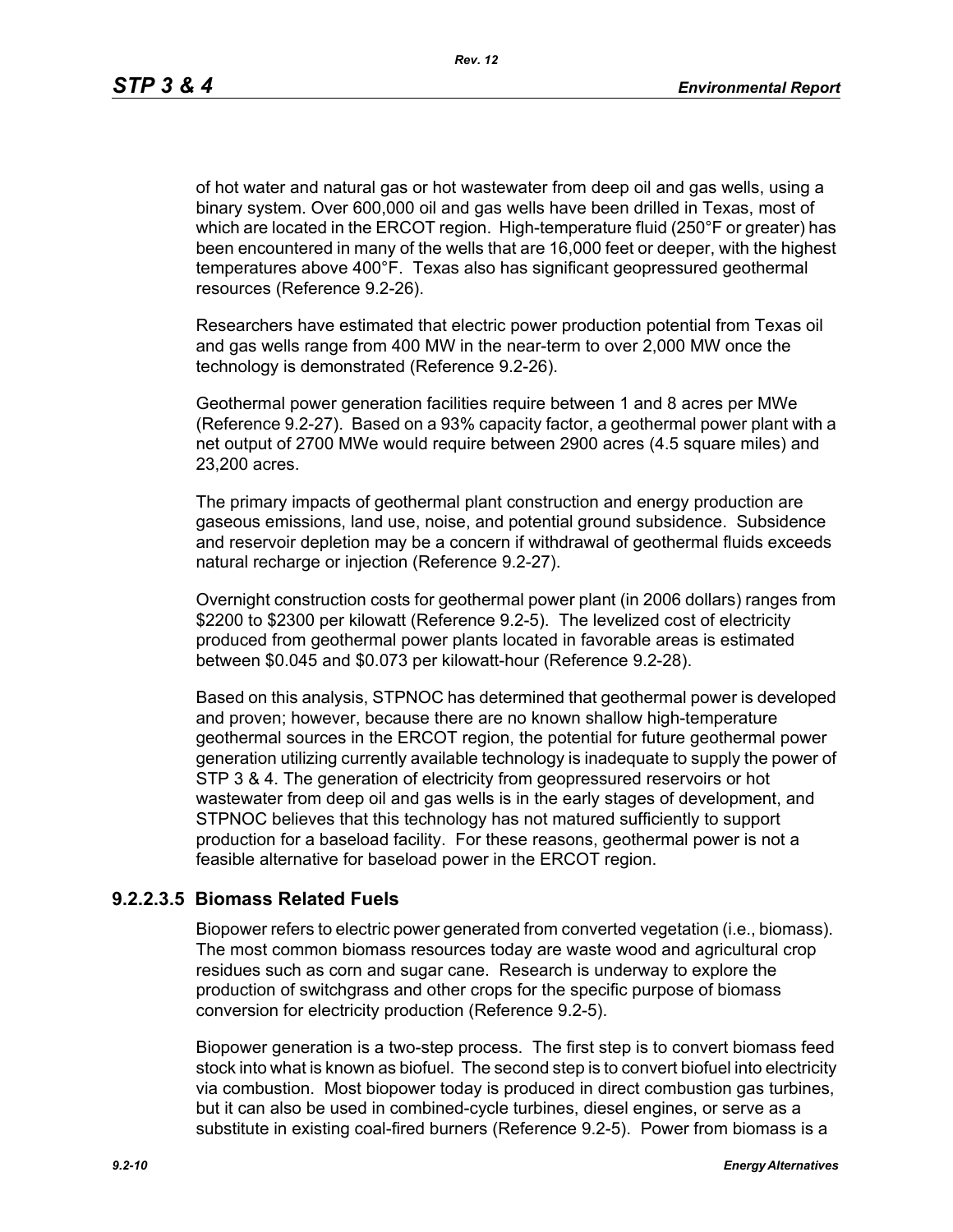proven commercial electricity generation option in the United States (Reference 9.2- 29).

The ERCOT region has abundant biomass resources in the form of wood waste and other agricultural residues. Significant biomass sources include cotton gin trash, forestry, and biomass-derived waste from the large urban base. Prime agricultural areas include regions along the Gulf Coast, the central Blackland Prairie, and delta lands near the mouth of the Rio Grande. Switchgrass, a tall native grass proposed as an energy crop by the DOE, can be grown in all of these regions. Other locally abundant agricultural wastes include rice hulls, sugarcane, and cottonseed hulls. Manures generated throughout the ERCOT region also form an important resource (Reference 9.2-30).

Steam turbine conversion technology is relatively simple to operate and it can accept a wide variety of biomass fuels. However, at the scale appropriate for biomass (the largest biomass power plant listed by the EIA has a 74.9 MW nameplate capacity), the technology is expensive and inefficient, and is therefore relegated to applications where there is a readily available supply of low-cost, zero-cost, or negative-cost delivered feedstocks (Reference 9.2-25).

The domestic cost of biofuel (in 2006 dollars) varies from about \$0.174/million British thermal units (MMBtu) for landfill gas, to \$2.78/MMBtu for agricultural field residue, to \$5.52/MMBtu for logging residue. The capital cost for a biomass power plant is between \$1760 and \$2160 per kilowatt (Reference 9.2-5). The levelized cost of electricity produced from biomass power plants in 2006 dollars is \$0.063 to \$0.118 per kilowatt-hour (Reference 9.2-19).

Biomass energy crops can produce a net fuel yield of 3.0 to 4.3 dry ton per acre per year (Reference 9.2-31), and the heat value is generally between 6450 and 8200 Btu/pound (Reference 9.2-32). For a nominal heat value of 7300 Btu/pound, and 40% conversion efficiency, the acreage required to grow enough biomass crop to generate 2700 MWe would be around 5.26 million acres, or 8200 square miles.

Although biomass offers some advantages, combustion of biomass fuels in modern power plants leads to many of the same kinds of emissions as the combustion of fossil fuels; including criteria air pollutants, greenhouse gases, and ash. Fuel processing, which in most cases involves some type of grinding operation, produces emissions of dust and particulates. Air emissions and water consumption are usually the principal sources of environmental concern related to biomass facilities (Reference 9.2-33).

Conversion of large tracts of land for production of energy crops would pose potentially adverse environmental impacts on wildlife habitat and biodiversity, reduce soil fertility, increase erosion, and reduce water quality. The net environmental impacts would depend on previous land use, the particular energy crop, and how the crop is managed. If the land has not previously been developed for farming or other purposes, displacement of natural land cover, such as forests and wetlands, with energy crops would likely have negative environmental impacts. In addition, conversion of food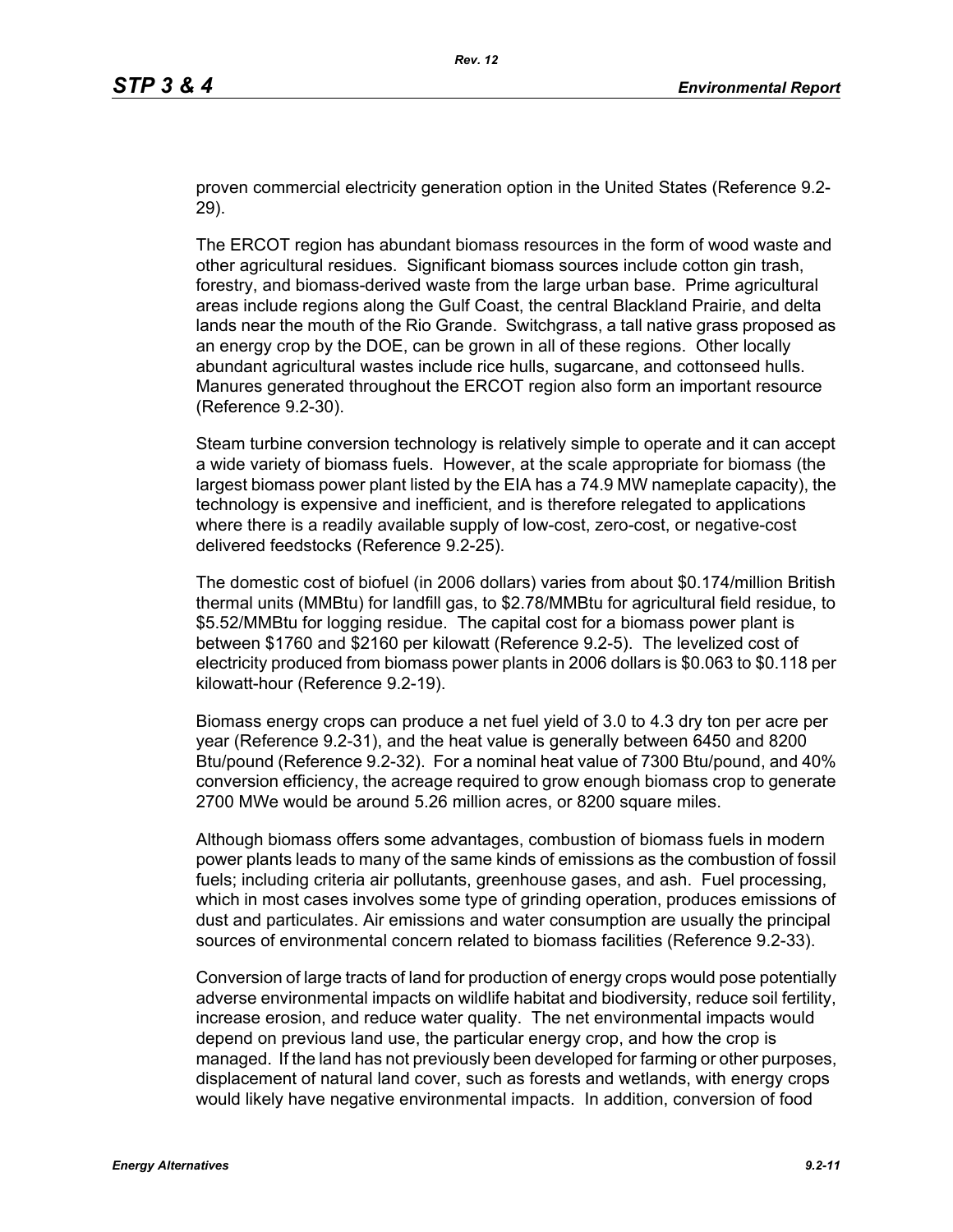crops into energy crops means a reduction in food production that may need to be replaced elsewhere.

Based on this analysis, STPNOC has determined that biomass energy technology is developed, proven, and available in the ERCOT region at the start of commercial operation of the proposed project; however, biomass energy has large land use requirements and would produce substantial combustion gas emissions. Furthermore, the cost to generate electrical power from biomass systems is substantially greater than the costs of nuclear power. For these reasons, biomass power alone is not a feasible alternative for baseload power in the ERCOT region and is not environmentally preferable to STP 3 & 4.

### **9.2.2.3.6 Municipal Solid Waste**

Municipal solid waste refers to the stream of garbage collected through community sanitation services. Since municipal solid waste generally includes some materials not suitable for combustion, segregation must be performed on the waste supply stream. For this reason, the capital and operations cost for a municipal solid waste generation plant are generally higher than other steam turbine generation plants that use a homogeneous waste feed such as wood waste (Reference 9.2-34).

The combustion of municipal solid waste can generate energy and reduce the volume of waste by up to 90% and the waste mass by up to 75%, an environmental benefit (Reference 9.2-35). However, municipal solid waste combustion also generates emissions of nitrogen dioxide, sulfur dioxide, and toxic pollutants such as mercury. The variation in the composition of municipal solid waste affects the emissions. For example, municipal solid waste that contains batteries and tires would generate higher levels of toxic emissions (Reference 9.2-34).

Power plants that burn municipal solid waste are normally smaller than fossil fuel power plants but typically require a similar amount of water per unit of electricity generated. When water is removed from a lake or river, fish and other aquatic life can be killed, which affects the animals and people who depend on these resources (Reference 9.2-34).

At the end of 2005, the EIA reported 96 municipal solid waste generation facilities in operation. Nameplate capacities range from 1.2 MWe to 90 MWe with combined output from all 96 plants of around 2650 MWe, and half of those are less than 20 MWe (Reference 9.2-26). It would require 30 municipal solid waste plants at 90 MWe to equal 2700 MWe of baseload capacity.

The overnight construction cost for a municipal solid waste generation facility (based on 2004 dollars) is about \$1500 per kilowatt based on an 80 MW unit (Reference 9.2- 36). The levelized cost for municipal solid waste-generated power (in 2000 dollars) is about \$0.75 per kilowatt-hour (Reference 9.2-37).

The nominal heat content in municipal solid waste is around 11.7 MMBtu/ton, or about 5850 Btu/pound (Reference 9.2-38). There are about 20 million people that live within the ERCOT service area (Reference 9.2-39), and on average each person generates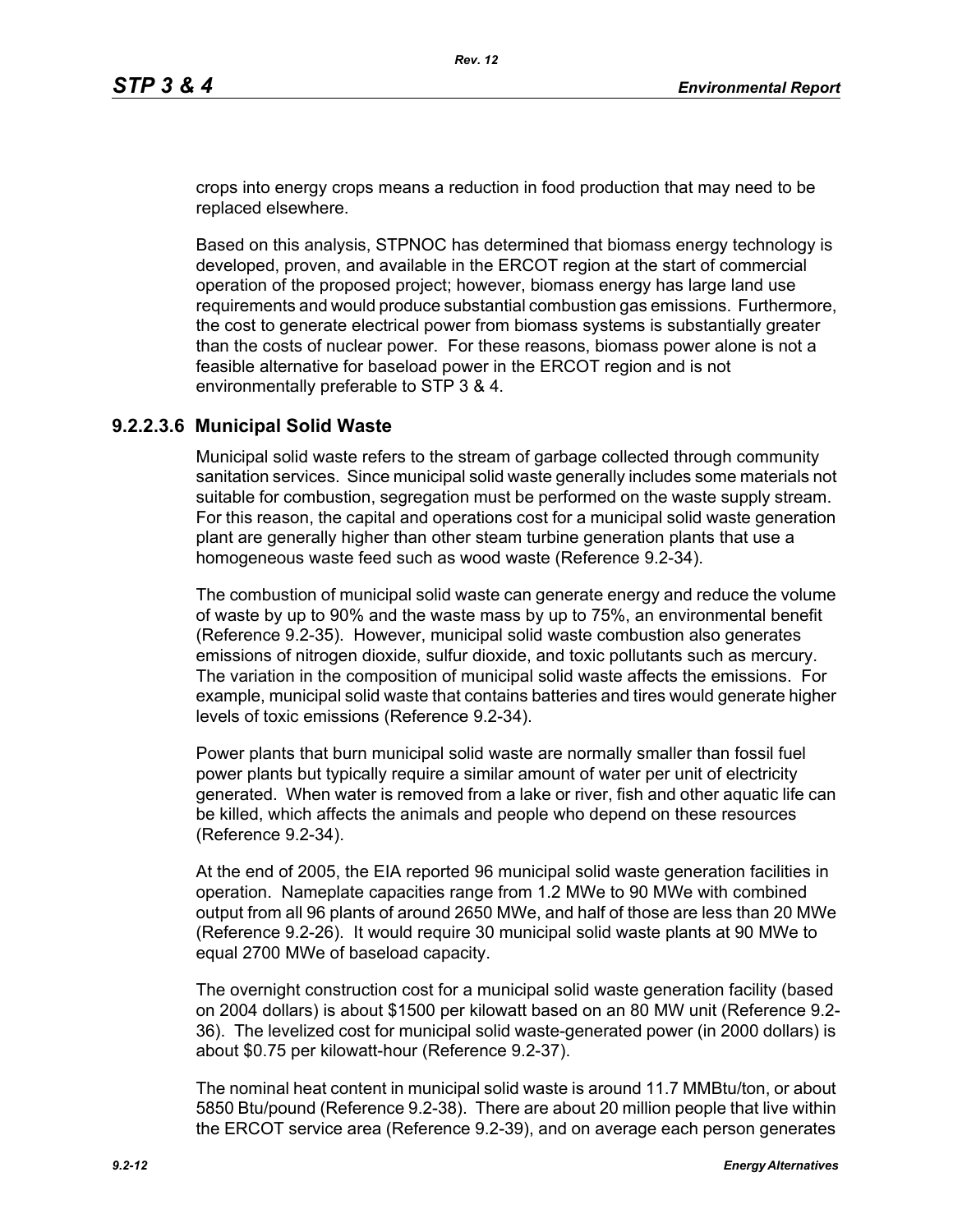about 7.11 pounds of municipal solid waste per day which amounts to roughly 2600 pounds of municipal solid waste each year (Reference 9.2-40). This is more than the nation average of 4.5 pounds per day per person (Reference 9.2-41). About 35% of municipal solid waste generated is recovered for recycling (Reference 9.2-40). If the other 65% is burned to generate electricity and the combustion process is 30% efficient, the total annual energy potential in the ERCOT region from municipal solid waste would be around 2000 MW. This is less than the 2700 MW proposed by STPNOC.

Another option for conversion of landfill waste into electricity is to capture and burn the gases produced as municipal solid waste decomposes. This gas, which is primarily methane, can be collected from wells within the landfill, filtered, and used to fuel for engines connected to generators. Landfill gas generation plants are generally in the range of 3 to 8 MW, and can economically produce power for 10 to 15 years. In addition, combustion of the waste gas is beneficial to the environment because it prevents the introduction of raw methane, a greenhouse gas with global-warming potential 21 times that of carbon dioxide, into the atmosphere (Reference 9.2-42).

Based on this analysis, STPNOC has determined that municipal solid waste energy technology is developed, proven, and available in the ERCOT region at the start of commercial operation of the proposed project; however, because the full potential of municipal solid waste in the ERCOT region is still less than the 2700 MW needed, and because of the adverse environmental impacts to air and water quality, municipal solid waste is not environmentally preferable to STP 3 & 4.

### **9.2.2.3.7 Petroleum Liquids**

Electricity generated in 2005 in Texas from combustion of petroleum liquids represented less than 0.5% of the total electricity generated in the state (Reference 9.2-20). Based on the ERCOT Unit Data Report for June 2007, petroleum-fueled (i.e., diesel) generation facilities in operation within the ERCOT region produce about 38 MW (Reference 9.2-21).

Although the capital cost for a new petroleum-fired plant would be similar to the cost of a new gas-fired plant, the viability of petroleum-fired electricity generation is linked to the price of crude oil, the rise of which has made petroleum-fired electricity generation relatively less economic. Based on a 2003 estimate, the levelized cost of electricity produced by conventional petroleum-fired operation is about \$0.61 per kilowatt-hour (Reference 9.2-43). According to EIA, during the years 2003 through 2006, the average spot price of crude oil in the U.S. increased 120% from \$26.60 per barrel to \$58.41 per barrel (Reference 9.2-44). Future increases in petroleum prices are expected to make petroleum-fired generation even more expensive relative to other alternatives. Also, the United States depends heavily on foreign petroleum supplies (Reference 9.2-45). This reliance coupled with regional instability in the primary petroleum producing regions presents potential concerns with the long-term reliability and economic stability of petroleum-fired electricity generation. For these reasons, liquid petroleum is not considered an economically viable fuel source for new electricity generation facilities.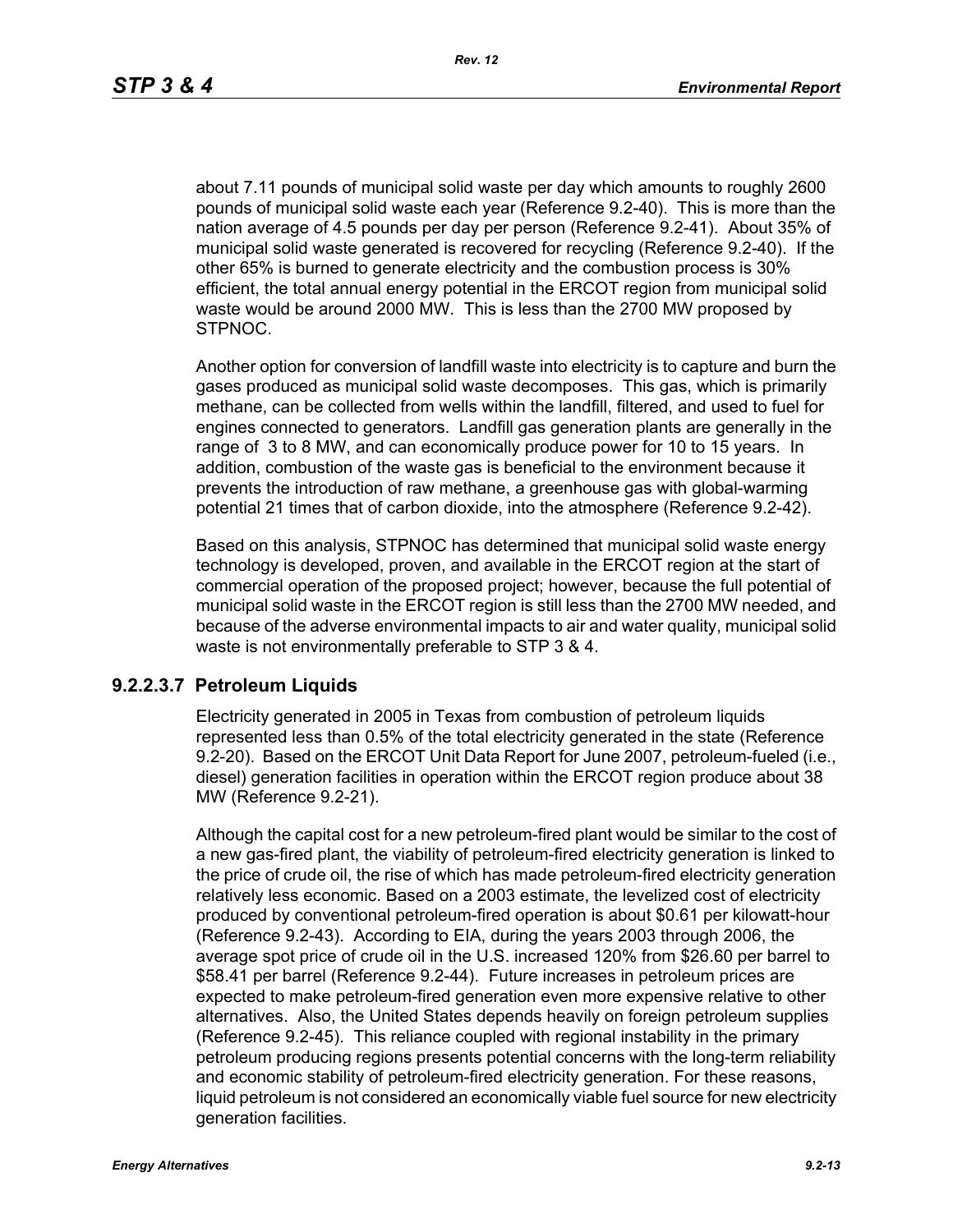Construction and operation of a petroleum-fired plant would have identifiable environmental impacts. For example, NUREG-1437 estimates that construction of a 1000 MWe petroleum-fired plant would require about 120 acres. Based on a 95% capacity factor, a petroleum-fired power plant with a net output of 2700 MWe would require about 341 acres. Operation of petroleum-fired plants would have environmental impacts (including impacts on the aquatic environment and air) that would be similar to those from a coal-fired plant (Reference 9.2-2).

Based on this analysis, STPNOC has determined that petroleum energy technology is developed, proven, and available in the ERCOT region at the start of commercial operation of the proposed project, and that the land use requirements are relatively small; however, because of the high cost of the fuel, combined with concerns related to availability, energy independence, and the adverse environmental impacts to air and water quality, petroleum-fired generation is not a feasible alternative for baseload power in the ERCOT region.

### **9.2.2.4 Fuel Cells**

Fuel cells are similar to common batteries. Both have a positive end and a negative end, rely on chemical reaction, and produce electricity when the circuit is closed. In hydrogen fuel cells, hydrogen passes through an anode catalyst where it is ionized. The hydrogen ions then pass through a conductive medium and combine with oxygen. The electrons formed by the ionization process create an electrical current. Fuel cells can generate up to 2 MW of power (Reference 9.2-5).

The fuel cell generation process is a clean technology because the byproduct is water. However, the hydrogen gas used in the fuel cells is generally obtained from fossil fuels—mainly natural gas. Fuel cells can be sized for grid-connected or customer-sited applications, but are generally too expensive to compete without subsidies (Reference 9.2-5).

Fuel cell power plants are in the initial stages of commercialization. Although more than 650 large stationary fuel cell systems have been built and operated worldwide, the global stationary fuel cell electricity generation capacity in 2003 was 125 MWe. The largest stationary fuel cell power plant ever built is 11 MWe (Reference 9.2-46). STPNOC believes that this technology has not matured sufficiently to support production for a baseload facility.

Fuel cells are not cost-effective when compared with other generation technologies, both renewable and fossil based. The estimated overnight construction cost (in 2006 dollars) is around \$4015 per kilowatt (Reference 9.2-5), with a levelized electricity cost of \$0.058 to \$0.119 per kilowatt-hour based on a 2003 estimate (Reference 9.2-47).

Based on this analysis, fuel cell technology has not matured sufficiently to support production for a baseload facility, and is therefore not a reasonable alternative for baseload capacity due to the cost and production limitations.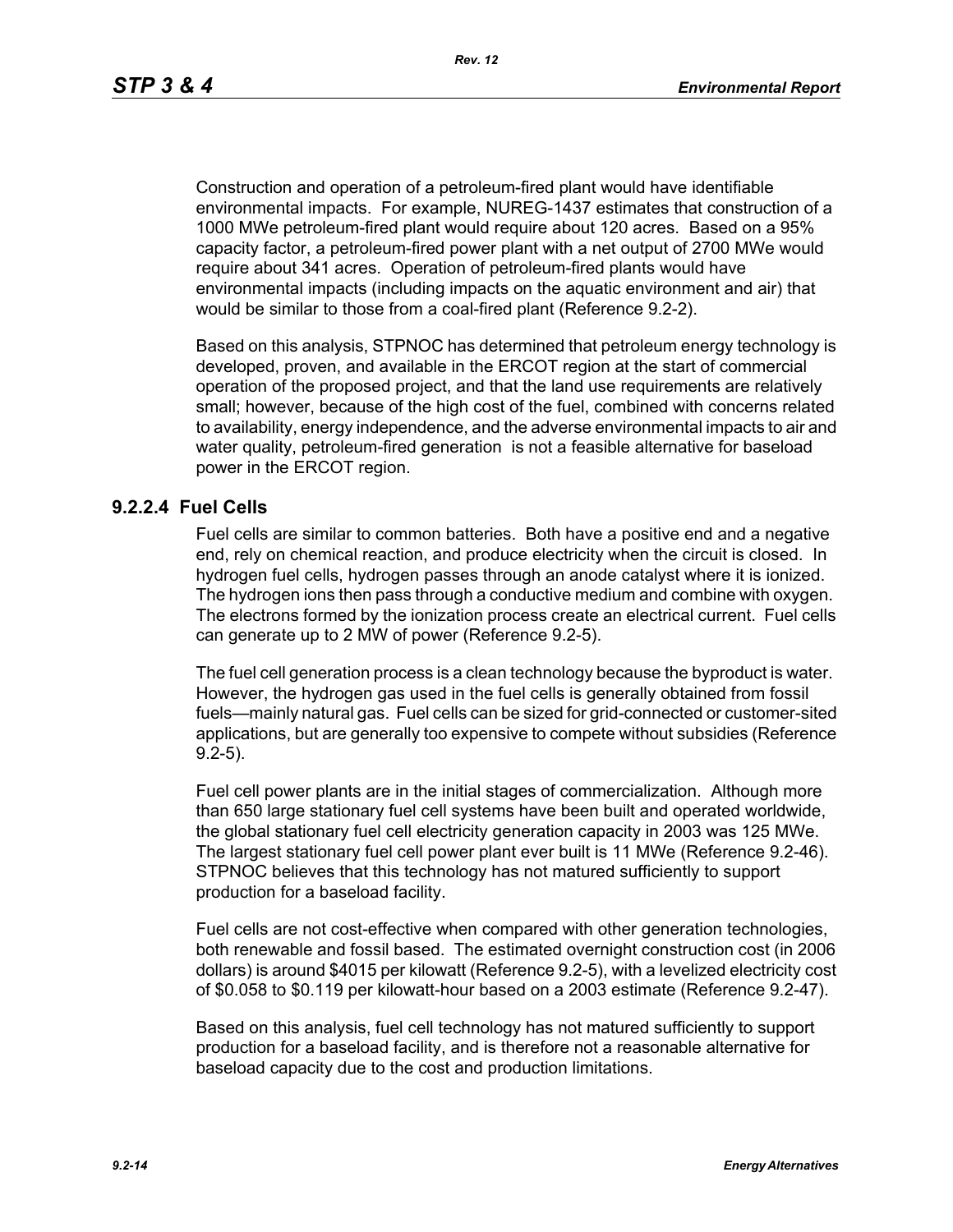## **9.2.2.5 Coal**

The United States has abundant low-cost coal reserves, and the price of coal for electric generation is projected to remain steady for the next 20 years. By 2030, coal consumption is projected to increase by 50% over 2005 levels, with significant additions of new coal-fired generation capacity over the last decade of the projection period; however, projections for coal consumption are based on the assumption that current energy and environmental policies remain unchanged throughout the projection period (Reference 9.2-48). In year 2005, coal-fired generation facilities in Texas accounted for about 37.4 percent of the electricity generated and about 20 percent of its electric generation capacity (Reference 9.2-20).

There are three primary technologies identified to generate electrical energy from coal: conventional pulverized coal boiler, fluidized bed, and integrated gasification combined-cycle (IGCC). As part of the alternatives evaluation, all three technologies (conventional, fluidized bed, and IGCC) are evaluated.

## **9.2.2.5.1 Conventional Pulverized Coal Boiler**

In conventional pulverized coal-fired plants, pulverized coal is blown into the combustion chamber of a boiler. The idea is that if the coal is sufficiently pulverized, it will burn almost as easily and efficiently as a gas. In the combustion chamber, hot gases and heat energy from the incineration process convert water into high-pressure steam. The steam is then passed through a turbine to produce electricity. Flue gases are routed through a selective catalytic reduction unit for nitrogen oxides ( $NO<sub>v</sub>$ ) reduction, and into an air heater. From the air heater the flue gas flows to a sulfur dioxide  $(SO<sub>2</sub>)$  scrubber system and a particulate removal system.

The steam systems used in the current generation of pulverized coal plants are generally designated as subcritical (or conventional), supercritical, or ultrasupercritical. This designation is based on the pressure and temperature of the steam. The demarcation for these designations varies within the worldwide power generation industry (Reference 9.2-5).

In the United States, subcritical plants operate at a nominal pressure of 2400 psi and a peak temperature of 1050°F. A supercritical unit would operate at a similar peak temperature but at a nominal pressure of 3500 psi. Ultra-supercritical units operate at a nominal pressure of 4500 psi and a minimum temperature of 1100°F. As the temperature and pressure of the steam at the generator turbine inlet increases, so does the efficiency of the power steam cycle. As the efficiency of the steam cycle is increased, the amount of fuel necessary to produce the same amount of energy is reduced, which also reduces plant emissions (Reference 9.2-5). The subcritical and supercritical technologies are commercially mature and widely used throughout the world. The ultra-supercritical technology, however, is currently in the development phase and is not a feasible alternative for the proposed nuclear project. Pulverized coal-fired boilers provide an output between 100 and 1300 MWe (Reference 9.2-5). To mitigate the impact of a system failure on the electrical distribution system, most boiler/turbine combinations are generally less than 1000 MWe.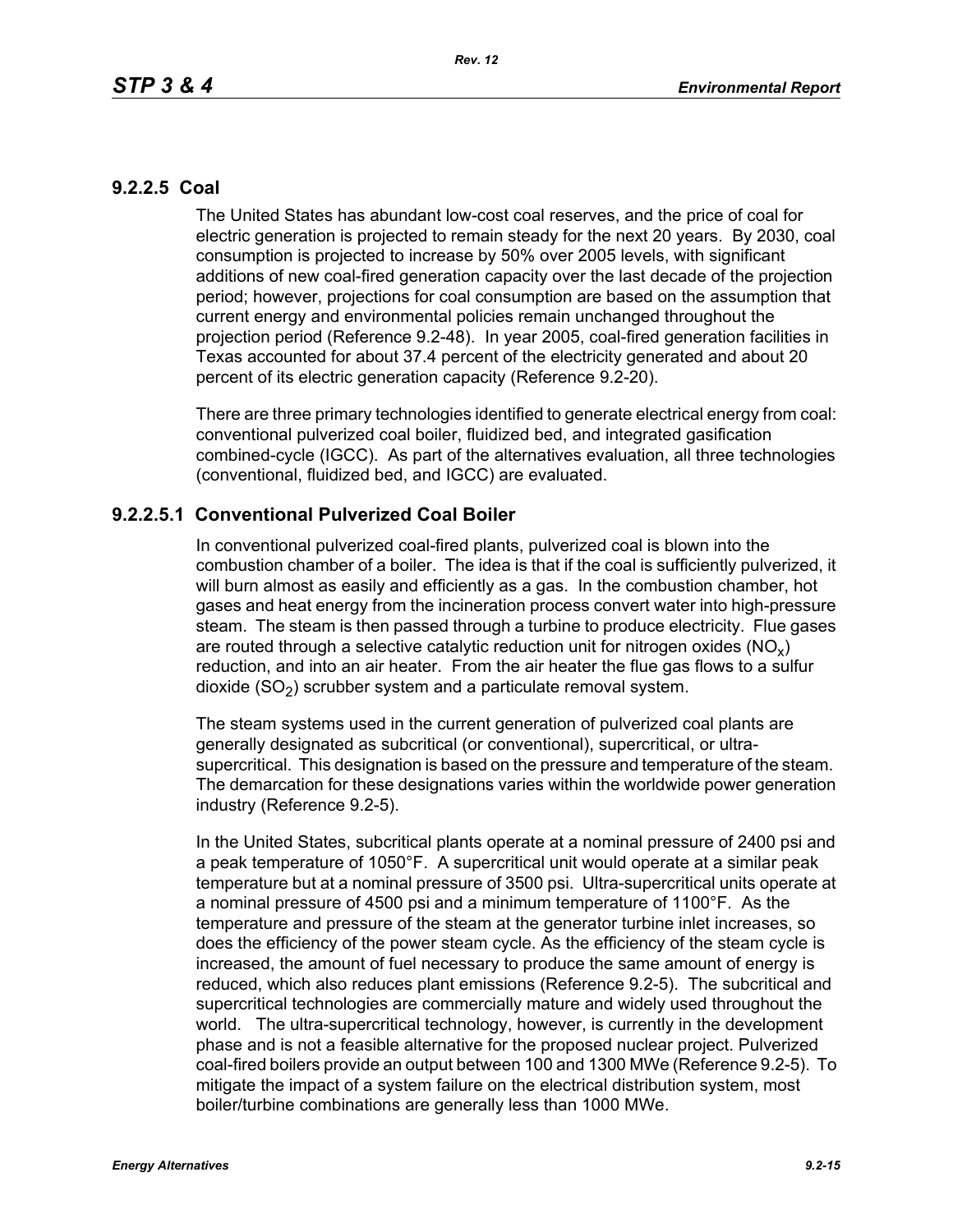The environmental impacts of construction of a typical pulverized coal-fired steam plant are well known because coal-fired steam plants represent about a third of the electrical generation in the United States (Reference 9.2-20). The estimated capital costs (in 2006 dollars) for a new pulverized coal-fired power plant range from \$1235 to \$2270 per kilowatt (Reference 9.2-5). The levelized cost of new generation capacity from a pulverized coal-fired power plant is \$0.056 per kilowatt-hour (Reference 9.2- 48).

# **9.2.2.5.2 Fluidized Bed**

Fluidized bed is an advanced coal combustion process that involves the injection of a sorbent material, such as crushed limestone, into the combustion chamber along with the fuel. The presence of the sorbent helps minimize the formation of gaseous pollutants. The fuel and sorbent mixture is fluidized on air jets in the combustion chamber to enhance combustion and heat transfer. Sulfur released from the fuel as  $SO<sub>2</sub>$  is captured by the sorbent to form a solid compound that is removed with the ash, generating large quantities of solid waste. The waste stream is potentially marketable for agricultural and construction applications. More than 90% of the sulfur in the fuel is captured in this process.  $NO_{v}$  formation in fluidized bed power plants is lower than that for conventional pulverized coal boilers because the operational temperature range is below the temperature at which thermal  $NO<sub>x</sub>$  is formed (Reference 9.2-49). Overall, emissions from fluidized bed units are comparable to the emissions from a conventional pulverized coal boiler equipped with post-combustion  $SO<sub>2</sub>$  and  $NO<sub>x</sub>$ control equipment. As discussed in Subsection 9.2.3.1, these environmental impacts are greater than those of a nuclear plant. Fluidized bed units are currently available in sizes as large as 300 MW, and designs are being developed for units as large as 600 MW. The technology is more suited to low-grade, high ash, high sulfur coals, which are more difficult to pulverize, and which may have variable combustion characteristics (Reference 9.2-50). Also, because the operational temperature of the fluidized bed system is lower, it does not achieve the higher efficiency levels achieved by conventional pulverized coal boilers.

To improve the thermal efficiency of the fluidized bed technology, a new type of fluidized bed boiler has been proposed that encases the entire boiler inside a large pressure vessel. Combustion of coal in a pressurized fluidized bed boiler results in a high-pressure stream of combustion gases that can spin a gas turbine to make electricity and boil water for a steam turbine. It is estimated that pressurized fluidized bed plants could generate 50% more electricity from coal than a regular power plant from the same amount of coal. The pressurized fluidized bed technology is currently in the demonstration phase and is not a feasible alternative for the proposed nuclear project. (Reference 9.2-49). Additionally, the fluid bed technology is not environmentally preferable to nuclear power.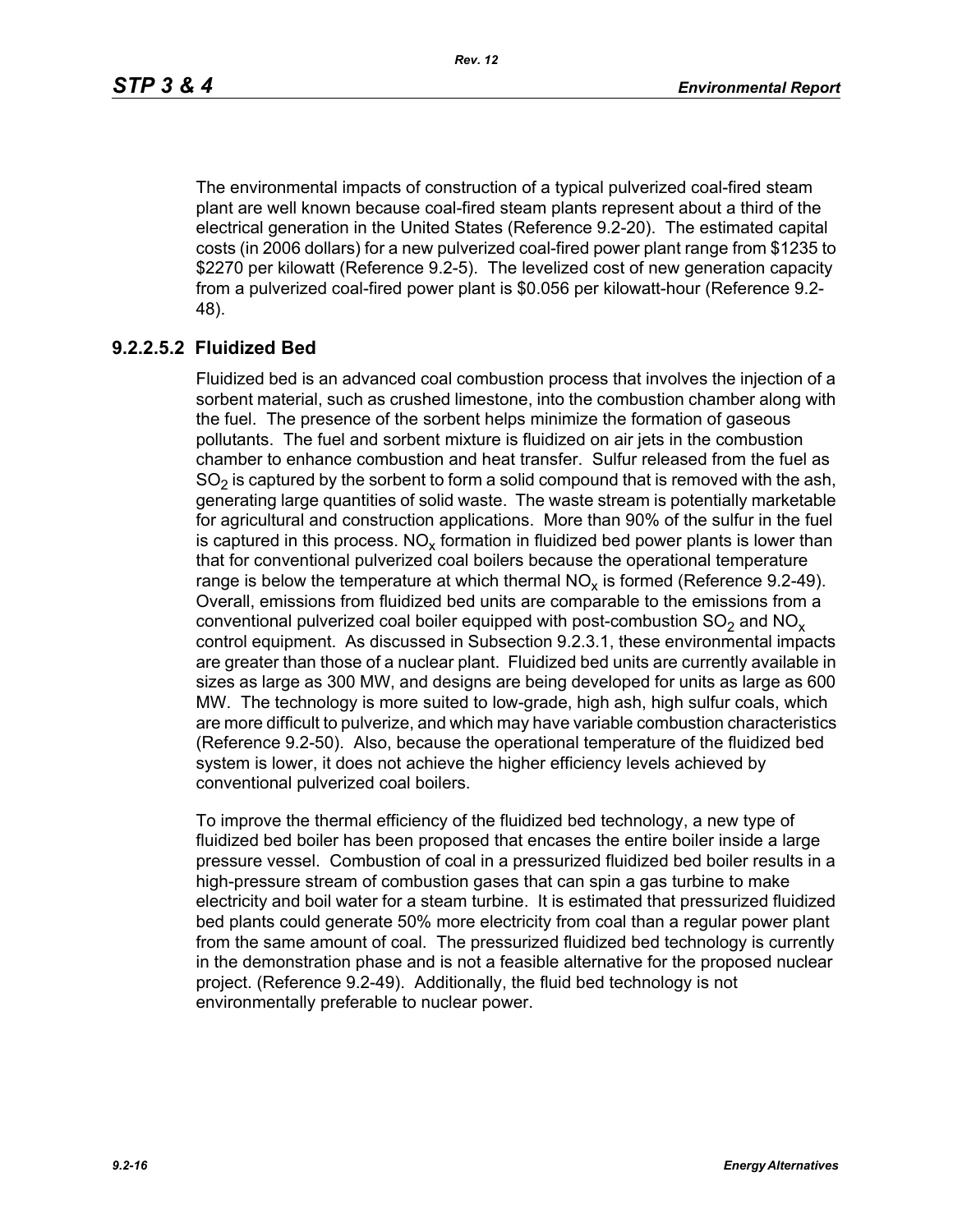# **9.2.2.5.3 Integrated Gasification Combined Cycle**

IGCC is an innovative electric power generation concept that combines modern coal gasification technology with both gas turbine and steam turbine power generation. The technology is substantially cleaner than conventional pulverized coal plants because major pollutants can be removed from the inlet gas stream before combustion.

The IGCC alternative generates substantially less solid waste than a conventional coal-fired boiler. The largest solid waste stream produced by IGCC installations is slag, a black, glassy, sand-like material that is potentially a marketable byproduct. Slag production is a function of ash content in the coal (Reference 9.2-51). The other large-volume byproduct produced by IGCC plants is sulfur, which is extracted during the gasification process and can be marketed rather than placed in a landfill. IGCC units do not produce ash or scrubber wastes.

IGCC power plants are in the early stages of commercialization. There are currently two commercial-size, coal-based IGCC plants in the United States. Both were supported initially under the DOE Clean Coal Technology demonstration program, but now operate commercially without DOE support (Reference 9.2-51). Experience has been gained with the chemical processes of gasification, coal properties, and their impact on IGCC design, efficiency, economics, etc. However, system reliability is still relatively lower than conventional pulverized coal-fired power plants and the major reliability problem is from the gasification section. There are problems with the integration between gasification and power production as well. For example, if the gases are not adequately cleaned, uncleaned gas can cause various types of damage to the gas turbine (Reference 9.2-52).

An IGCC plant is estimated to cost about 20% to 25% more than a comparably sized conventional pulverized coal plant (Reference 9.2-51). STPNOC believes this technology has not matured sufficiently to support production for a large baseload facility and is not a reasonable alternative for a large baseload facility.

## **9.2.2.5.4 Conclusion for Coal-Fired Alternatives**

Pulverized coal-boilers and fluidized bed units (if such units become commercially mature) are reasonable alternatives to the proposed nuclear plant. Because the supercritical pulverized coal technology has a higher thermal efficiency and lower emissions than either the subcritical pulverized coal or fluidized bed technologies, supercritical pulverized coal was selected as the representative technology for the coal-fired alternative. The coal-fired alternative includes four supercritical boiler units, each with a net capacity of 675 MWe for a combined capacity of 2700 MWe. Table 9.2-1 describes the assumed basic operational characteristics of the coal-fired units. Emission control technology and percent-control assumptions are based on alternatives identified by the EPA (Reference 9.2-53). For the purpose of analysis, it is assumed that coal and limestone (calcium carbonate) would be delivered by rail after upgrades are applied to the existing rail spur into STP.

Based on the well-known technology, fuel availability, and generally understood environmental impacts associated with construction and operation of a coal-fired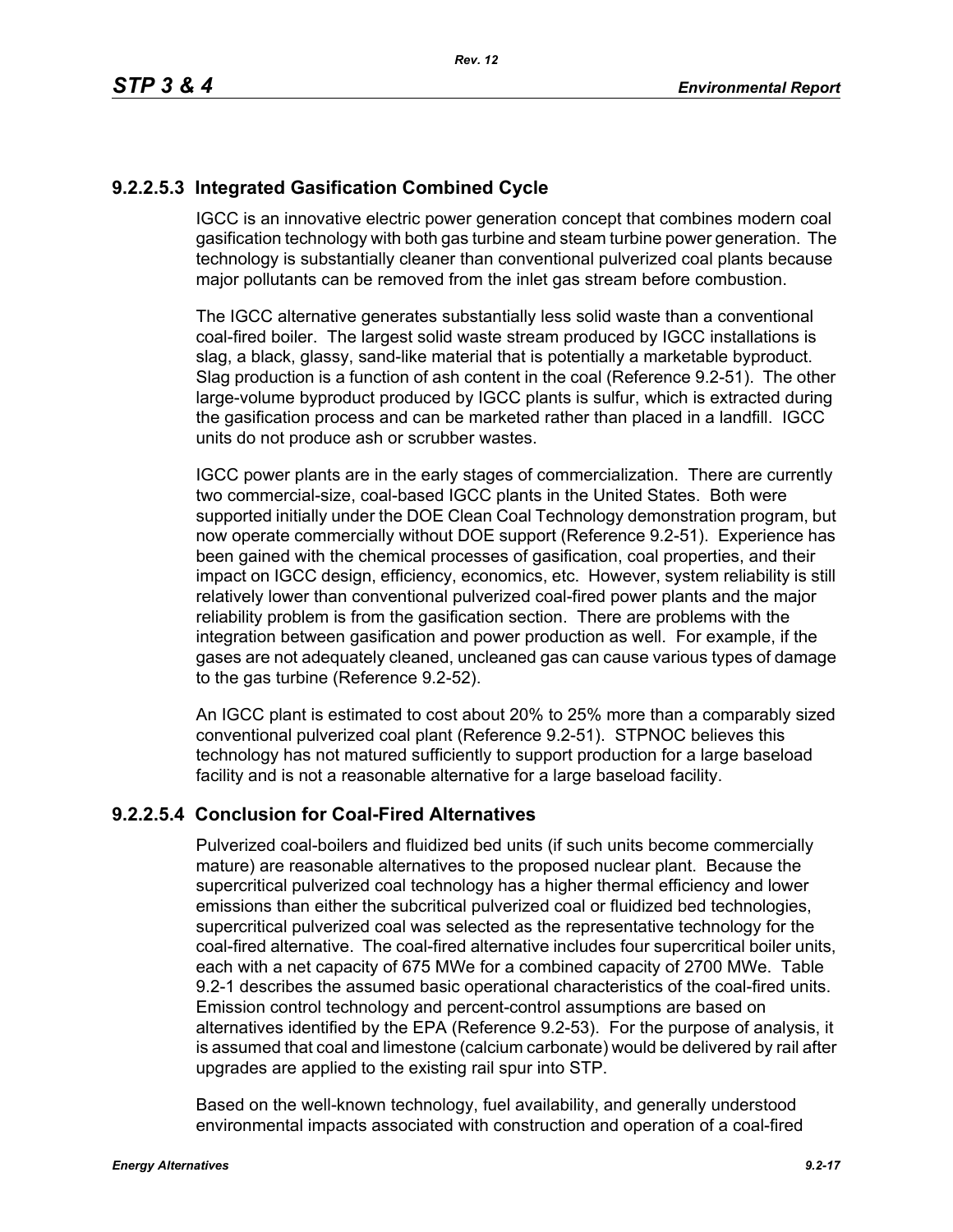power generation plant, it is considered a reasonable alternative and is therefore retained for further evaluation in Subsection 9.2.3.

## **9.2.2.6 Natural Gas**

Gas-fired generation with combined-cycle turbines is mature and has relatively low capital costs. Overnight construction costs (based on 2006 dollars) for a combinedcycle turbine range from \$565 to \$620 per kilowatt (Reference 9.2-5). The levelized cost of electricity produced from a new gas-fired power plants in 2005 was around \$0.055 per kilowatt-hour (Reference 9.2-48).

For the purpose of the gas-fired alternative analysis, four standard-sized units, each with an output of 675 MWe are postulated to achieve the target output of 2700 MWe. Table 9.2-2 describes assumed basic operational characteristics of the gas-fired units. It is also assumed that there would be sufficient gas availability.

Based on the well-known technology, fuel availability, and generally understood environmental impacts associated with construction and operation of a natural gasfired power generation plant, natural gas is considered a reasonable alternative and is therefore retained for further evaluation in Subsection 9.2.3.

## **9.2.2.6.1 Combination of Alternatives**

Although individual alternatives might not be sufficient to provide 2700 MWe capacity due to the small size of the resource or lack of cost-effective opportunities, it is conceivable that a mix of alternatives might be cost-effective and may also provide for a better environmental solution. There are many possible combinations of fuel types to generate 2700 MWe, and STPNOC has not exhaustively evaluated each combination. However, STPNOC reviewed combinations that, due to technological maturity, economics, and other factors, could be reasonable alternatives to the proposed project. Two of these combinations of alternatives are addressed below.

As discussed in Subsection 9.2.2.2, wind energy, as a stand-alone technology, is not a feasible alternative for baseload power. However, it is conceivable that a mix of wind energy and gas-fired combined cycle units could provide baseload power. For example, the 2700 MWe target capacity could be satisfied with a 600 MWe wind farm, along with 4 675 MWe natural gas combined-cycle units. During operation, a combined-cycle plant could ramp up and down quickly to "follow" the wind load. However, the impacts, including impacts to air quality, associated with the gas-fired plant alone would exceed those of the nuclear plant. Additionally, the wind portion of the alternative—land use impacts, noise impacts, and visual impacts—would be more than the stand-alone natural gas alternative; therefore, the combination would have greater adverse environmental impacts than a single fuel type. The cost of implementing the combination would also be greater than the cost of the stand-alone natural gas alternative. These conclusions would also apply for any combination of wind or solar coupled with any fossil fuel type facility. The environmental impacts and costs associated with the combined alternative would compare unfavorably with the proposed project.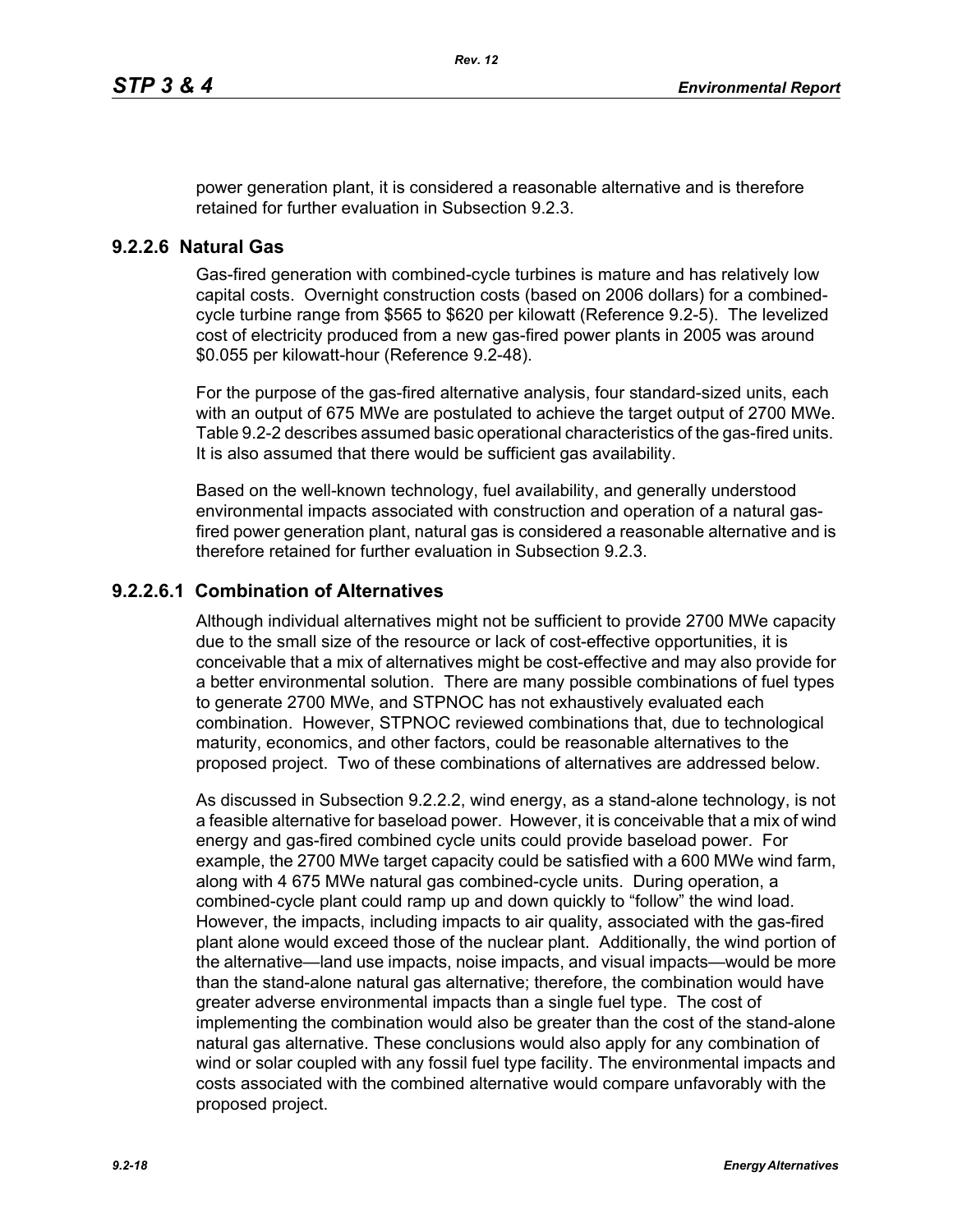If the hypothetical mix included coal-fired generation, the environmental impacts associated with construction (land use, ecology) and air quality would be expected to be greater than that of the proposed project. For example, the 2700 MWe target capacity could be met with two 675 MWe coal-fired units and two 675 MWe natural gas combined-cycle units. This combination coal-gas facility would require an estimated 291 acres for permanent structures. As discussed in Subsection 4.1.1, construction of the proposed project would disturb about 540 acres of which about 300 acres of these lost permanently due to construction of new facilities and a new heavy haul road. Air quality impacts for the 675 MWe coal-fired units would compare unfavorably with the proposed project due to the large quantity of combustion emissions from coal-fired generation. The additional impact, including combustion emissions, from the natural gas unit would only strengthen the overall favorable position of the proposed project.

Wind and solar facilities could be used in combination with storage systems to produce baseload power. By storing the power produced from wind or solar facilities and releasing it when the wind and solar facilities are not generating power, energy storage in combination with the wind or solar facilities would be able to generate electricity continuously. However, large-scale energy storage in Texas is either not available or would not be economically viable. For example, the storage of even one day's output at 2700 MW is well beyond any demonstration projects using batteries, compressed air, hydrogen, or other storage mechanism and the cost of such systems, even if available, would be prohibitive. Adding the significant cost of storage systems to the cost of wind or solar facilities would render the total cost non-competitive. In the northwestern United States, existing hydropower reservoirs are used to store and release the energy produced by wind generation. This combination of alternatives, in the form of "pumped storage," is not available in Texas at this scale. In addition to not being available, the costs to develop such storage would be prohibitive.

Other combinations of the various alternatives are not discussed here. In general, poor annual average capacity factors, higher environmental impacts (land use, ecological, air quality), immature technologies, and a lack of cost-competitiveness are not expected to lead to a viable, competitive combination of alternatives that would be either environmentally equivalent or preferable.

## **9.2.3 Assessment of Reasonable Alternative Energy Sources and Systems**

This section evaluates the environmental impacts of reasonable alternatives to the proposed project: pulverized coal-fired generation and gas-fired generation. The significance of the impacts associated with each issue is identified as SMALL, MODERATE, or LARGE. This characterization is consistent with the criteria that NRCestablished criteria in 10 CFR 51, Appendix B, Table B-1, Footnote 3, and presented as follows:

SMALL - Environmental effects are not detectable or are so minor that they will neither destabilize nor noticeably alter any important attribute of the resource. For the purpose of radiological impacts assessment, the Commission has concluded that those impacts that do not exceed permissible levels in the Commission's regulations are considered small.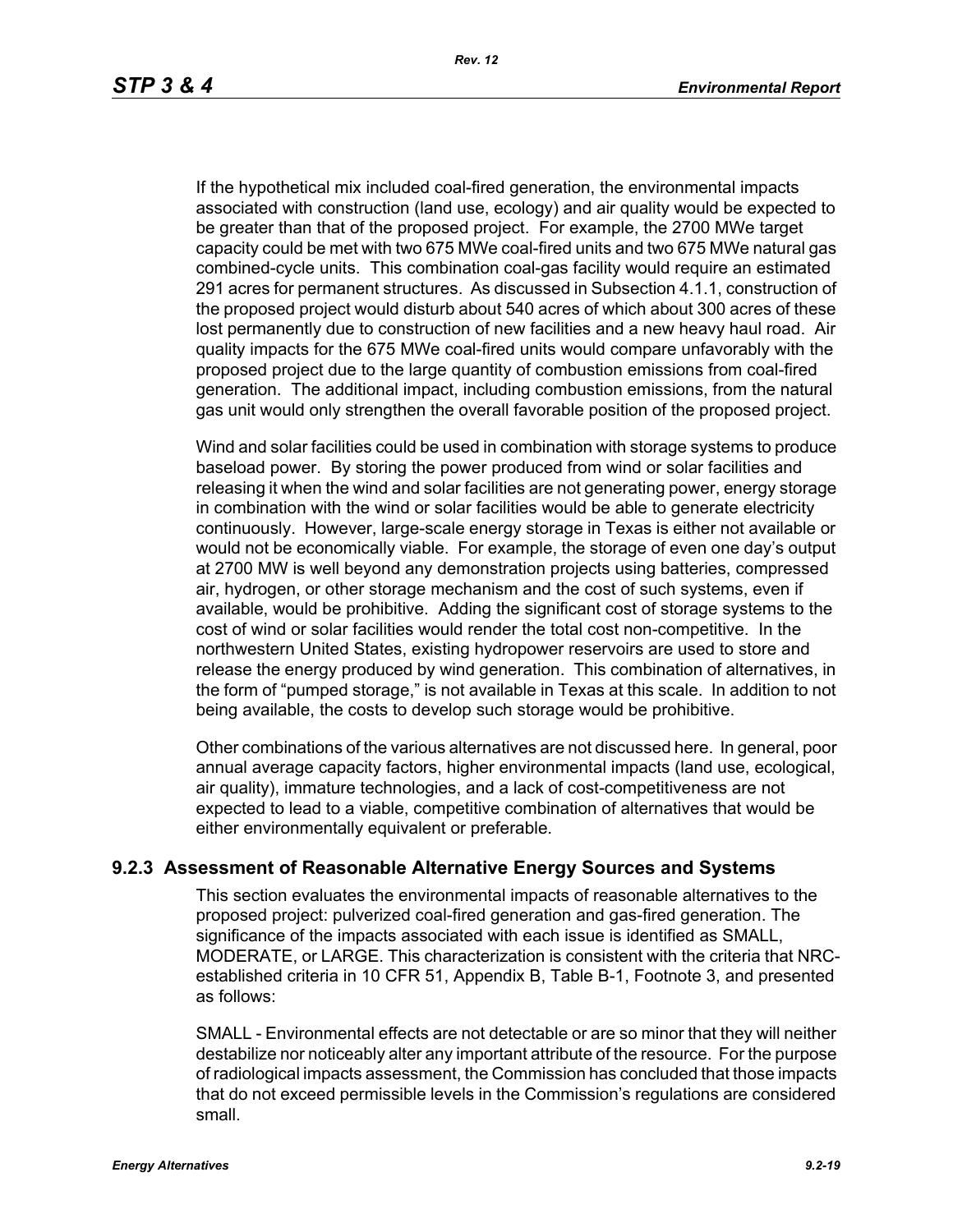MODERATE - Environmental effects are sufficient to alter noticeably, but not to destabilize, any important attribute of the resource.

LARGE - Environmental effects are clearly noticeable and are sufficient to destabilize any important attributes of the resource.

Consideration is given to ongoing and potential additional mitigation in proportion to the significance of the impact to be addressed (i.e., impacts that are SMALL receive less mitigative consideration than impacts that are LARGE).

# **9.2.3.1 Coal-Fired Generation**

STPNOC has reviewed the NRC analysis of environmental impacts from coal-fired generation alternatives presented in NUREG-1437 and found the NRC analysis to be reasonable. Construction impacts could be substantial, due in part to the large land area required (which can result in natural habitat loss) and the large workforce needed; however, NRC pointed out that the installation of a new coal-fired plant where an existing nuclear plant is located would reduce many construction impacts. There are major adverse impacts from operations such as human health concerns associated with air emissions, waste generation, and losses of aquatic biota due to cooling water withdrawals and discharges.

## **9.2.3.1.1 Air Quality**

Air quality impacts of coal-fired generation are considerably different from those of nuclear power. A coal-fired plant would emit sulfur dioxide  $(SO<sub>2</sub>)$ , as  $SO<sub>x</sub>$  surrogate), oxides of nitrogen (NO<sub>x</sub>), particulate matter (PM), carbon monoxide (CO), and mercury (Hg), all of which are regulated pollutants. A coal-fired plant would also emit carbon dioxide  $(CO<sub>2</sub>)$ , which has been linked to global warming. As Subsection 9.2.2.10 indicates, it is assumed a plant design would minimize air emissions through a combination of boiler technology and post combustion pollutant removal. The coalfired alternative emissions would be as follows:

 $SO<sub>2</sub>$  = 2900 tons per year

 $NO<sub>x</sub>$  = 2000 tons per year

CO = 2800 tons per year

 $CO<sub>2</sub> = 27$  million tons per year

 $Hq = 0.46$  tons per year

 $PM_{10}$  (particulates with a diameter of less than 10 microns) = 50 tons per year

 $PM<sub>2.5</sub>$  (particulates with a diameter of less than 2.5 microns) = 13 tons per year

These emission totals are calculated based on the parameters and assumptions identified in Table 9.2-1 and emission factors published in AP-42 (9.2-53).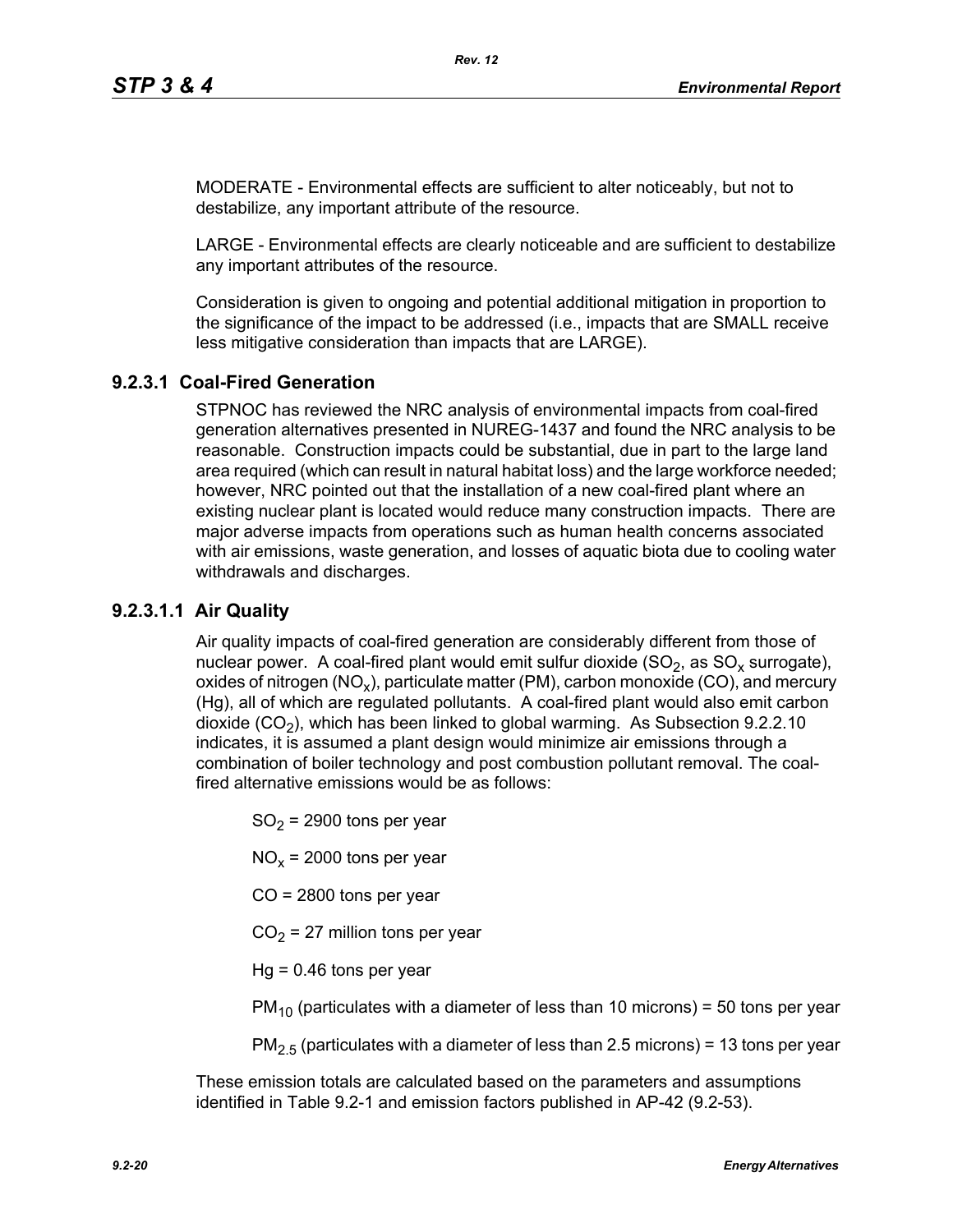The acid rain requirements of the Clean Air Act Amendments establish a cap on the allowable  $SO<sub>2</sub>$  emissions from power plants. Each company with fossil fuel-fired units was allocated  $SO<sub>2</sub>$  allowances. To be in compliance with the Act, the companies must hold enough allowances to cover their annual  $SO<sub>2</sub>$  emissions. In 2005, emissions from generators in Texas ranked highest nationally for  $NO<sub>x</sub>$  and fifth highest nationally for  $SO<sub>2</sub>$  (Reference 9.2-20). Both  $SO<sub>2</sub>$  and  $NO<sub>x</sub>$  emissions would increase if a new coalfired plant were operated at STP. To operate a fossil-fuel generation plant, STPNOC would have to purchase  $SO<sub>2</sub>$  allowances from the open market or shut down existing fossil-fired capacity from one of its owning members and apply the credits from that plant to the new one.

In March 2005, EPA issued the final Clean Air Interstate Rule which addresses power plant  $SO_2$  and  $NO_x$  emissions that contribute to non-attainment of the 8-hour ozone and fine particulate matter standards in downwind states. Twenty-eight states, including Texas, are subject to the requirements of the rule. The rule calls for further reductions of NO<sub>x</sub> and SO<sub>2</sub> emissions from power plants. These reductions can be accomplished by the installation of additional emission controls at existing coal-fired facilities or by the purchase of emission allowances from a cap-and-trade program.

In March 2005, EPA finalized the Clean Air Mercury Rule which sets emissions limits on mercury to be met in two phases beginning in 2010 and 2018, and encourages a cap and trade approach to achieve the target emission limits.  $NO<sub>x</sub>$  and  $SO<sub>2</sub>$  controls indirectly help to reduce mercury emissions. However, according to the EPA, the second phase cap reflects a level of mercury emissions reduction that exceeds the level that would be achieved solely as a co-benefit of controlling  $NO<sub>x</sub>$  and  $SO<sub>2</sub>$  under the Clean Air Interstate Rule. Each new coal-fired electrical generation unit in Texas must acquire enough mercury allowances to cover its annual mercury emissions. Compliance with EPA mercury standards must be achieved by January 01, 2010 (Reference 9.2-54).

Texas has regions that are designated as non-attainment with respect to the National Ambient Air Quality Standards for one or more criteria pollutants. Therefore, the state of Texas was required to submit a State Implementation Plan (SIP) to the EPA (1) to establish control strategies to reduce criteria pollutant emissions, and (2) to identify the technical and regulatory processes to demonstrate compliance with the SIP. The Texas SIP includes a cap and trade program for  $NO<sub>x</sub>$ ,  $SO<sub>x</sub>$ , and  $H<sub>q</sub>$  emissions. New stationary fossil fuel facilities in Texas must acquire trade credits to cover the new potential emissions. Compliance with the  $NO<sub>x</sub>$  and  $SO<sub>x</sub>$  standards identified in the SIP must be achieved by January 01, 2009 and January 01, 2010, respectively (Reference 9.2-54).

The region of non-attainment nearest to the proposed project location is the Houston-Galveston-Brazoria region. Brazoria County is east of and conterminous with Matagorda County. This region is designated as moderate non-attainment with respect to the 8-hour ozone standard (40 CFR 81.344).

Air impacts from a coal-fired generation facility would be substantial. Adverse human health effects from coal combustion have led to important federal legislation in recent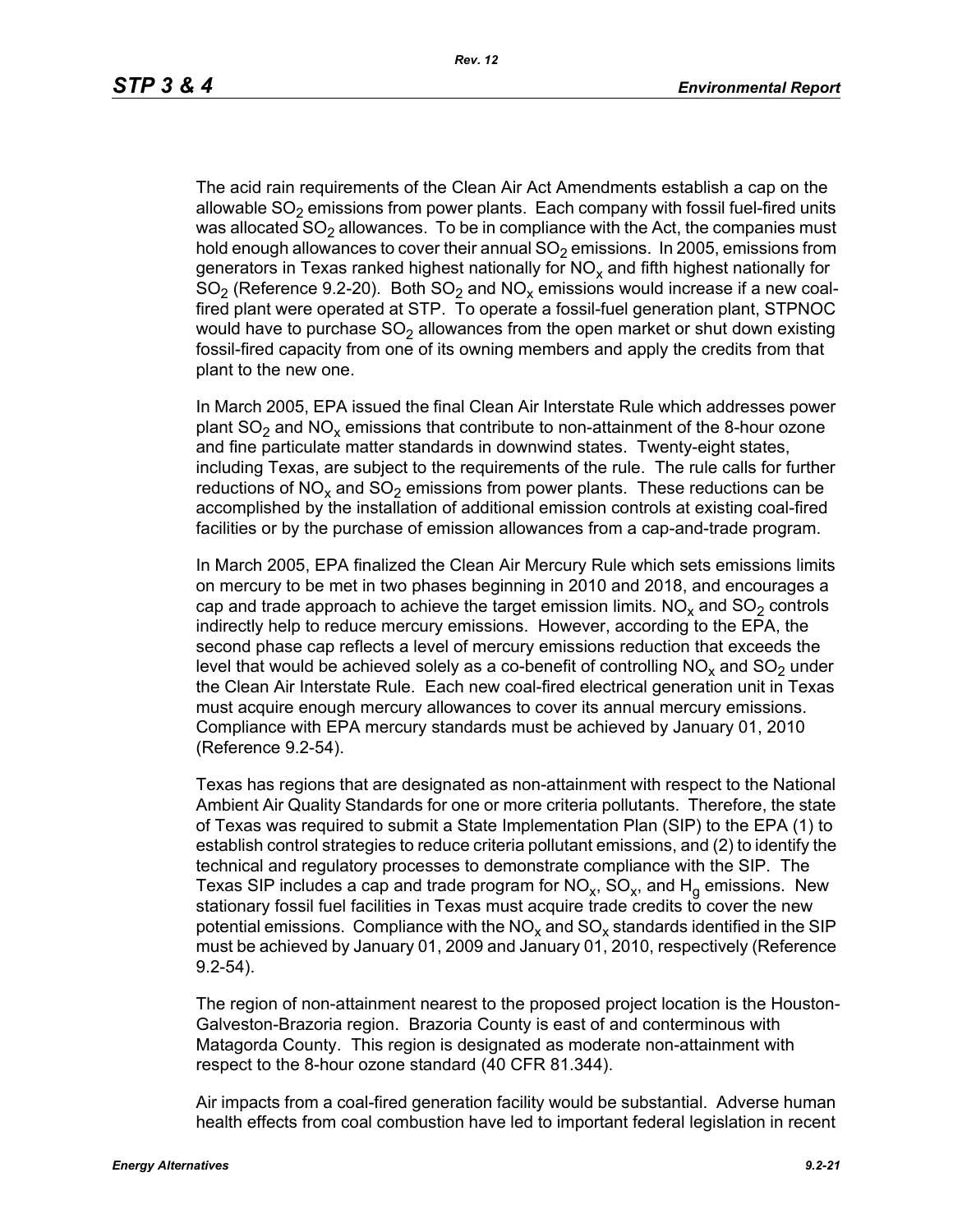*Rev. 12*

years because public health risks, such as cancer and emphysema, have been associated with coal combustion. Global warming and acid rain are also potential impacts. Recent changes in air quality regulations indicate that the EPA and the federal government recognize the importance of stability for air resources.  $SO<sub>2</sub>$  and mercury emission allowances,  $NO_x$  emission offsets, low  $NO_x$  burners, overfire air, fabric filters or electrostatic precipitators, and scrubbers are regulatory-imposed mitigation measures. The coal-fired alternative would have MODERATE impacts on air quality—the impacts may be noticeable, but would not destabilize air quality in the area due to the use of mitigation technologies.

# **9.2.3.1.2 Waste Management**

The coal-fired alternative would generate substantial solid waste. Based on the assumed plant parameters, the coal would have 3.9% ash content, and the facility would consume around 11 million tons of coal annually. Particulate control equipment would collect most (99.9%) of this ash (about 435,000 tons per year). If 75% of the coal ash were recycled, an annual total of about 109,000 tons of ash would require disposal.

SO<sub>y</sub>-control equipment would require about 105,000 tons of limestone and would generate another 124,000 tons per year of waste in the form of scrubber sludge. Ash and scrubber waste disposal over a 40-year plant life would require about 141 acres.

With proper facility placement, coupled with current waste management and monitoring practices, waste disposal would not destabilize any resources. There would be space within the current STP property for this disposal. After closure of the waste site and revegetation, the land would be available for other uses. Waste disposal for the coal-fired alternative would have MODERATE impacts—the impacts of increased waste disposal would be clearly noticeable, but would not destabilize any important resource and further mitigation of the impact would be unwarranted.

## **9.2.3.1.3 Other Impacts**

Construction of the power block and coal storage area would impact about 435 acres of land and associated terrestrial habitat. Because most of this construction would be in previously disturbed areas, impacts would be minimal. Visual impacts would be consistent with the industrial nature of the site. As with any large construction project, some erosion, sedimentation, and fugitive dust emissions could be anticipated, but would be minimized through application of best management practices. Onsite disposal is assumed for debris generated when the area is cleared and grubbed and that other construction debris would be accepted at a nearby municipal disposal facility.

Short-term socioeconomic impacts would result from the estimated 2414 construction workers to build the facilities, and long-term impacts would result from the estimated 315 full-time workers to operate the coal-fire facility. These impacts would be SMALL due to the influence of the nearby Houston-Galveston metropolitan area.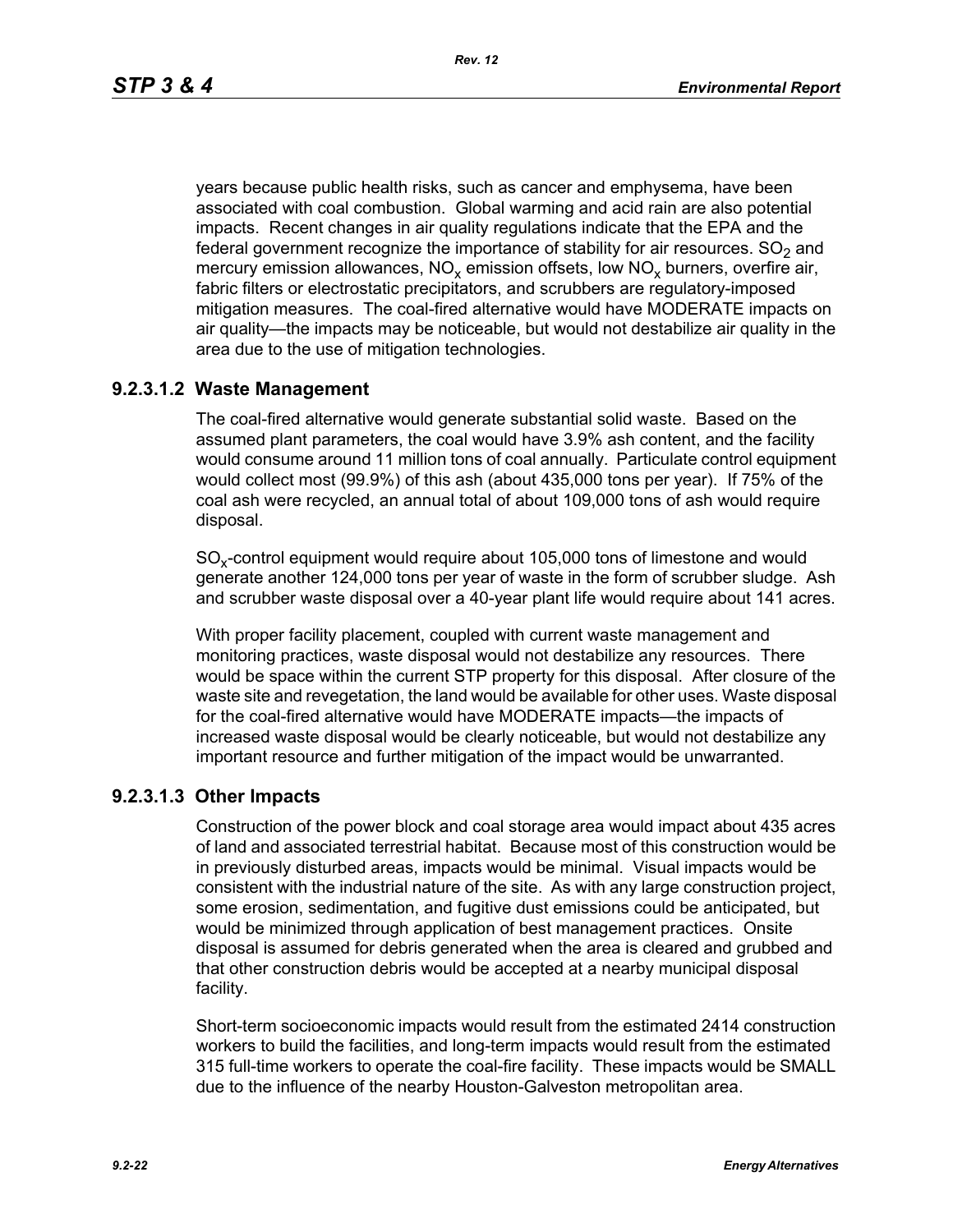Cultural resource impacts would be unlikely due to the previously disturbed nature of the site and could be, if needed, minimized by survey and recovery techniques.

The existing STP Main Cooling Reservoir (MCR) would be used to minimize impacts to aquatic resources and regional water quality; therefore, STPNOC believes that these impacts would be SMALL.

The new stacks, boilers, and rail deliveries would be an incremental addition to the visual impact from existing STP structures and operations. Coal delivery would add noise and transportation impacts associated with unit-train traffic. Based on a unit train with 125 cars, where each car holds 100 tons, about 900 unit trains per year (about 17 trains per week) would be needed to deliver coal and limestone to the coal-fired plant.

Other construction and operation impacts would be SMALL. In most cases, the impacts would be detectable, but they would not destabilize any important attribute of the resource involved. Due to the minor nature of these impacts, mitigation would not be warranted beyond that mentioned.

# **9.2.3.1.4 Design Alternatives**

The in-land location of the STP site lends itself to coal delivery by truck. However, this design alternative would necessitate substantial upgrades to area roads. The alternative would trade truck traffic impacts for rail traffic impacts, a tradeoff that provides no obvious environmental benefit. Subsection 9.4.1 analyzes alternative designs for the STP 3 & 4 heat dissipation systems. Based on this analysis, STPNOC assumed the MCR would be used for the coal-fired alternative. Use of the existing MCR would minimize water consumption, thermal impacts, and additional visual intrusion; therefore, the heat dissipation system would pose a SMALL impact. The analysis of air quality impacts in Subsection 9.2.3.1.1 is based on use of best available control technology; therefore, there are no reasonable alternates for reducing those impacts.

## **9.2.3.1.5 Conclusion**

As discussed in Subsection 9.2.2.10, STPNOC determined that coal-fired generation using supercritical boilers is a reasonable alternative to the proposed nuclear project because it is a mature technology, coal is available in the ERCOT region, and the environmental impacts associated with construction and operation of a coal-fired power generation plant are well understood. The impacts of coal-fired generation on the STP site are evaluated in Subsection 9.2.3.1 and STPNOC determined impacts would be SMALL to MODERATE. The impacts of coal-fired generation are compared to the proposed nuclear project in Tables 9.2-3 and 9.2-4. As these tables demonstrate, coal-fired plants are not environmentally preferable to nuclear power.

## **9.2.3.2 Natural Gas Generation**

Subsection 9.2.2.11 presents the basis to select a combined-cycle plant as the gasfired alternative. Land-use impacts from gas-fired units would be less than those of the coal-fired alternative. Reduced land requirements, due to construction on the existing site and a smaller facility footprint, would reduce impacts to ecological, aesthetic, and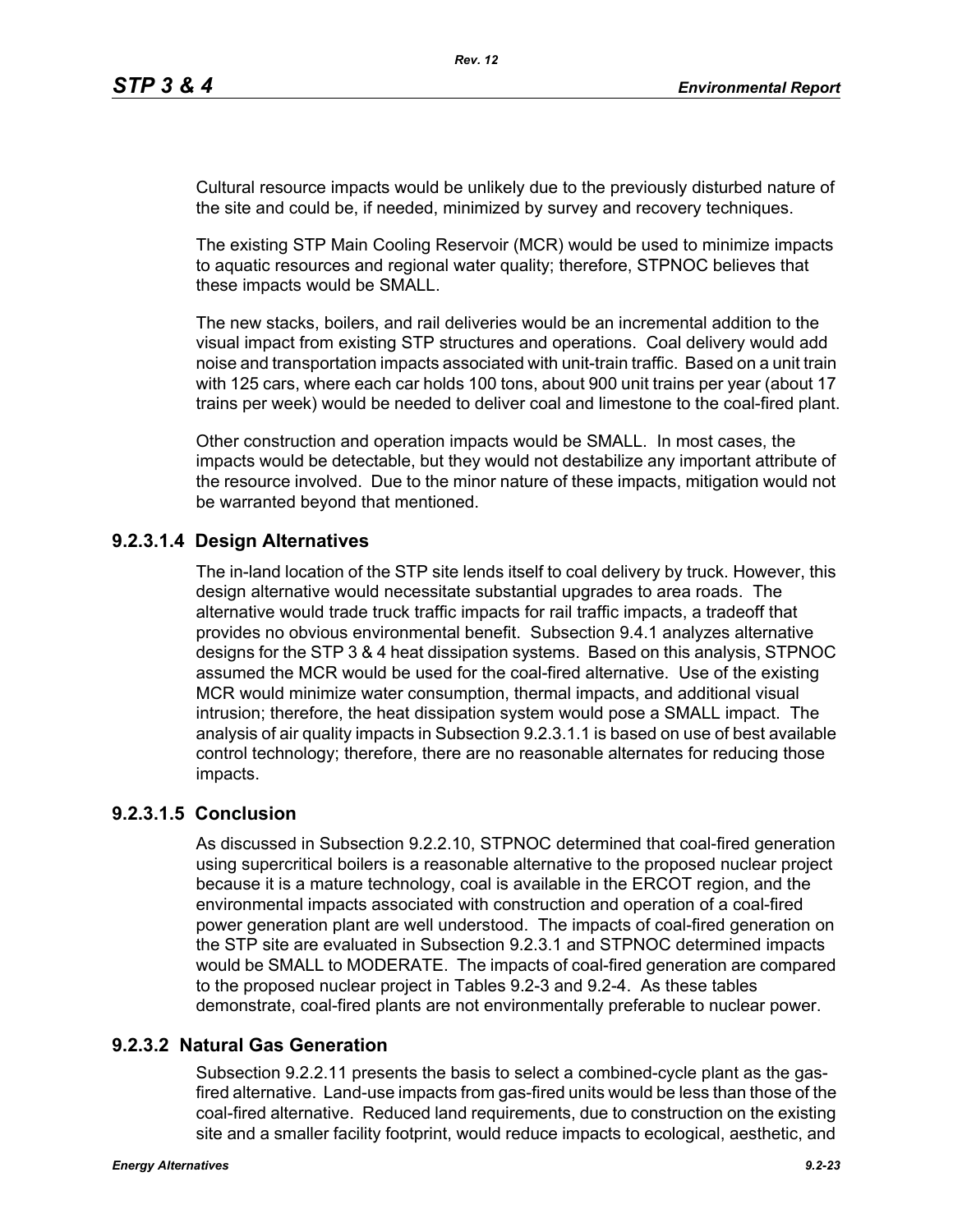cultural resources. As discussed under "Other Impacts," an incremental increase in the workforce could have socioeconomic impacts. Human health effects associated with air emissions would be of concern, but the effect would be less than those of coalfired generation. The gas-fired alternative defined in Subsection 9.2.2.11 would be located on land adjacent to the STP site.

# **9.2.3.2.1 Air Quality**

Natural gas combustion is relatively clean compared to other fossil fuel combustion. Also, because the heat recovery steam generator does not receive supplemental fuel, the combined-cycle operation is highly efficient (56% vs. 33% for the coal-fired alternative). Therefore, the gas-fired alternative would release similar types of emissions, but generally in quantities less than the coal-fired alternative. Control technology for gas-fired turbines focuses on the reduction of  $NO<sub>x</sub>$  emissions. The gasfired alternative would use about 121 billion standard cubic feet of natural gas per year and would generate these emissions:

 $SO<sub>2</sub> = 41$  tons per year

 $NO<sub>x</sub>$  = 680 tons per year

 $CO = 141$  tons per year

 $CO<sub>2</sub> = 6.9$  million tons per year

PM = 119 tons per year (all particulates are  $PM<sub>2.5</sub>$ )

These emission totals are calculated based on the parameters and assumptions identified in Table 9.2-2 and emission factors published in AP-42 (9.2-58).

The Subsection 9.2.3.1 discussion of regional air quality, Clean Air Act requirements, the  $NO<sub>x</sub>$  SIP, and the Clean Air Interstate Rule also apply to the gas-fired generation alternative.  $SO_2$  allowances,  $NO_x$  effects on ozone levels, and  $NO_x$  emission offsets could be issues of concern for gas-fired combustion. STPNOC concludes that emissions from a gas-fired alternative could noticeably alter local air quality and would not destabilize regional resources. Air quality impacts would therefore be MODERATE.

### **9.2.3.2.2 Waste Management**

Gas-fired generation would result in almost no solid waste generation and would therefore produce minor (if any) impacts. STPNOC concludes that gas-fired generation waste management impacts would be SMALL.

### **9.2.3.2.3 Other Impacts**

Similar to the coal-fired alternative, the ability to construct the gas-fired alternative on land adjacent to the STP site would reduce construction-related impacts relative to construction on a greenfield site.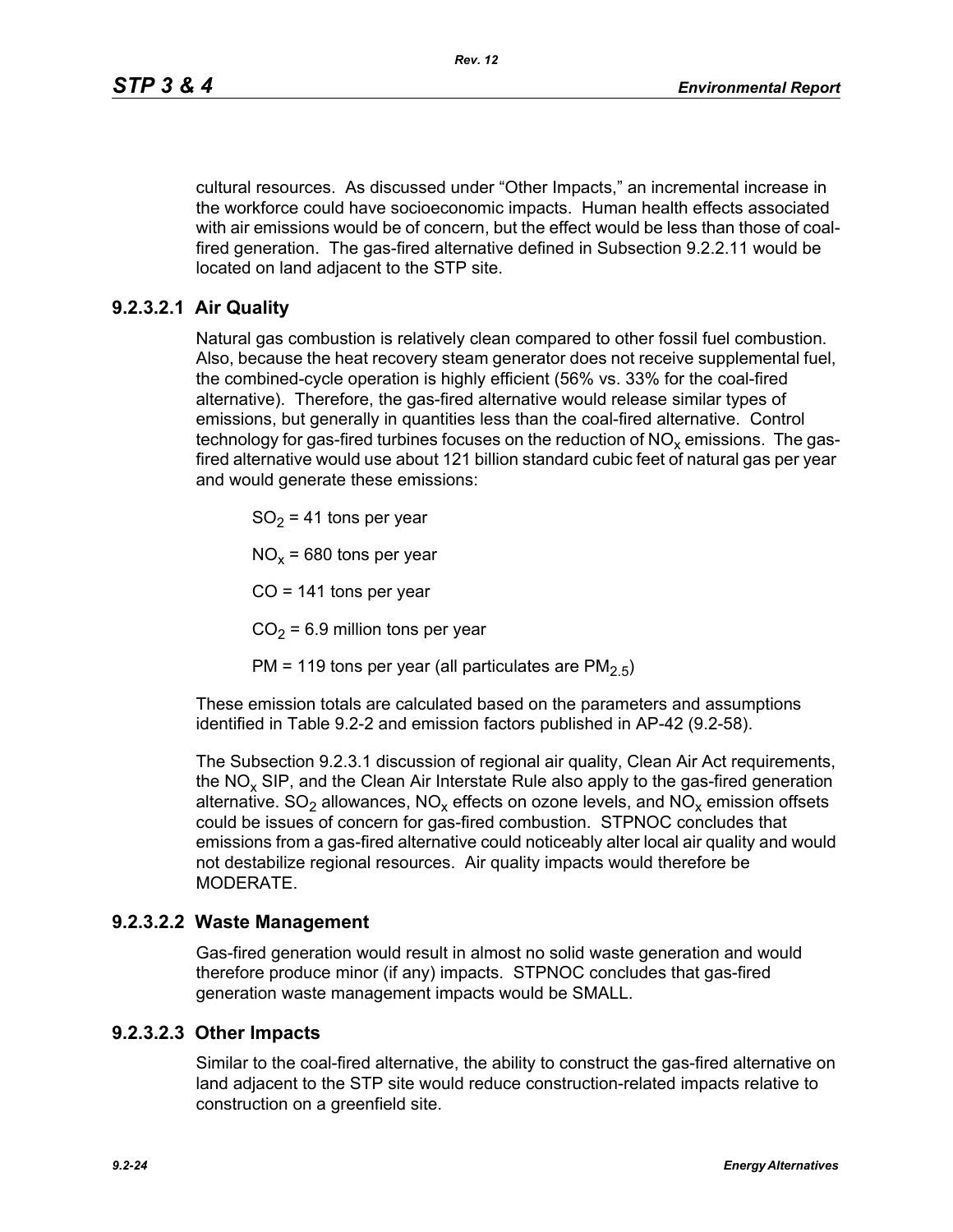A new 24-inch diameter pipeline would need to be constructed from an existing 24-inch transmission pipeline located about 2 miles northwest of the proposed site. Upgrades to the existing pipeline and gas storage facilities would also be required. To the extent practicable, new gas supply pipeline would be routed in previously disturbed areas to minimize impacts. Based on a 75-foot easement, about 18 acres would need to be graded to permit the installation of the pipeline. Construction impacts would be minimized through the application of best management practices to minimize soil loss and restore vegetation immediately after the excavation is backfilled. Installation of a gas pipeline would not create a long-term reduction in the local or regional diversity of plants and animals. In theory, impacts from construction of a pipeline could be reduced or eliminated if the gas-fired plant were located adjacent to an existing pipeline.

Construction of the combined-cycle plant would impact about 107 acres of land. Because this much previously disturbed acreage is available at the STP site, loss of terrestrial habitat would be minimal. Aesthetic impacts, erosion and sedimentation accumulation, fugitive dust, and construction debris impacts would be similar to the coal-fired alternative, but smaller because of the reduced site size. Socioeconomic impacts would result from the estimated 661 construction workers to build the facilities and 91 people needed to operate the gas-fired facility. These impacts would be SMALL due to the influence of the nearby metropolitan area.

#### **9.2.3.2.4 Design Alternatives**

Subsection 9.4.1 analyzes alternative designs for the STP 3 & 4 heat dissipation systems. Based on this analysis, STPNOC assumed the MCR would be used for the gas-fired alternative. Use of the MCR would minimize evaporative water loss, visual intrusion, and thermal impacts; the heat dissipation system would pose a SMALL impact. The analysis of air quality impacts in Subsection 9.2.3.2.1 is based on use of maximum achievable control technology; therefore there are no reasonable alternatives for reducing those impacts.

#### **9.2.3.3 Conclusion**

As discussed in Subsection 9.2.2.11, STPNOC determined that gas-fired generation using combined-cycle turbines is a reasonable alternative to the proposed nuclear project because it is a mature technology, natural gas is available in the ERCOT region, and the environmental impacts associated with construction and operation of a natural gas-fired power generating plant are well understood. The impacts of gas-fired generation on a site adjacent to the STP site are evaluated in Subsection 9.2.3.2 and STPNOC determined impacts would be SMALL to MODERATE. The impacts of gasfired generation are compared to the proposed nuclear project in Tables 9.2-3 and 9.2- 4. As these tables demonstrate, coal-fired plants are not environmentally preferable to nuclear power.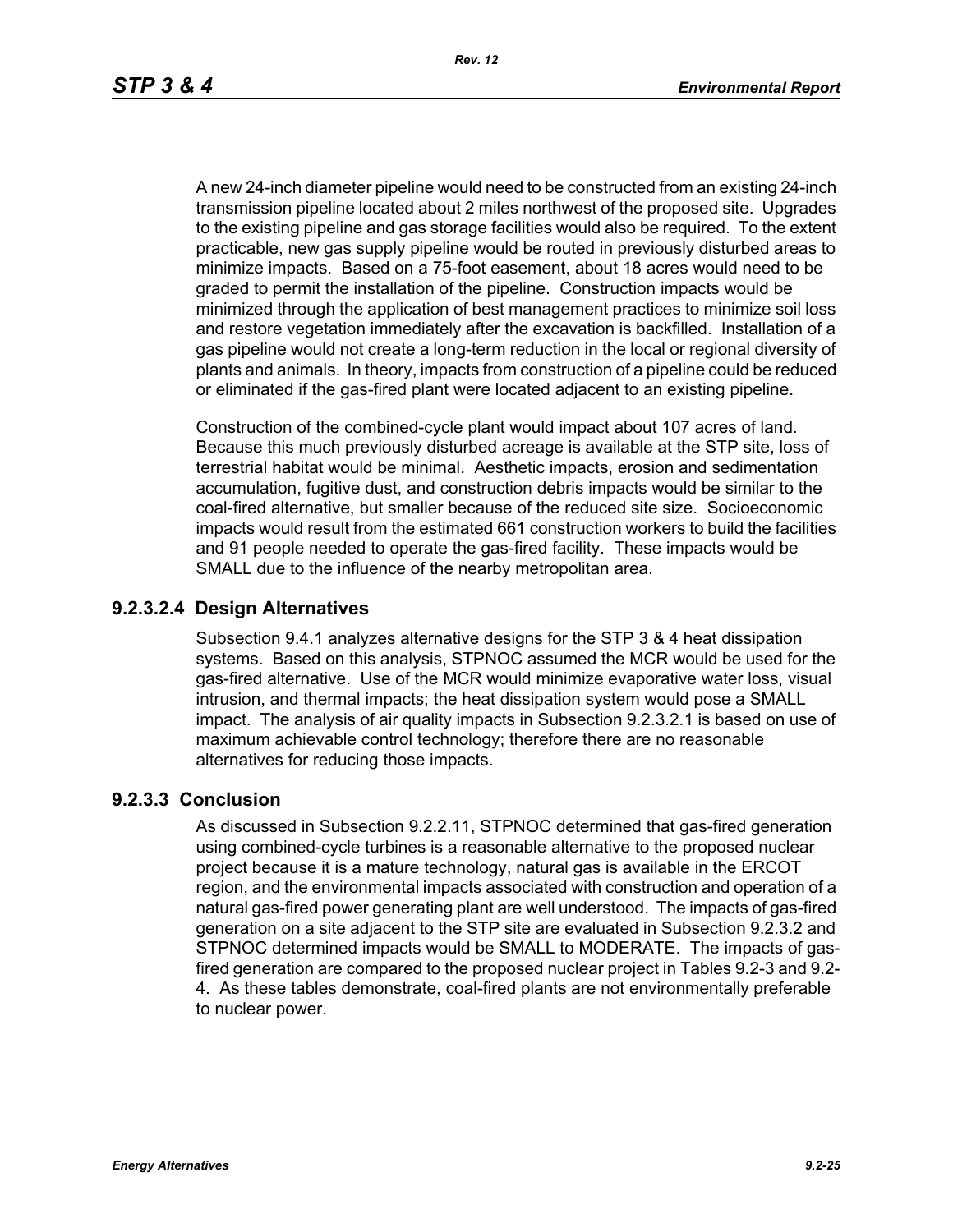## **9.2.4 Conclusion**

As shown in detail in Tables 9.2-3 and 9.2-4, based on environmental impacts, neither a coal-fired nor a gas-fired plant would provide an appreciable reduction in overall environmental impacts relative to a nuclear plant. Furthermore, each of these types of plants would entail a significantly greater relative environmental impact on air quality than would the proposed nuclear project. Therefore, neither a coal-fired or gas-fired plant would be environmentally preferable to the proposed project.

### **9.2.5 References**

- 9.2-1 "ERCOT Protocols Section 1—Overview," ERCOT 2007a. Available at http://www.ercot.com/mktrules/protocols/current/01-050107.doc.
- 9.2-2 "Generic Environmental Impact Statement for License Renewal of Nuclear Reactors," NRC 1996. NUREG-1437. Office of Nuclear Regulatory Research. Washington, D.C., May. Available at http://www.nrc.gov/reading-rm/doccollections/nuregs/staff/sr1437/v1/index.html.
- 9.2-3 "Analysis of Transmission Alternatives for Competitive Renewable Energy Zones in Texas," ERCOT 2007c. Available at http://www.ercot.com/news/ presentations/2006/ATTCH\_A\_CREZ\_Analysis\_Report.pdf.
- 9.2-4 "Wind Energy Basics," AWEA (American Wind Energy Association) 2007a. Available at http://www.awea.org/faq/wwt\_basics.html.
- 9.2-5 "What Generation Mix Suits Your State? Tools for Comparing Fourteen Technologies across Nine Criteria," National Regulatory Research Institute 2007. Available at http://www.nrri.ohio-state.edu.
- 9.2-6 "Basic Principles of Wind Resource Evaluation," AWEA 2007b. Available at http://www.awea.org/faq/basicwr.html.
- 9.2-7 "A Guidebook to Expanding the Role of Renewables in a Power Supply Portfolio," American Public Power Association, September 2004. Available at http://www.eere.energy.gov/windandhydro/windpoweringamerica/pdfs/po wer\_supply\_guidebook.pdf.
- 9.2-8 TSECO (Texas State Energy Conservation Office) 2007. Texas Wind Energy Resources. Available at http://www.infinitepower.org/reswind.htm.
- 9.2-9 "Wind Energy—An Untapped Resource," AWEA 2007c. Available at http://www.awea.org/pubs/factsheets/Wind\_Energy\_An\_Untapped\_ Resource.pdf.
- 9.2-10 "Wind Generation Assessment—A Report to the Electric Reliability Council of Texas," AWS Truewind, January 2007.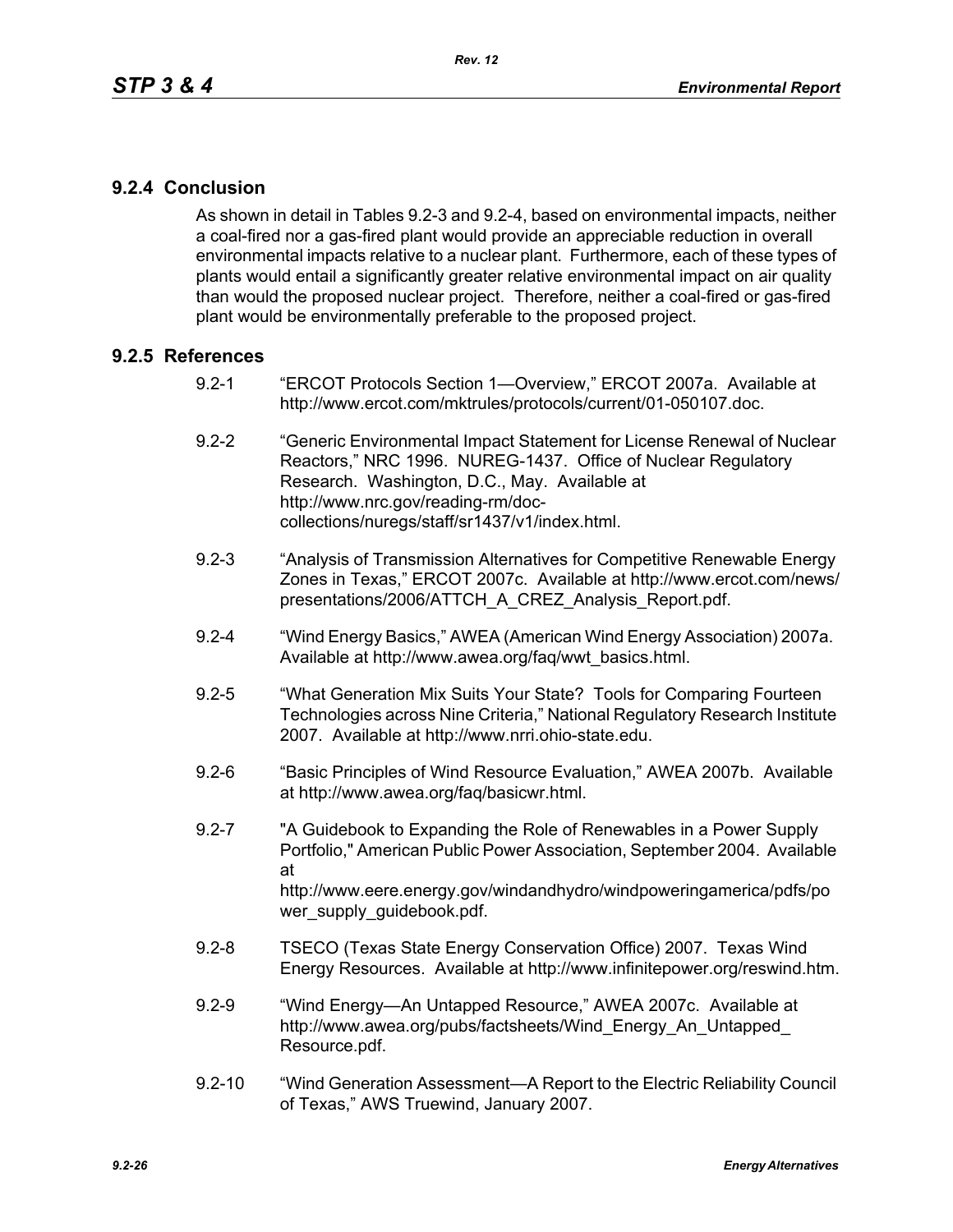- 9.2-11 "Wind Energy and the Environment," AWEA 2007d. Available at http://www.awea.org/faq/wwt\_environment.html.
- 9.2-12 "Wind Resource of Offshore Texas, Wind Power Density at 50 Meters," AWS Truewind, December 2006. Available at http://www.seco.cpa.state.tx.us/ zzz\_re/re\_offshore\_pwr50m.pdf.
- 9.2-13 "Future for Offshore Wind Energy in the United States," NREL, NREL/CP-500-36313, Golden, Colorado, June 2004. Available at http://www.nrel.gov/docs/ fy04osti/36313.pdf.
- 9.2-14 "Fuel from the Sky: Solar Power's Potential for Western Energy Supply," NREL/SR-550-32160, Golden, Colorado, July 2002. Available at http://www.nrel.gov/csp/publications.html?print.
- 9.2-15 "Texas Renewable Energy Resource Assessment," Virtus Energy Research Associates 1995. Available at http://www.seco.cpa.state.tx.us/zzz\_re/ re\_study1995.pdf.
- 9.2-16 "Solar Cells Increasing Use of Electricity from Sunlight Photovoltaic technology a multibillion-dollar market worldwide," USINFO 2005. Available at http://usinfo.state.gov/gi/Archive/2005/Apr/19-464962.html.
- 9.2-17 "Renewable Energy Technology—Solar Fact Sheet," Renewable Northwest Project, September 2006. Available at http://www.rnp.org/RenewTech/tech\_ solar.html.
- 9.2-18 "Solar Task Force Report, Clean and Diversified Energy Initiative," Western Governors' Association, January 2006. Available at http://www. westgov.org/wga/initiatives/cdeac/Solar-full.pdf.
- 9.2-19 "An Assessment of Renewable Electric Generating Technologies for Florida," Florida Public Service Commission and the Department of Environmental Protection) 2003. Available at http://www.psc.state.fl.us/publications/pdf/ electricgas/Renewable\_Energy\_Assessment.pdf.
- 9.2-20 EIA 2007a. State Electricity Profiles 2005. DOE/EIA-(348)/02. Washington, D.C. March. Available at http://www.eia.doe.gov/cneaf/electricity/ st\_profiles/sep2005.pdf.
- 9.2-21 "ERCOT Unit Data Report June 2007," ERCOT 2007d. Available upon request via email to info@ercot.com.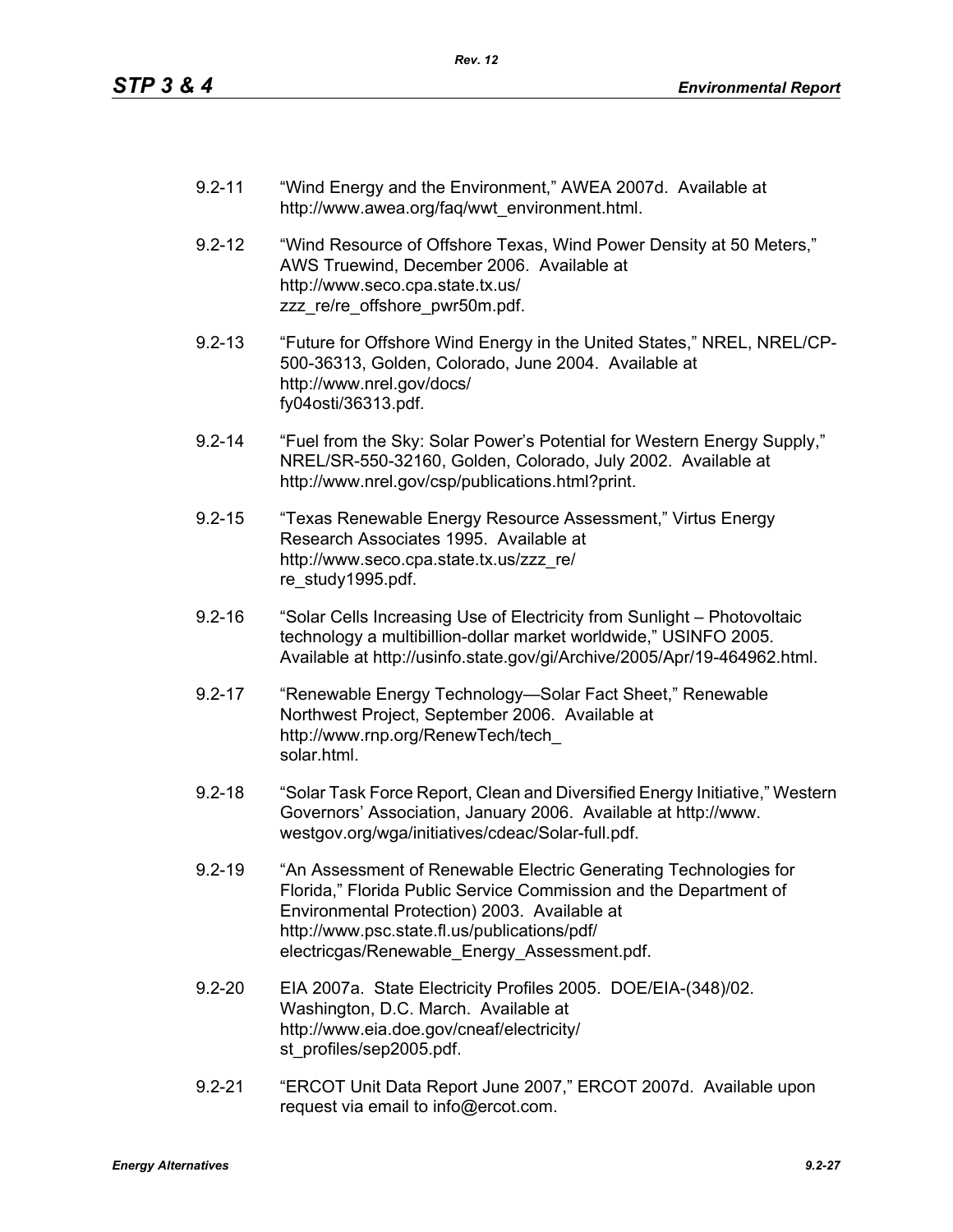| $9.2 - 22$ | "Feasibility Assessment of the Water Energy Resources of the United |
|------------|---------------------------------------------------------------------|
|            | States for New Low Power and Small Hydro Classes of Hydroelectric   |
|            | Plants," DOE, DOE-ID-11263, January 2006.                           |

- 9.2-23 "Hydropower Program: Hydrofacts," Idaho National Laboratory, July 2005. Available at http://hydropower.id.doe.gov/hydrofacts/plant\_costs.shtml.
- 9.2-24 "The Real Cost of Electricity Generation Alternatives: A Portfolio Approach," Energy-Regulatory Economics and Finance, Shimon Awerbuch, Ph.D., 2005.
- 9.2-25 "Annual Electric Generator Report—Spreadsheet Download," EIA 2006. Available at http://www.eia.doe.gov/cneaf/electricity/page/capacity/ capacity.html.
- 9.2-26 "An Assessment of Geothermal Resource Development Needs in the Western United States," Geothermal Energy Association, Daniel J. Fleischmann, January 2007. Available at http://www.geoenergy.org/publications/reports/States%20 Guide.pdf.
- 9.2-27 "Geothermal Energy for Electric Power, Renewable Energy Policy Project," Shibaki, Masashi, Washington, D.C., December 2003. Available at http://www.repp.org/repp/index.html.
- 9.2-28 "All About Geothermal Energy—Power Plant Cost," Geothermal Energy Association 2007n. Available at http://www.geo-energy.org/aboutGE/ powerPlantCost.asp.
- 9.2-29 "DOE Energy Efficiency and Renewable Energy Biomass Program," DOE March 2007. Available at http://www1.eere.energy.gov/biomass/printable\_ versions/electrical\_power.html.
- 9.2-30 TSECO 2007. Texas Biomass Energy Resources. Available at http://www. infinitepower.org/resbiomass.htm.
- 9.2-31 "Potential Supply and Cost of Biomass from Energy Crops," ORNL (Oak Ridge National Laboratory) 1996. Available at http://bioenergy.ornl.gov/reports/tvareg/ supply3.html.
- 9.2-32 "Bioenergy Feedstock Characteristics," ORNL 2007. Available at http:// bioenergy.ornl.gov/papers/misc/biochar\_factsheet.html.
- 9.2-33 "The Value of the Benefits of U.S. Biomass Power," NREL 1999, NREL/SR-570-27541. Available at http://www.energyproducts.com/Documents/NREL%20 Biomass%20Power%20value.pdf.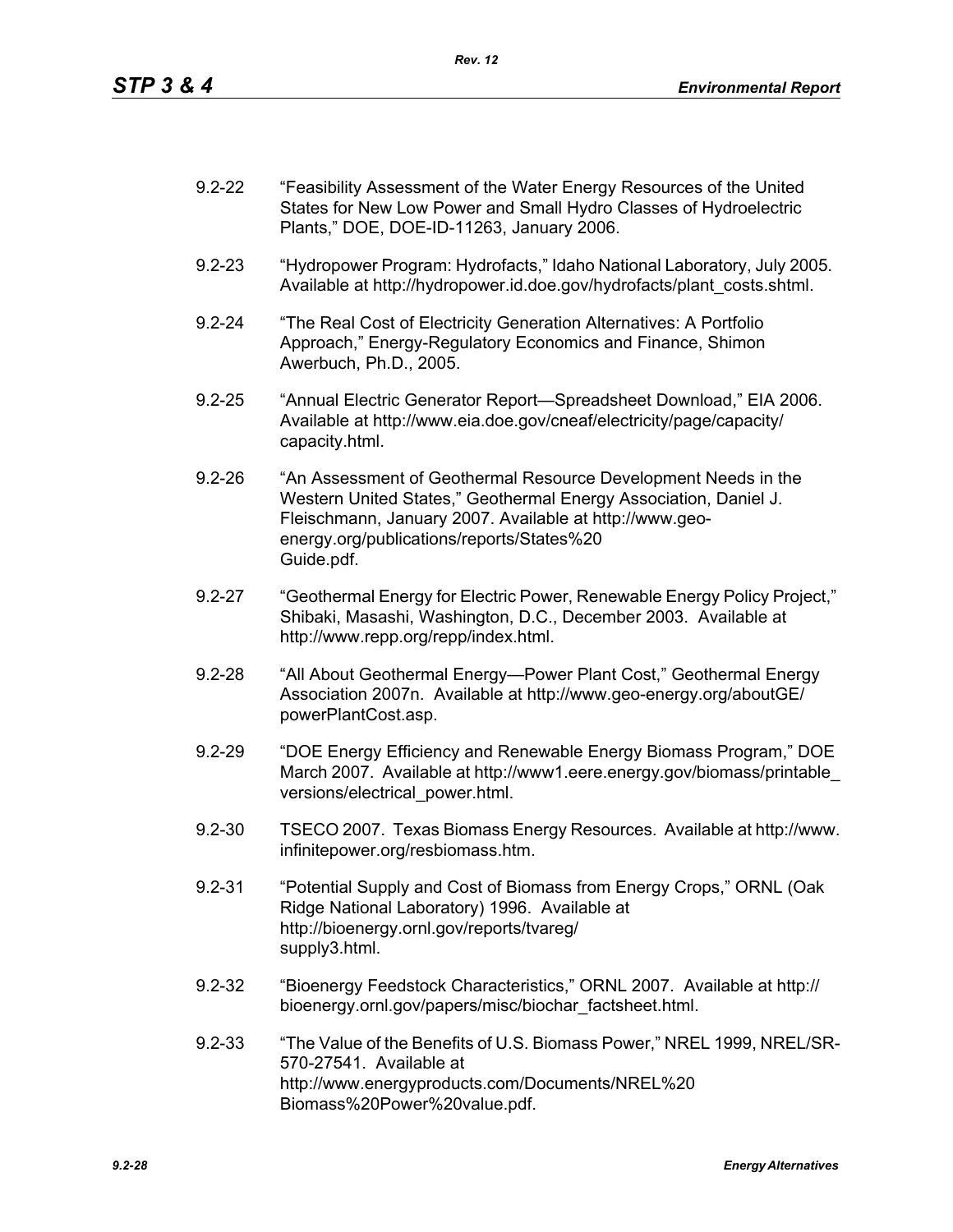| $9.2 - 34$ | "Electricity from Municipal Solid Waste," EPA (U.S. Environmental<br>Protection Agency), July 2006. Available at<br>http://www.epa.gov/solar/muni.htm.                                                                                                          |
|------------|-----------------------------------------------------------------------------------------------------------------------------------------------------------------------------------------------------------------------------------------------------------------|
| $9.2 - 35$ | "Municipal Solid Waste-Basic Facts," EPA, March 2007. Available at<br>http://www.epa.gov/epaoswer/non-hw/muncpl/facts.htm.                                                                                                                                      |
| $9.2 - 36$ | "Biomass for Electricity Generation," EIA 2004. Available at http://www.<br>epa.gov/cleanenergy/pdf/haq_apr20.pdf.                                                                                                                                              |
| $9.2 - 37$ | "Texas Energy, The Next Generation — The Role of Renewables in<br>Generating," University of Texas, 2004. Available at<br>http://utopia.utexas.edu/articles/tbr/<br>energy.html?sec=business⊂=economics.                                                        |
| $9.2 - 38$ | "Methodology for Allocating Municipal Solid Waste to Biogenic and Non-<br>Biogenic Energy," EIA 2007b. Available at<br>http://www.eia.doe.gov/cneaf/solar.<br>renewables/page/mswaste/msw.pdf.                                                                  |
| $9.2 - 39$ | "ERCOT Quick Facts," ERCOT 2007b. Available at<br>http://www.ercot.com/news<br>/presentations/2007/ERCOT%20Quick%20Facts%20May%202007.pdf.                                                                                                                      |
| $9.2 - 40$ | "Municipal Solid Waste in Texas: A Year in Review FY 2005 Data<br>Summary and Analysis," TCEQ (Texas Commission on Environmental<br>Quality), AS-187/06, June 2006. Available at<br>http://www.tceq.state.tx.us/assets/<br>public/comm_exec/pubs/as/187_06.pdf. |
| $9.2 - 41$ | "Municipal Solid Waste Generation, Recycling, and Disposal in the United<br>States-Facts and Figures for 2005," EPA 2005. Available at<br>http://www.epa.<br>gov/epaoswer/osw/conserve/resources/msw-2005.pdf.                                                  |
| $9.2 - 42$ | "Green Power FAQ," Santee Cooper 2007. Available at https://www.<br>santeecooper.com/portal/page/portal/SanteeCooper/Environment/GreenP<br>ower/GreenPower%20FAQ.                                                                                               |
| $9.2 - 43$ | "A Portfolio—Risk Analysis of Electricity Supply Options in the<br>Commonwealth of Virginia," Clean Energy Commercialization, October<br>2005. Available at<br>http://www.chesapeakeclimate.org/doc/VA_Renewables_Study.pdf.                                    |
| $9.2 - 44$ | "United States Spot Price FOB Weighted by Estimated Import Volume<br>(Dollars per Barrel)." Energy Information Administration, July 25, 2007.<br>Available at http://tonto.eia.doe.gov/dnav/pet/hist/wtotusaw.htm.                                              |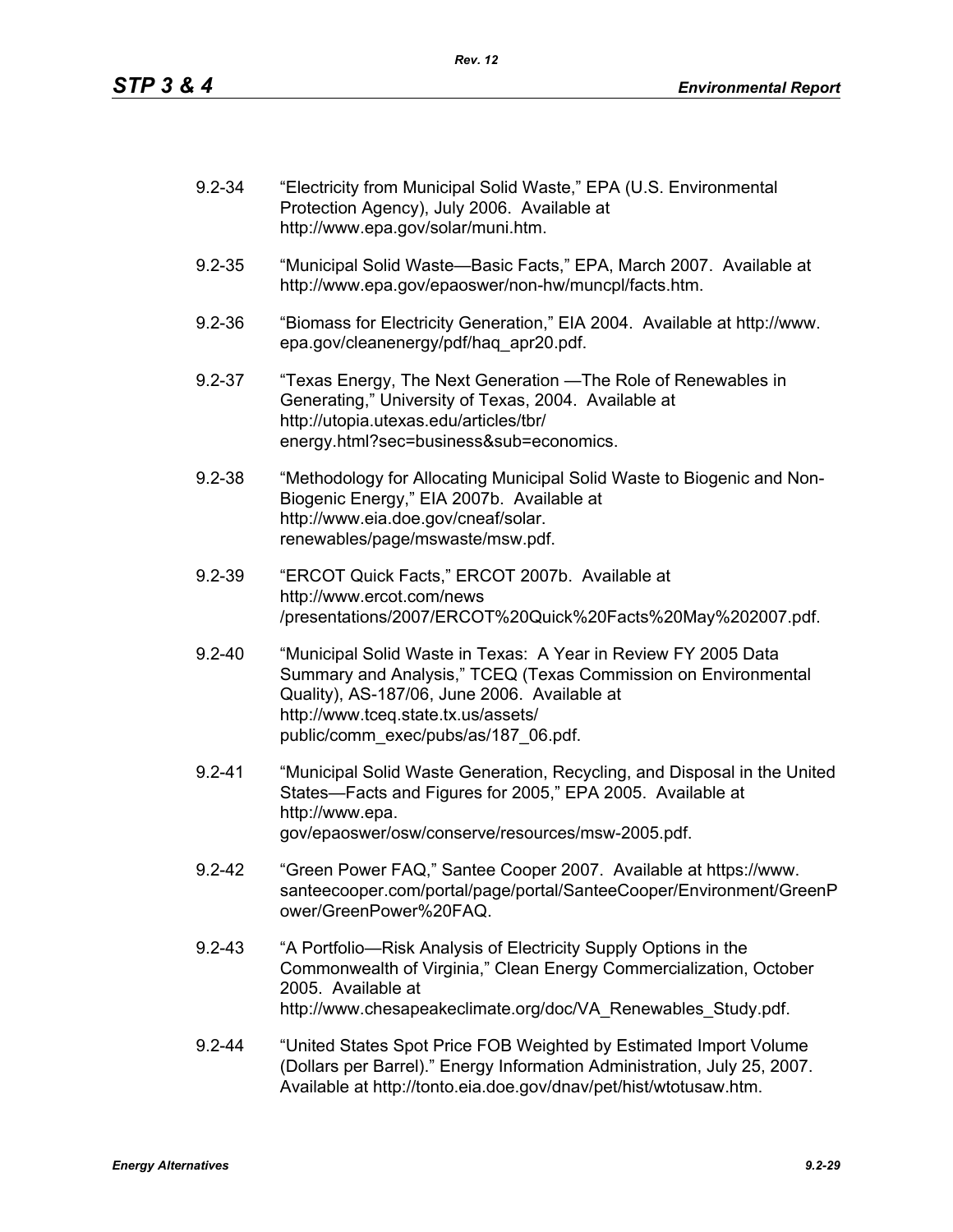| $9.2 - 45$ | "U.S. Crude Oil Supply & Disposition" Energy Information Administration,<br>June 21, 2007. Available at |
|------------|---------------------------------------------------------------------------------------------------------|
|            | http://tonto.eia.doe.gov/dnav/pet/pet sum crdsnd adc<br>mbbl m.htm.                                     |

- 9.2-46 "Fuel Cells Market Survey: Large Stationary Applications," Fuel Cell Today, 2003. Available at http://www.fuelcelltoday.com.
- 9.2-47 "Electricity Generation Technologies: Performance and Cost Characteristics," Canadian Energy Research Institute, August 2005. Prepared for the Ontario Power Authority.
- 9.2-48 "Annual Energy Outlook 2007 with Projections to 2030," EIA 2007c. DOE/EIA-0383, Washington, D.C., February. Available at http://www.eia. doe.gov/oiaf/aeo/pdf/0383(2006).pdf.
- 9.2-49 "Clean Coal Technology The JEA Large-Scale CFB Combustion Demonstration Project," DOE 2003. Topical Report Number 22. Available at http://www.fossil.energy.gov/programs/powersystems/publications/ Clean\_Coal\_Topical\_Reports/topical22.pdf.
- 9.2-50 "Assessment of Advanced Coal-Based Electricity Generation Options for India: Potential Learning from U.S. Experiences," BCSIA Discussion Paper 2005-02, Energy Technology Innovation Project, Kennedy School of Government, Harvard University, 2005. Available at hhttp://bcsia.ksg.harvard.edu/BCSIA\_ content/documents/ghosh200502.pdf.
- 9.2-51 "About IGCC Power," Clean Energy 2007. Available at http://www.cleanenergy.us/facts/igcc.htm.
- 9.2-52 "Factors that Affect the Design and Implementation of Clean Coal Technologies in Indiana," Rardin, Ronald, Zuwei Yu, Forrest Holland, Anthony Black, Jesse Oberbeck 2005. Available at https://engineering.purdue.edu/IE/Research/ PEMRG/CCTR/Purdue-InterimReport-Jun10-2005.pdf.
- 9.2-53 "Bituminous and Subbituminous Coal Combustion," EPA 1998. Air Pollutant Emission Factors, Volume 1, Stationary Point Sources and Area Sources, Section 1.1, AP-42. Washington, D.C., September 1998. Available at http://www.epa. gov/ttn/chief/ap42/ch01/final/c01s01.pdf.
- 9.2-54 "Air Quality and the State Implementation Plan," TCEQ, Texas SIP 101 May 2007. Available at http://www.tceq.state.tx.us/implementation/ air/sip/sipintro.html.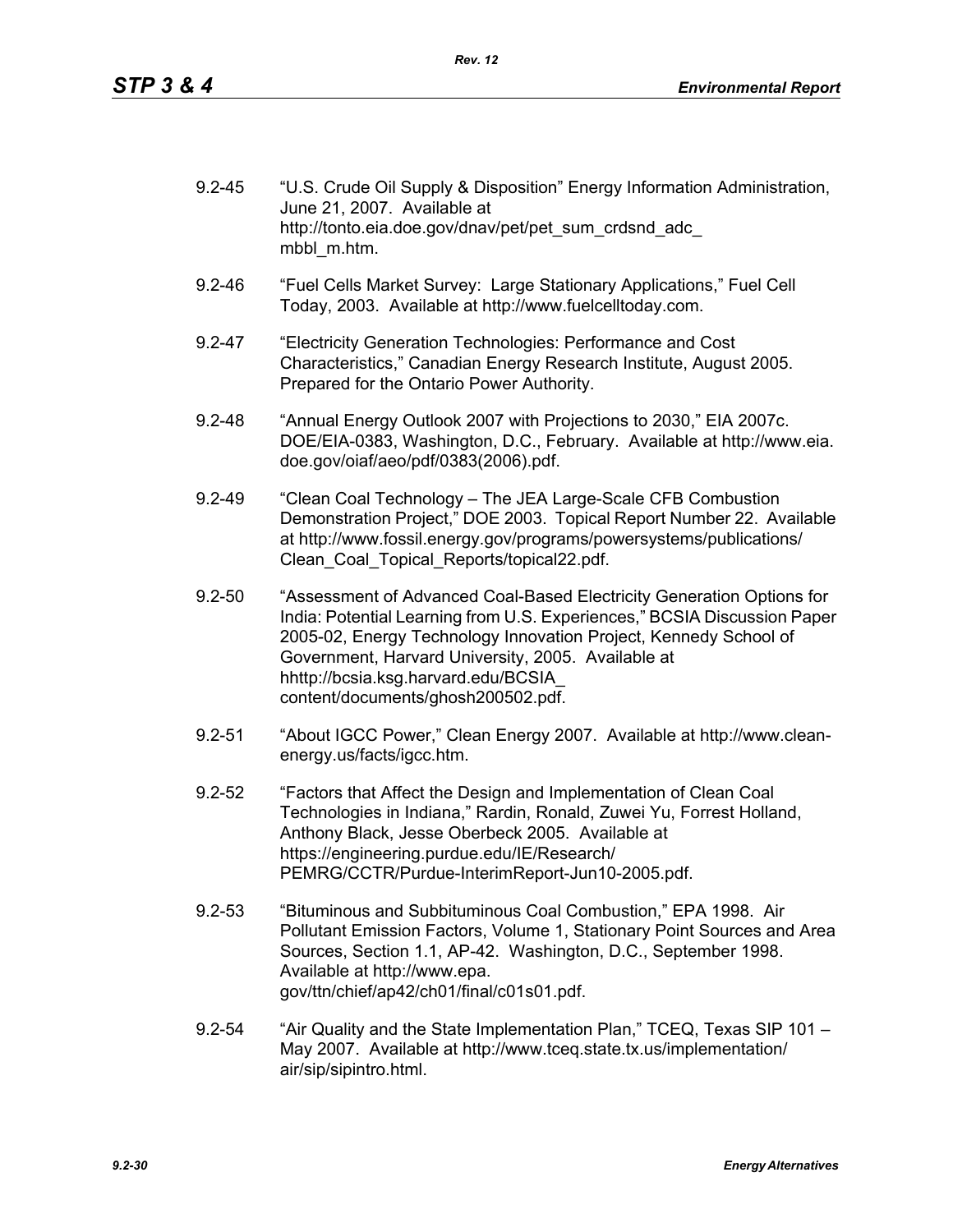- 9.2-55 NRG Energy 2006. Application for a Texas Commission on Environmental Quality Flexible Air Quality Permit, W. A. Parish Electric Generation Station, June.
- 9.2-56 "Market-Based Advanced Coal Power Systems Final Report," DOE/FE-0400, DOE 1999. Available at http://www.netl.doe.gov/technologies/coalpower/ refshelf/marketbased\_systems\_report.pdf.
- 9.2-57 "Sulfur Dioxide Content in Natural Gas," Interstate Natural Gas Association of America 2007. Available at http://www.ingaa.org/environment/pollutants.htm.
- 9.2-58 "Stationary Gas Turbines," EPA, Air Pollutant Emission Factors, Vol. 1. Stationary Point Sources and Area Sources, Section 3.1. AP-42. Washington, D.C., April 2000. Available at http://www.epa.gov/ttn/chief/ap42/ch03/final/ c03s01.pdf.
- 9.2-59 "Siemens Power Generation: Combined Cycle Plant Ratings," Siemens, January 2006. Available at http://www.powergeneration.siemens.com/ en/plantrating/index.cfm.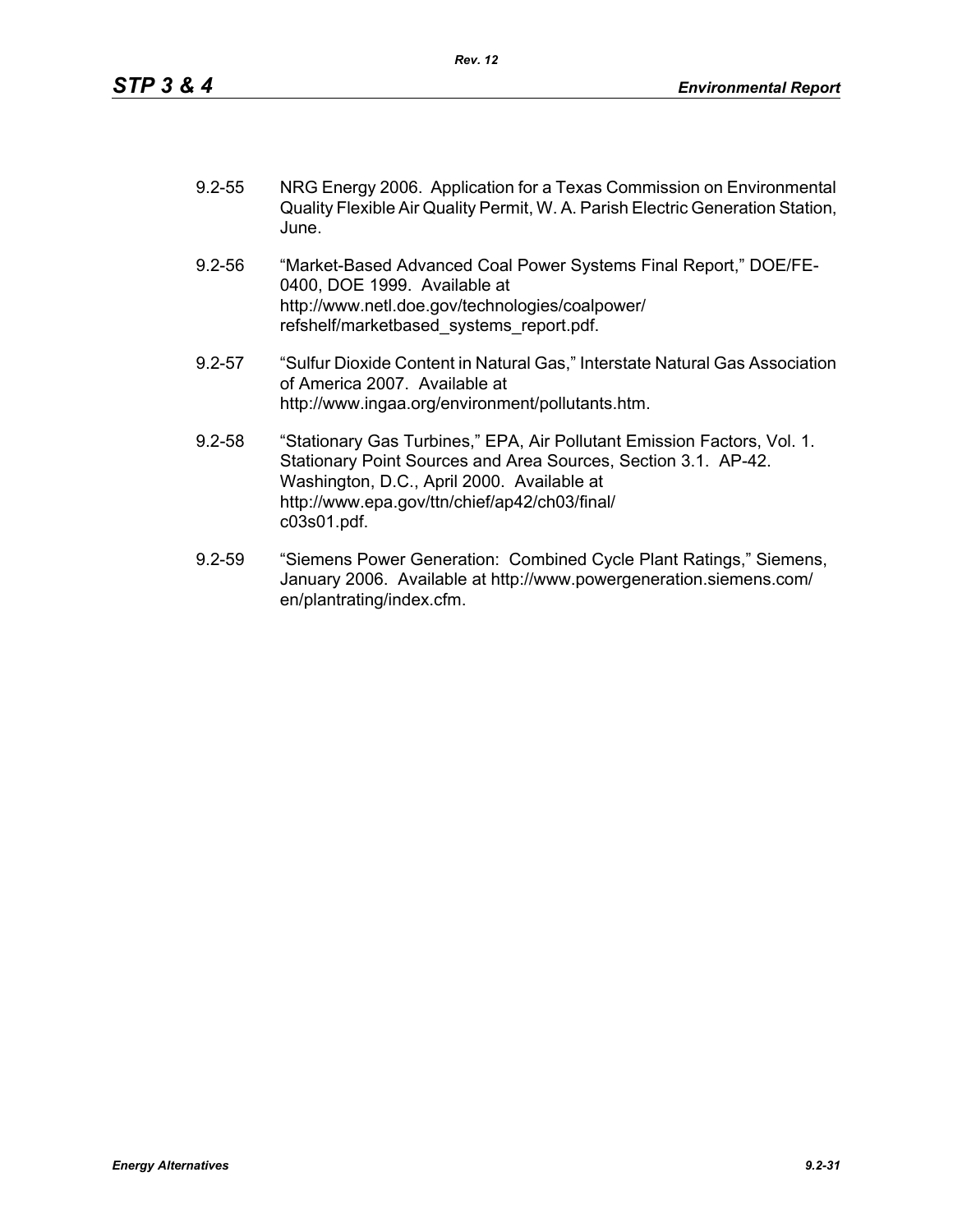| <b>Characteristic</b>                                                                                  | <b>Basis</b>                                                                              |
|--------------------------------------------------------------------------------------------------------|-------------------------------------------------------------------------------------------|
| Unit size = 675 MWe ISO rating net [1]                                                                 | Assumed                                                                                   |
| Unit size = 718 MWe ISO rating gross [1]                                                               | Calculated based on 6% onsite power                                                       |
| Number of units $=$ 4                                                                                  | Assumed                                                                                   |
| Boiler type = PC, dry bottom, tangentially fired, sub-<br>bituminous, NSPS                             | Minimizes nitrogen oxides emissions (Reference<br>$9.2 - 49$                              |
| Fuel type = Powder River Basin Sub-bituminous coal                                                     | Typical for coal used by NRG                                                              |
| Fuel heat value = $8200$ Btu/lb                                                                        | NRG Experience (Reference 9.2-55)                                                         |
| Fuel ash content by weight = $3.9\%$                                                                   | NRG Experience ((Reference 9.2-55)                                                        |
| Fuel sulfur content by weight = $0.3\%$                                                                | NRG experience (Reference 9.2-55)                                                         |
| Uncontrolled $NO_x$ emission = 7.2 lb/ton                                                              | Typical for pulverized coal, tangentially fired,<br>dry-bottom, NSPS (Reference 9.2-53)   |
| Uncontrolled CO emission $= 0.5$ lb/ton                                                                | Typical for pulverized coal, tangentially fired, dry-<br>bottom, NSPS (Reference 9.2-53)  |
| Heat rate = $8,568$ Btu/kWh                                                                            | Assumed based on DOE data (Reference 9.2-56)                                              |
| Capacity factor = $0.85$                                                                               | Typical for large coal-fired units                                                        |
| $NO_x$ control = low $NO_x$ burners, overfire air and<br>selective catalytic reduction (95% reduction) | Best available and widely demonstrated to<br>minimize $NO_x$ emissions (Reference 9.2-53) |
| Particulate control = fabric filters (baghouse-99.9%<br>removal efficiency)                            | Best available for minimizing particulate emissions<br>(Reference 9.2-53)                 |
| $SO_x$ control = Wet scrubber - limestone (95%<br>removal efficiency)                                  | Best available for minimizing $SO_{x}$ emissions<br>(Reference 9.2-53)                    |

| Table 9.2-1 Coal-Fired Alternative |
|------------------------------------|
|------------------------------------|

[1] The difference between "net" and "gross" is electricity consumed onsite.

Btu = British thermal unit

ISO rating = International Standards Organization rating at standard atmospheric conditions of 59°F, 60% relative humidity, and 14.696 pounds per square inch of atmospheric pressure kWh = kilowatt hour

NSPS = New Source Performance Standard

MWe = megawatt electrical output

 $NO<sub>x</sub>$  = nitrogen oxides

 $SO_x =$  oxides of sulfur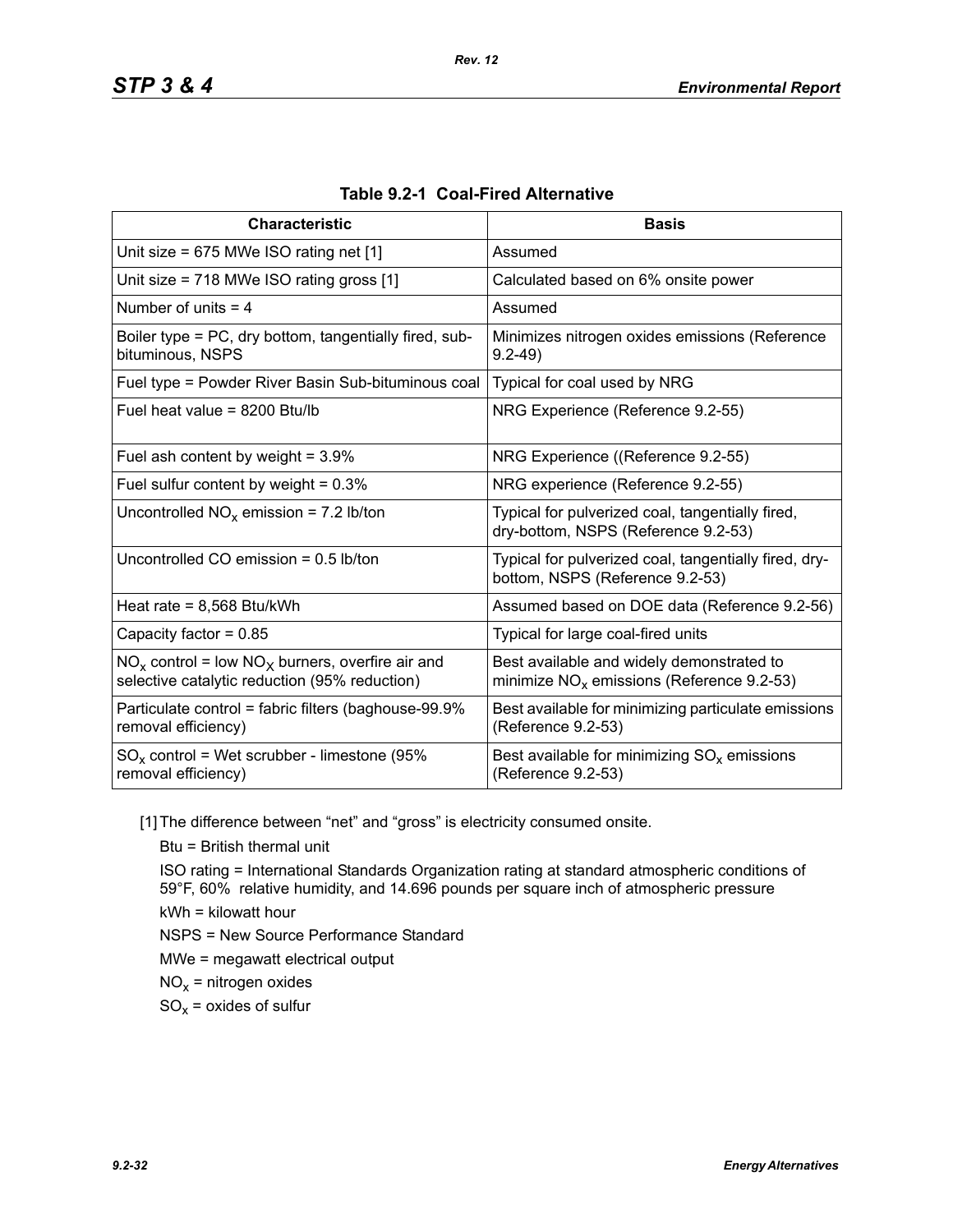| <b>Characteristic</b>                                                             | <b>Basis</b>                                                                                |
|-----------------------------------------------------------------------------------|---------------------------------------------------------------------------------------------|
| Unit size = $675$ MWe ISO rating net [1]                                          | Assumed                                                                                     |
| Unit size = $703$ MWe ISO rating gross [1]                                        | Calculated based on 4% onsite power                                                         |
| Number of units $=$ 4                                                             | Assumed                                                                                     |
| Fuel type $=$ natural gas                                                         | Assumed                                                                                     |
| Fuel heating value = $1,029$ Btu/ft <sup>3</sup>                                  | 2005 value for gas used in Texas (Reference 9.2-<br>20, Table 6)                            |
| Fuel $SO_x$ content = 0.0007%                                                     | Reference 9.2-57                                                                            |
| $NOx$ control = selective catalytic reduction (SCR) with<br>steam/water injection | Best available to minimize $NOx$ emissions<br>(Reference 9.2-58)                            |
| Fuel $NO_x$ content = 0.0109 lb/MMBtu                                             | Typical for large SCR-controlled gas fired units<br>with water injection (Reference 9.2-58) |
| Fuel CO content = $0.00226$ lb/MMBtu                                              | Typical for large SCR-controlled gas fired units<br>(Reference 9.2-58)                      |
| Fuel $PM2.5$ content [2] = 0.0019 lb/MMBtu                                        | Reference 9.2-58, Table 3.1-2a                                                              |
| Heat rate = $5,960$ Btu/kWh                                                       | Assumed based on Siemens SCC6-5000F 2x1<br>plant configuration (Reference 9.2-59)           |
| Capacity factor = $0.85$                                                          | Assumed based on performance of modern plants                                               |

|  |  | Table 9.2-2 Gas-Fired Alternative |
|--|--|-----------------------------------|
|--|--|-----------------------------------|

[1] The difference between "net" and "gross" is electricity consumed onsite.

[2] All particulate matter is  $PM<sub>2.5</sub>$ .

ISO rating = International Standards Organization rating at standard atmospheric conditions of 59°F, 60% relative humidity, and 14.696 pounds of atmospheric pressure per square inch MM = million

 $PM_{2.5}$  = particulates with a diameter of 2.5 microns or less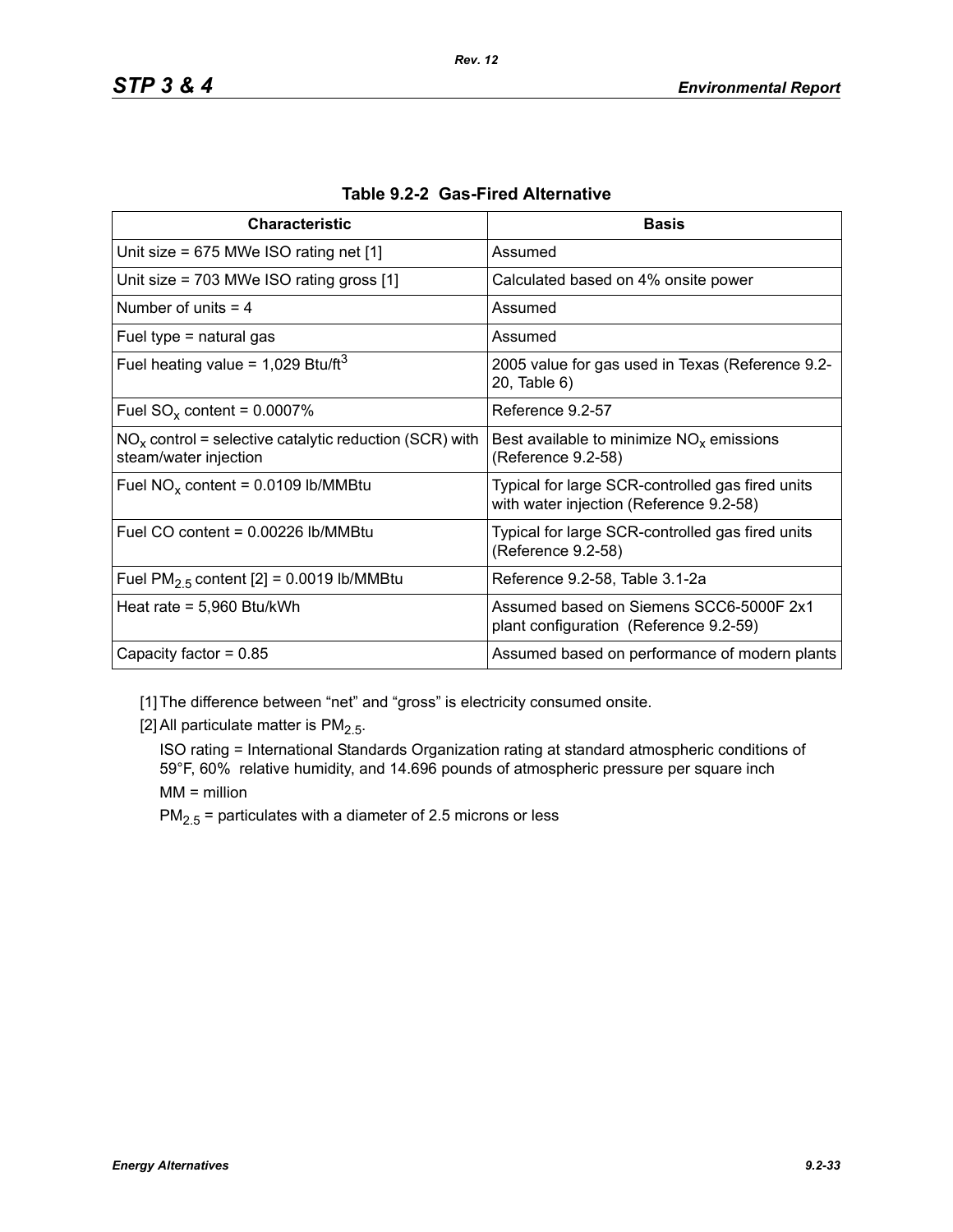| <b>Impact Category</b>                     | <b>Proposed</b><br><b>Action</b><br>(STP COL) | <b>Coal-Fired</b><br>Generation | Gas-Fired<br>Generation | <b>Combinations of</b><br><b>Alternatives</b> |
|--------------------------------------------|-----------------------------------------------|---------------------------------|-------------------------|-----------------------------------------------|
| Land Use                                   | SMALL                                         | SMALL                           | <b>SMALL</b>            | SMALL to LARGE                                |
| <b>Water Quality</b>                       | SMALL                                         | <b>SMALL</b>                    | SMALL                   | <b>SMALL</b>                                  |
| Air Quality                                | <b>SMALL</b>                                  | <b>MODERATE</b>                 | <b>MODERATE</b>         | SMALL to MODERATE                             |
| <b>Ecological Resources</b>                | SMALL                                         | SMALL                           | SMALL                   | SMALL to LARGE                                |
| Threatened or<br><b>Endangered Species</b> | SMALL                                         | SMALL                           | SMALL                   | SMALL to LARGE                                |
| Human Health                               | SMALL                                         | <b>MODERATE</b>                 | <b>SMALL</b>            | <b>SMALL to MODERATE</b>                      |
| Socioeconomics                             | SMALL                                         | SMALL                           | SMALL                   | SMALL to LARGE                                |
| Waste Management                           | SMALL                                         | <b>MODERATE</b>                 | SMALL                   | SMALL to MODERATE                             |
| Aesthetics                                 | <b>SMALL</b>                                  | SMALL                           | <b>SMALL</b>            | SMALL to LARGE                                |
| <b>Cultural Resources</b>                  | SMALL                                         | SMALL                           | <b>SMALL</b>            | SMALL                                         |
| Accidents                                  | SMALL                                         | SMALL                           | SMALL                   | SMALL                                         |

| Table 9.2-3 Impacts Comparison Summary |
|----------------------------------------|
|----------------------------------------|

*Rev. 12*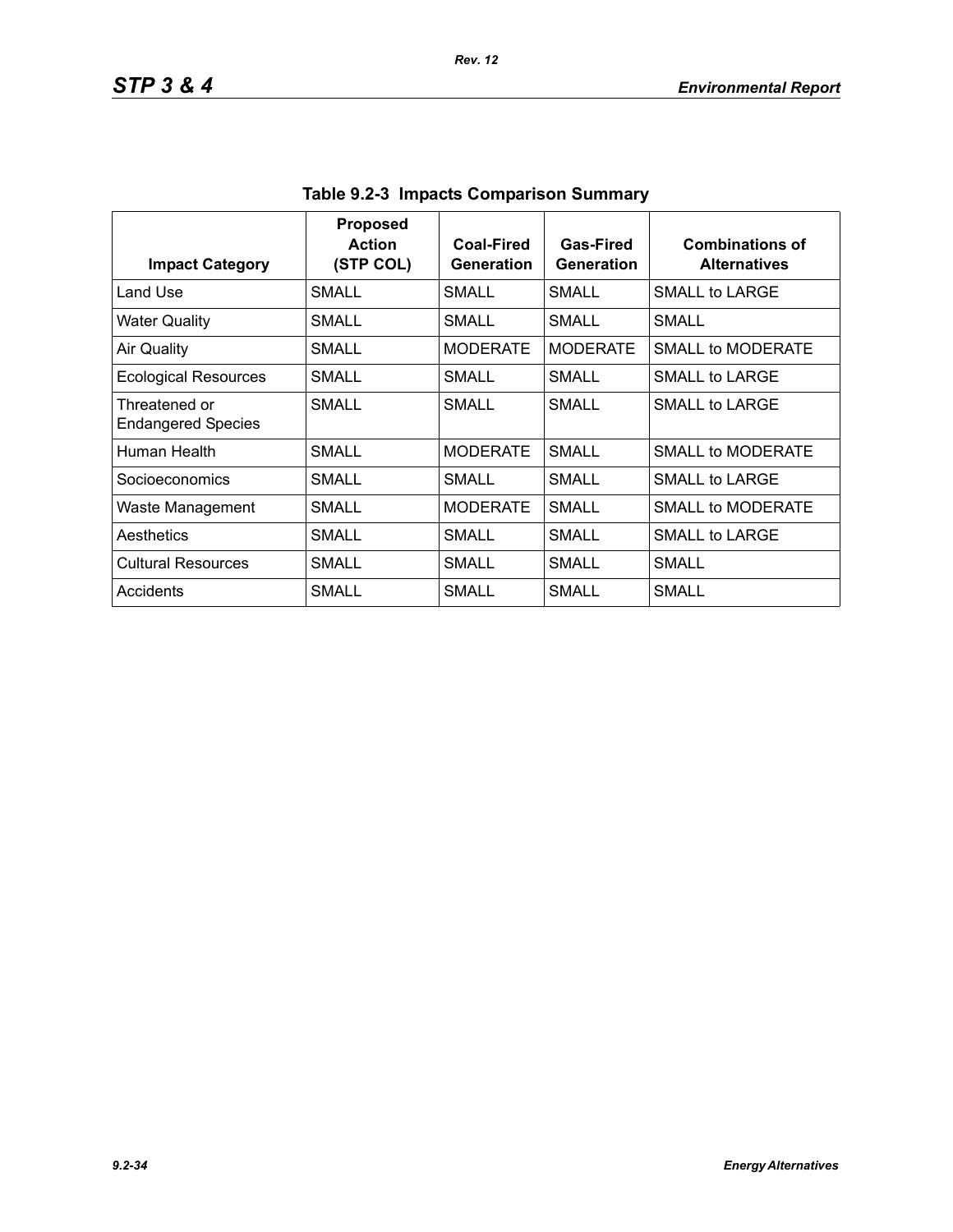| <b>Proposed Action</b><br>(STP COL)        | <b>Coal-Fired Generation</b>                                                                                                                                                                                                                      | <b>Gas-Fired Generation</b>                                                                                                                                                         | <b>Combination of</b><br><b>Alternatives</b>                                                                                                                        |
|--------------------------------------------|---------------------------------------------------------------------------------------------------------------------------------------------------------------------------------------------------------------------------------------------------|-------------------------------------------------------------------------------------------------------------------------------------------------------------------------------------|---------------------------------------------------------------------------------------------------------------------------------------------------------------------|
|                                            |                                                                                                                                                                                                                                                   | <b>Alternative Descriptions</b>                                                                                                                                                     |                                                                                                                                                                     |
| New construction at the<br>STP site        | New construction at the<br>STP site.                                                                                                                                                                                                              | New construction on<br>land adjacent to the STP<br>site.                                                                                                                            | New construction at the<br>STP site, a greenfield<br>site, or a combination of<br>the two. Site selection<br>would be dependent on<br>the technologies<br>selected. |
| Two 1350-MWe (net)<br><b>ABWR</b> reactors | Four 675-MWe (net)<br>tangentially-fired, dry<br>bottom boilers.                                                                                                                                                                                  | Four 675-MWe (net)<br>combined-cycle units<br>that includes two 198-<br>MWe gas turbines and a<br>279-MWe heat recovery<br>steam generator.                                         | A combination of two or<br>more of the technologies<br>described in Subsection<br>9.2.2.                                                                            |
|                                            | Pulverized bituminous<br>coal, 8,200 Btu/pound;<br>8,568 Btu/kWh; 3.9%<br>ash; 0.3% sulfur; 7.2<br>Ib/ton $NO_x$ ; 11 million<br>tons of coal per year.                                                                                           | Natural gas, 1,029<br>Btu/ft <sup>3</sup> ; 5,960 Btu/kWh;<br>0.00066 lb SO <sub>v</sub> /MMBtu;<br>0.0109 lb NO <sub>x</sub> /MMBtu;<br>121 billion cubic feet of<br>gas per year. |                                                                                                                                                                     |
|                                            | Low $NOx$ burners,<br>overfire air and selective<br>catalytic reduction (95%<br>$NOx$ reduction<br>efficiency).                                                                                                                                   | Selective catalytic<br>reduction with<br>steam/water injection.                                                                                                                     |                                                                                                                                                                     |
|                                            | Wet scrubber-limestone<br>desulfurization system<br>(95% SO <sub>2</sub> removal<br>efficiency); 105 thousand<br>tons of limestone per<br>year.<br>Fabric filters or<br>electrostatic precipitators<br>(99.9% particulate<br>removal efficiency). |                                                                                                                                                                                     |                                                                                                                                                                     |
|                                            | Upgrade existing rail<br>spur.                                                                                                                                                                                                                    | Disturb about 18 acres to<br>construct 2.0 miles of<br>gas pipeline with a 75-<br>foot-wide corridor. May<br>require upgrades to<br>existing pipelines.                             | The need for material<br>transport facilities would<br>depend on the<br>technologies selected.                                                                      |

|  | Table 9.2-4 Impacts Comparison Detail |  |
|--|---------------------------------------|--|
|  |                                       |  |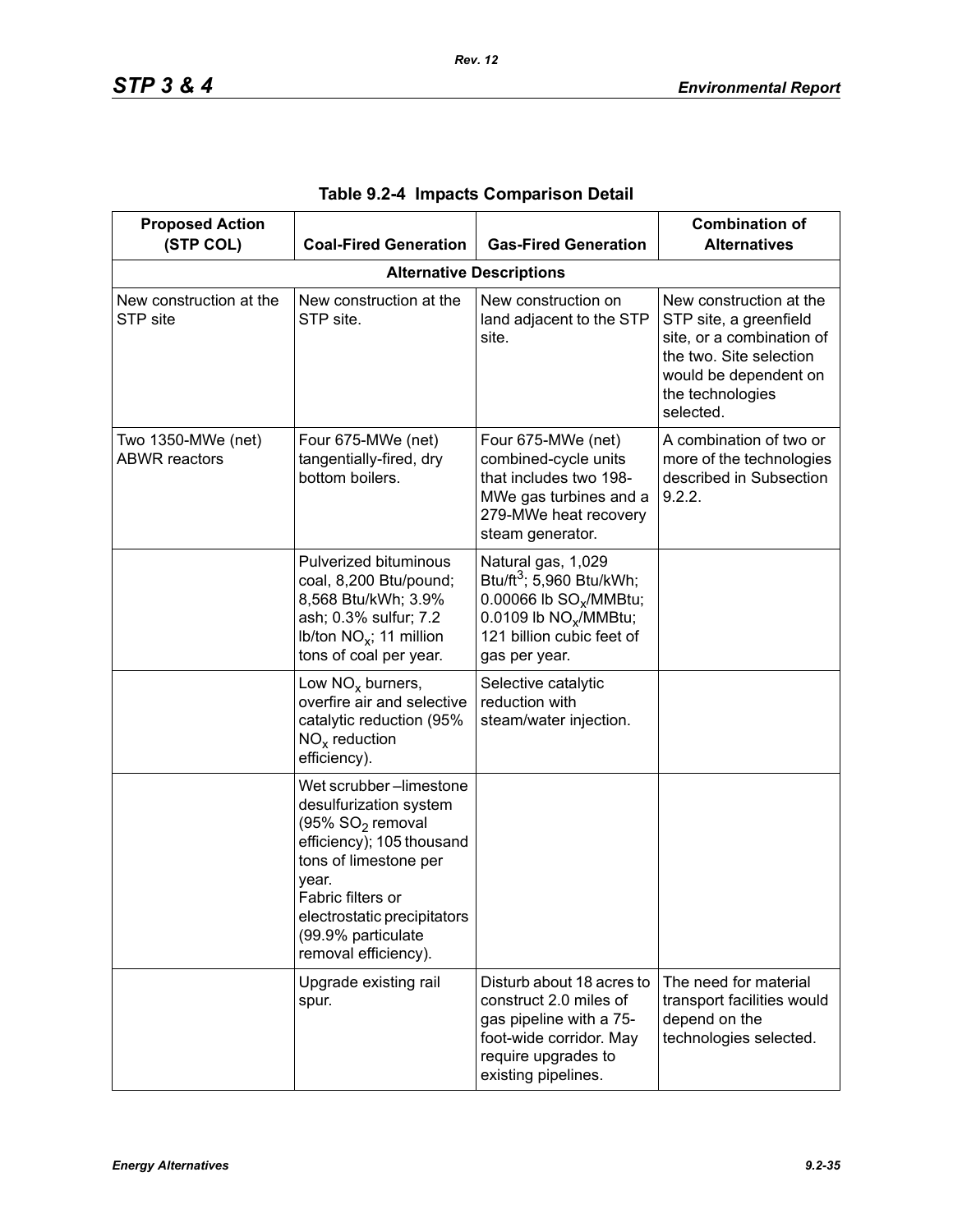| <b>Proposed Action</b><br>(STP COL)                                                                                                                                                                                                          | <b>Coal-Fired Generation</b>                                                                                                                                                                                                                 | <b>Gas-Fired Generation</b>                                                                                                                                                                                                                  | <b>Combination of</b><br><b>Alternatives</b>                                                                                                                                                                                                                                                                                                                                                                 |
|----------------------------------------------------------------------------------------------------------------------------------------------------------------------------------------------------------------------------------------------|----------------------------------------------------------------------------------------------------------------------------------------------------------------------------------------------------------------------------------------------|----------------------------------------------------------------------------------------------------------------------------------------------------------------------------------------------------------------------------------------------|--------------------------------------------------------------------------------------------------------------------------------------------------------------------------------------------------------------------------------------------------------------------------------------------------------------------------------------------------------------------------------------------------------------|
| New closed cycle cooling<br>water system that utilizes<br>the MCR                                                                                                                                                                            | New closed cycle cooling<br>water system that utilizes<br>the MCR.                                                                                                                                                                           | New closed cycle cooling<br>water system that utilizes<br>the MCR.                                                                                                                                                                           | The need for a cooling<br>water system would<br>depend on the<br>technologies selected.                                                                                                                                                                                                                                                                                                                      |
| 5950 peak construction<br>workers.                                                                                                                                                                                                           | 4467 peak construction<br>workers.                                                                                                                                                                                                           | 1637 peak construction<br>workers.                                                                                                                                                                                                           | The number of<br>construction workers<br>would depend on the<br>technologies selected.                                                                                                                                                                                                                                                                                                                       |
|                                                                                                                                                                                                                                              |                                                                                                                                                                                                                                              | <b>Land Use Impacts</b>                                                                                                                                                                                                                      |                                                                                                                                                                                                                                                                                                                                                                                                              |
| SMALL - 90 acres<br>required for facility at the<br>STP site (this acreage<br>excludes the MCR).                                                                                                                                             | SMALL - 435 acres at<br>the STP site required for<br>the powerblock and coal<br>storage; 141 acres<br>ash/scrubber waste<br>disposal (this acreage<br>excludes the MCR).                                                                     | SMALL - 107 acres for<br>facility at the STP site;<br>18 acres for gas pipeline<br>(this acreage excludes<br>the MCR).                                                                                                                       | SMALL to LARGE - The<br>amount land required<br>would depend on the<br>technologies selected,<br>but could range from 100<br>acres to more than 600<br>square miles.                                                                                                                                                                                                                                         |
| <b>SMALL - Construction</b><br>impacts would be<br>minimized by use of best<br>management practices.<br>Operational impacts<br>would be minimized by<br>use of the MCR and<br>compliance with<br>applicable TCEQ water<br>quality standards. | <b>SMALL - Construction</b><br>impacts would be<br>minimized by use of best<br>management practices.<br>Operational impacts<br>would be minimized by<br>use of the MCR and<br>compliance with<br>applicable TCEQ water<br>quality standards. | <b>SMALL - Construction</b><br>impacts would be<br>minimized by use of best<br>management practices.<br>Operational impacts<br>would be minimized by<br>use of the MCR and<br>compliance with<br>applicable TCEQ water<br>quality standards. | <b>SMALL - Construction</b><br>impacts would be<br>minimized by use of best<br>management practices.<br>Operational impacts, if<br>any, would be dependent<br>on the technologies<br>selected and the location<br>of the generating<br>facilities. Operational<br>impacts would be<br>minimized by use of best<br>management practices<br>and compliance with<br>applicable TCEQ water<br>quality standards. |

|  |  | Table 9.2-4  Impacts Comparison Detail (Continued) |  |  |
|--|--|----------------------------------------------------|--|--|
|--|--|----------------------------------------------------|--|--|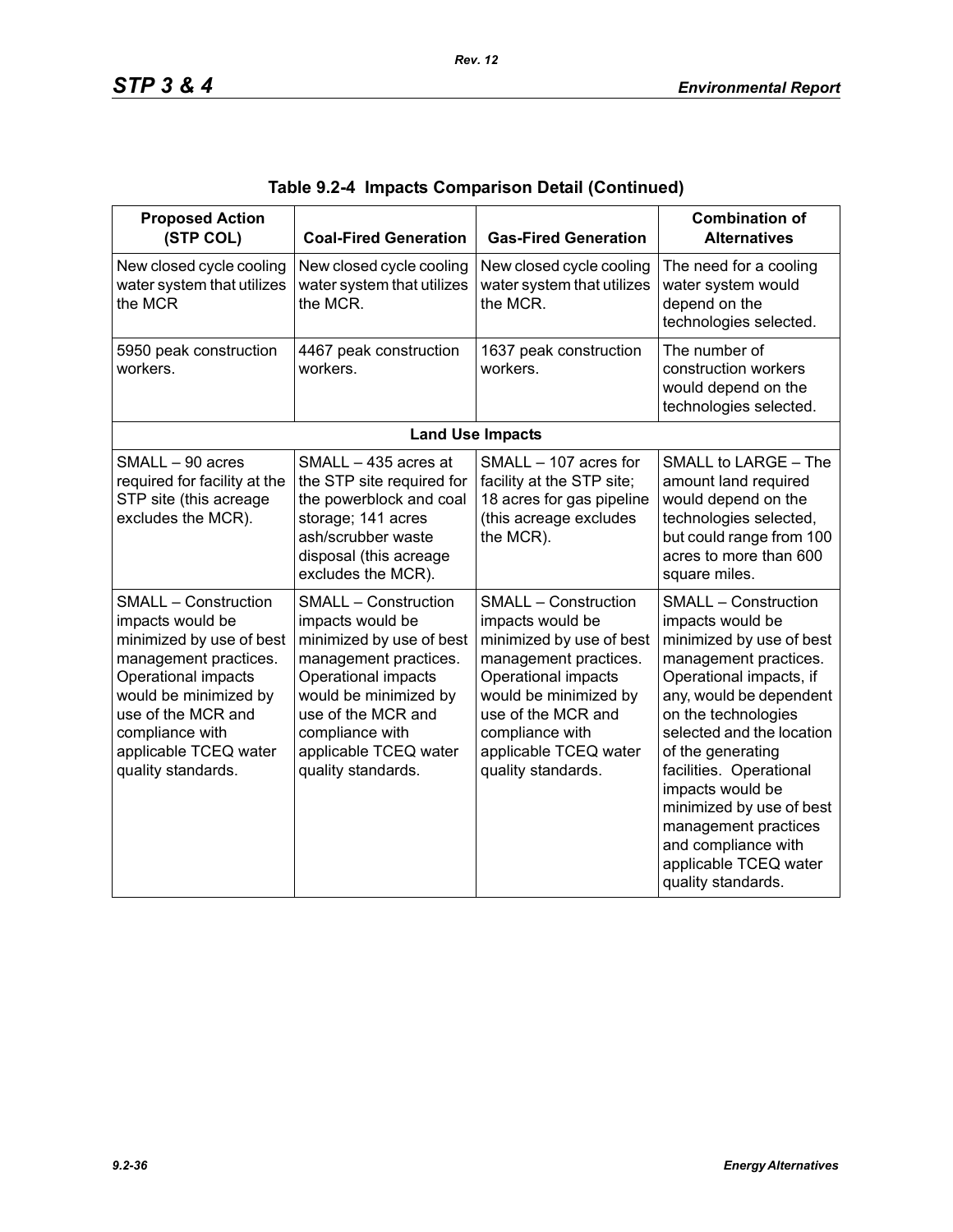| <b>Proposed Action</b><br>(STP COL)                                                                                                                                                                                                                                         | <b>Coal-Fired Generation</b>                                                                                                                                                                                                                                                                                                              | <b>Gas-Fired Generation</b>                                                                                                                                                                                                                                                                                                         | <b>Combination of</b><br><b>Alternatives</b>                                                                                                                                                                                                                                                                                                                                                                                                                                       |  |  |  |  |
|-----------------------------------------------------------------------------------------------------------------------------------------------------------------------------------------------------------------------------------------------------------------------------|-------------------------------------------------------------------------------------------------------------------------------------------------------------------------------------------------------------------------------------------------------------------------------------------------------------------------------------------|-------------------------------------------------------------------------------------------------------------------------------------------------------------------------------------------------------------------------------------------------------------------------------------------------------------------------------------|------------------------------------------------------------------------------------------------------------------------------------------------------------------------------------------------------------------------------------------------------------------------------------------------------------------------------------------------------------------------------------------------------------------------------------------------------------------------------------|--|--|--|--|
|                                                                                                                                                                                                                                                                             | <b>Air Quality Impacts</b>                                                                                                                                                                                                                                                                                                                |                                                                                                                                                                                                                                                                                                                                     |                                                                                                                                                                                                                                                                                                                                                                                                                                                                                    |  |  |  |  |
| <b>SMALL - Construction</b><br>impacts would be<br>minimized by use of best<br>management practices.<br>Operational impacts are<br>negligible.                                                                                                                              | MODERATE -<br>2,900 tons SO <sub>2</sub> per year<br>2,000 tons $NOx$ per year<br>2,800 tons CO per year<br>27 million tons $CO2$ per<br>year<br>0.46 tons Hg per year<br>50 tons $PM_{10}$ per year<br>13 tons $PM2.5$ per year                                                                                                          | MODERATE -<br>41 tons SO <sub>2</sub> per year<br>680 tons $NOx$ per year<br>141 tons CO per year<br>6.90 million tons CO <sub>2</sub> per<br>year<br>119 tons $PM2.5$ per year<br>$[1]$ .                                                                                                                                          | SMALL to MODERATE -<br><b>Construction impacts</b><br>would be minimized by<br>use of best management<br>practices. Operational<br>impacts are dependent<br>on the combination of<br>technologies selected.<br>Emissions could be zero<br>or they could be as much<br>as the emissions from<br>the coal-fired alternative.                                                                                                                                                         |  |  |  |  |
|                                                                                                                                                                                                                                                                             |                                                                                                                                                                                                                                                                                                                                           | <b>Ecological Resource Impacts</b>                                                                                                                                                                                                                                                                                                  |                                                                                                                                                                                                                                                                                                                                                                                                                                                                                    |  |  |  |  |
| SMALL - Construction of<br>the power block would<br>permanently impact<br>about 90 acres of<br>terrestrial habitat and<br>would displace various<br>species.<br>Use of the MCR would<br>minimize impingement,<br>entrainment, and thermal<br>impacts to aquatic<br>species. | SMALL - Construction of<br>the power block and coal<br>storage areas and 40<br>years of ash/sludge<br>disposal would<br>permanently impact<br>about 576 acres of<br>terrestrial habitat.<br>displacing various<br>species. Use of the MCR<br>would minimize<br>impingement,<br>entrainment, and thermal<br>impacts to aquatic<br>species. | SMALL - Construction of<br>the power block and<br>pipeline would impact up<br>to 125 acres of terrestrial<br>habitat, displacing<br>various species.<br>Approximately 107 acres<br>would be permanently<br>impacted.<br>Use of the MCR would<br>minimize impingement,<br>entrainment, and thermal<br>impacts to aquatic<br>species. | SMALL to LARGE -<br>Depending on the<br>technologies selected,<br>construction could<br>impact 100 acres to<br>more than 600 square<br>miles of terrestrial<br>habitat. Impacts to<br>aquatic resources would<br>be dependent on the site<br>and the technologies<br>selected. Use of cooling<br>towers and best<br>management practices<br>for the intake and outfall.<br>if needed, would<br>minimize impingement,<br>entrainment, and thermal<br>impacts to aquatic<br>species. |  |  |  |  |

|  |  | Table 9.2-4  Impacts Comparison Detail (Continued) |  |  |  |
|--|--|----------------------------------------------------|--|--|--|
|--|--|----------------------------------------------------|--|--|--|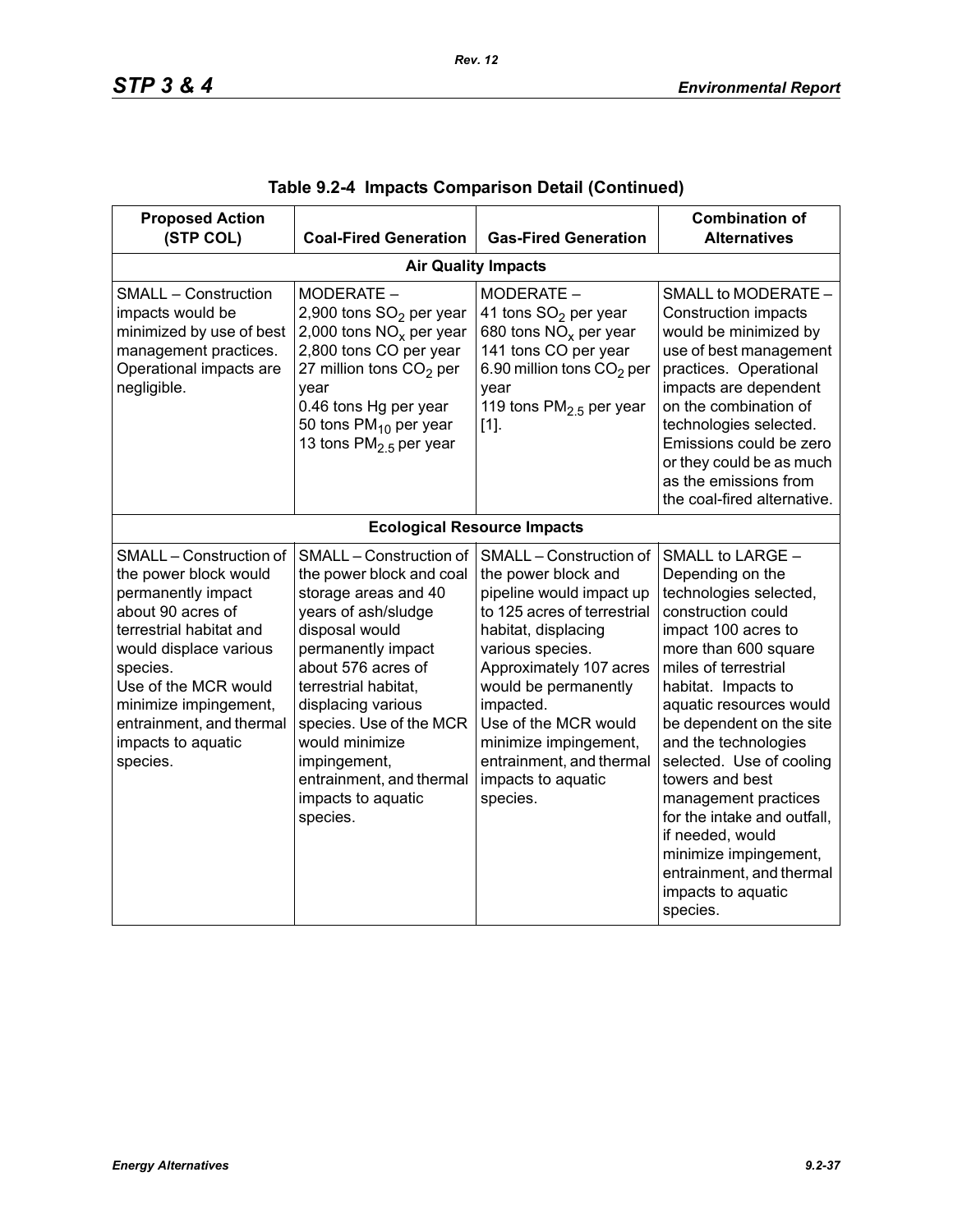| <b>Proposed Action</b>                                                                                                                                                                                                                                                                                                                                                                                            |                                                                                                                                                                                                                                                                                     |                                                                                                                                                                                                                                                                                            | <b>Combination of</b>                                                                                                                                                                                                                                                                                                                                                                                                                                                      |
|-------------------------------------------------------------------------------------------------------------------------------------------------------------------------------------------------------------------------------------------------------------------------------------------------------------------------------------------------------------------------------------------------------------------|-------------------------------------------------------------------------------------------------------------------------------------------------------------------------------------------------------------------------------------------------------------------------------------|--------------------------------------------------------------------------------------------------------------------------------------------------------------------------------------------------------------------------------------------------------------------------------------------|----------------------------------------------------------------------------------------------------------------------------------------------------------------------------------------------------------------------------------------------------------------------------------------------------------------------------------------------------------------------------------------------------------------------------------------------------------------------------|
| (STP COL)                                                                                                                                                                                                                                                                                                                                                                                                         | <b>Coal-Fired Generation</b>                                                                                                                                                                                                                                                        | <b>Gas-Fired Generation</b>                                                                                                                                                                                                                                                                | <b>Alternatives</b>                                                                                                                                                                                                                                                                                                                                                                                                                                                        |
|                                                                                                                                                                                                                                                                                                                                                                                                                   |                                                                                                                                                                                                                                                                                     | <b>Threatened or Endangered Species Impacts</b>                                                                                                                                                                                                                                            |                                                                                                                                                                                                                                                                                                                                                                                                                                                                            |
| SMALL - No areas<br>designated as critical<br>habitat exist at or near<br>the STP site.<br><b>Transmission lines would</b><br>have no adverse impacts<br>on protected species<br>because no new<br>transmission lines rights-<br>of-way or new<br>transmission lines would<br>be required.                                                                                                                        | SMALL - No areas<br>designated as critical<br>habitat exist at or near<br>the STP site.<br>Transmission lines would<br>have no adverse impacts<br>on protected species<br>because no new<br>transmission lines rights-<br>of-way or new<br>transmission lines would<br>be required. | SMALL - No areas<br>designated as critical<br>habitat exist at or near<br>the STP site.<br><b>Transmission lines would</b><br>have no adverse impacts<br>on protected species<br>because no new<br>transmission lines rights-<br>of-way or new<br>transmission lines would<br>be required. | SMALL to LARGE -<br>Impacts would depend<br>on the site and the<br>technologies selected,<br>and 100 acres to more<br>than 600 square miles of<br>terrestrial habitat could<br>be impacted, and any<br>endangered, threatened,<br>and other special status<br>species that occur in the<br>project area could be<br>disturbed. STPNOC and<br><b>ERCOT</b> procedures<br>would be employed to<br>minimize adverse<br>impacts to protected<br>species and their<br>habitats. |
|                                                                                                                                                                                                                                                                                                                                                                                                                   |                                                                                                                                                                                                                                                                                     | <b>Human Health Impacts</b>                                                                                                                                                                                                                                                                |                                                                                                                                                                                                                                                                                                                                                                                                                                                                            |
| SMALL - Impacts<br>associated with noise<br>are not anticipated.<br>Radiological exposure is<br>not considered<br>significant because<br>doses would be within<br>federal limits. Risk from<br>microbiological<br>organisms is minimal<br>due to thermal<br>characteristics at the<br>discharge. Risk due to<br>transmission-line<br>induced currents is<br>minimal due to<br>conformance with<br>consensus code. | MODERATE - Risks<br>such as cancer and<br>emphysema from<br>emissions are likely.                                                                                                                                                                                                   | SMALL - Some risk of<br>cancer and emphysema<br>exists from emissions.                                                                                                                                                                                                                     | SMALL to MODERATE -<br>Depending on the<br>combination of<br>technologies selected,<br>risks such as cancer and<br>emphysema from<br>emissions could be<br>likely.                                                                                                                                                                                                                                                                                                         |

|  |  | Table 9.2-4  Impacts Comparison Detail (Continued) |  |  |
|--|--|----------------------------------------------------|--|--|
|--|--|----------------------------------------------------|--|--|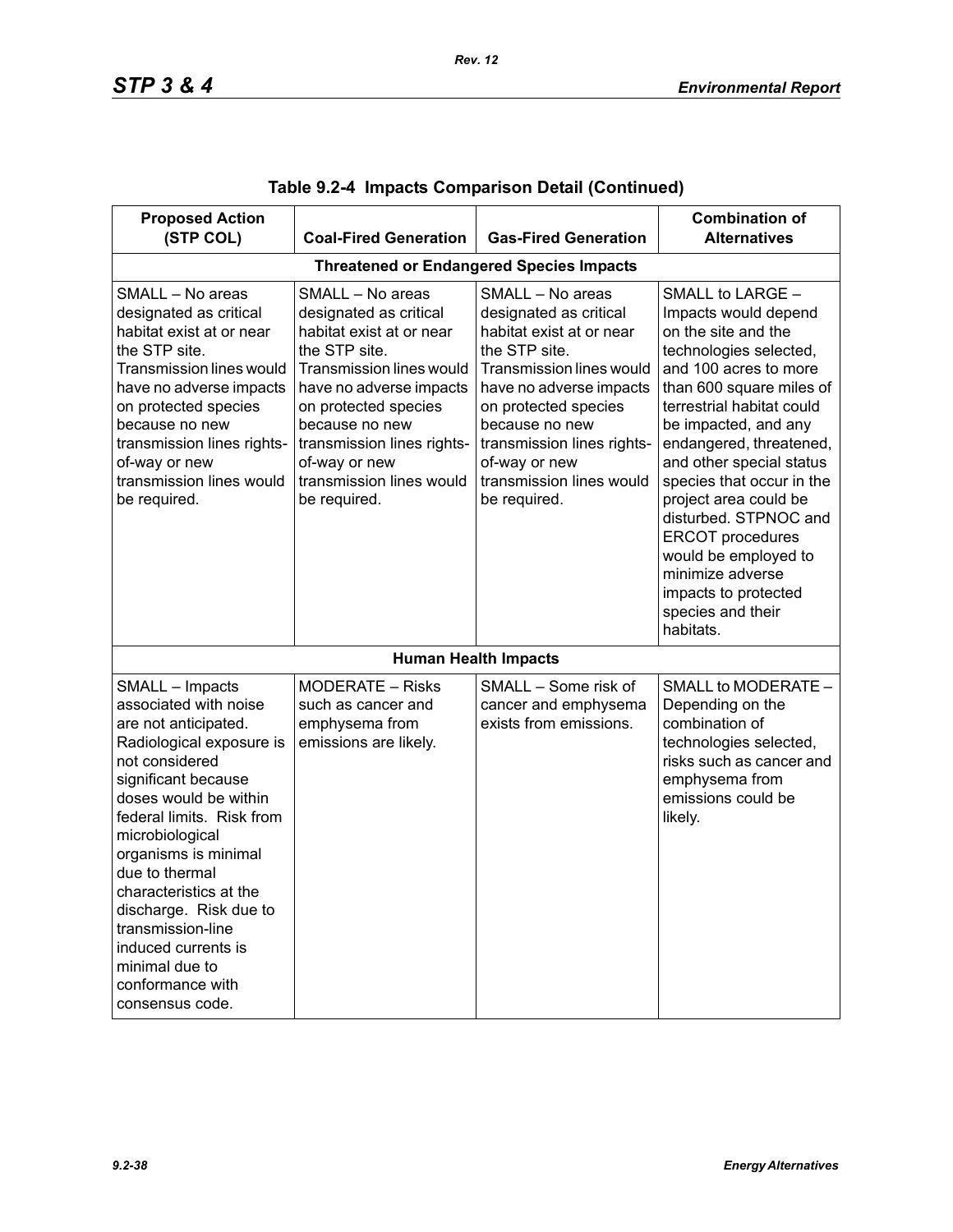| <b>Proposed Action</b><br>(STP COL)                                                                                                                                                                                             | <b>Coal-Fired Generation</b>                                                                                                          | <b>Gas-Fired Generation</b>                                                                                 | <b>Combination of</b><br><b>Alternatives</b>                                                                                                                                                                                                                                                                                       |  |  |  |  |
|---------------------------------------------------------------------------------------------------------------------------------------------------------------------------------------------------------------------------------|---------------------------------------------------------------------------------------------------------------------------------------|-------------------------------------------------------------------------------------------------------------|------------------------------------------------------------------------------------------------------------------------------------------------------------------------------------------------------------------------------------------------------------------------------------------------------------------------------------|--|--|--|--|
|                                                                                                                                                                                                                                 | <b>Socioeconomic Impacts</b>                                                                                                          |                                                                                                             |                                                                                                                                                                                                                                                                                                                                    |  |  |  |  |
| SMALL - Increase in<br>permanent workforce at<br>STP by 888 workers<br>could affect adjacent<br>counties.                                                                                                                       | SMALL - Increase in<br>permanent workforce at<br>STP by 315 workers<br>could affect surrounding<br>counties.                          | SMALL - Increase in<br>permanent workforce at<br>STP by 91 workers could<br>affect surrounding<br>counties. | SMALL-Given the<br>infinite number of<br>combinations of<br>alternatives that could be<br>pursued, it is impossible<br>to determine the size of<br>the permanent<br>workforce. It is likely<br>however, that the<br>workforce would be less<br>than or equal to the<br>permanent workforce<br>under the coal fired<br>alternative. |  |  |  |  |
|                                                                                                                                                                                                                                 |                                                                                                                                       | <b>Waste Management Impacts</b>                                                                             |                                                                                                                                                                                                                                                                                                                                    |  |  |  |  |
| SMALL - Non-<br>radiological impacts<br>would be negligible.<br>Radiological impacts<br>would be SMALL. All<br>radioactive wastes would<br>be managed according<br>to established laws,<br>regulations, and<br>exposure limits. | MODERATE - 109,000<br>tons of coal ash and<br>124,000 tons of scrubber<br>sludge would require 141<br>acres over the 40-year<br>term. | SMALL - Almost no<br>waste generation.                                                                      | SMALL to MODERATE -<br>Waste generation would<br>be dependent on the<br>combination of<br>technologies selected.<br>Many of the possible<br>technologies have no<br>waste streams while<br>others, like coal-fired<br>boilers, have substantial<br>waste streams.                                                                  |  |  |  |  |
| <b>Aesthetic Impacts</b>                                                                                                                                                                                                        |                                                                                                                                       |                                                                                                             |                                                                                                                                                                                                                                                                                                                                    |  |  |  |  |
| SMALL - Visual impacts<br>would be consistent with<br>the industrial nature of<br>the site.                                                                                                                                     | SMALL - Visual impacts<br>would be consistent with<br>the industrial nature of<br>the site.                                           | SMALL - Visual impacts<br>would be consistent with<br>the industrial nature of<br>the site.                 | SMALL to LARGE -<br>Visual impacts would be<br>dependent on the<br>combination of<br>technologies selected<br>and the location of the<br>site where the facilities<br>would be located.                                                                                                                                            |  |  |  |  |

|  |  | Table 9.2-4 Impacts Comparison Detail (Continued) |  |  |
|--|--|---------------------------------------------------|--|--|
|--|--|---------------------------------------------------|--|--|